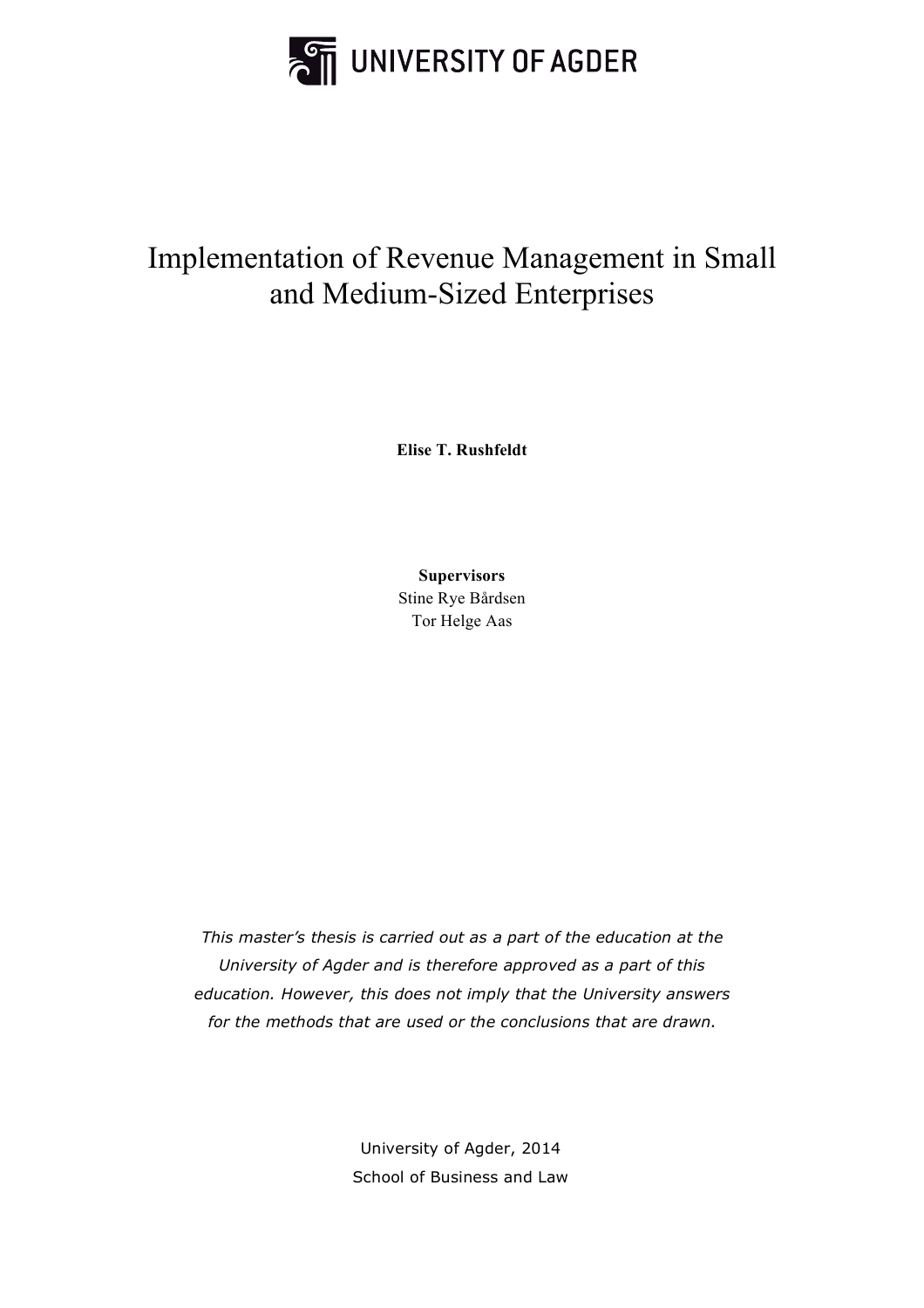# **Acknowledgment**

This thesis is written as the final stage in my master's degree of Business Administration in the course BE-501. The purpose of this study is to understand what antecedents a small and medium-sized enterprise (SME) in the tourism and culture industry needs to possess in order to implement revenue management successfully. During my studies, I have worked part-time in the hotel industry, and so when it came to choosing the topic for my master's thesis, the tourism industry felt like a natural choice. This thesis is written as a part of a research project conducted by Adger Research.

I would like to thank my supervisors, Stine Rye Bårdsen and Tor Helge Aas, for excellent advice and insight, and for assuring me that they 'had seen worse' every time I handed in something that could not be used. I would also like to thank project manager Geir Jørgensen at Agder Research for patiently explaining what they were looking for in terms of the research question, and for help constructing the interview guide.

Lastly, I would like to thank my mother and grandfather for their encouragement and support, and Martine Stensrud Finholdt and Erik Egeland for editorial help.

Elise T. Rushfeldt

Kristiansand, December 1, 2014.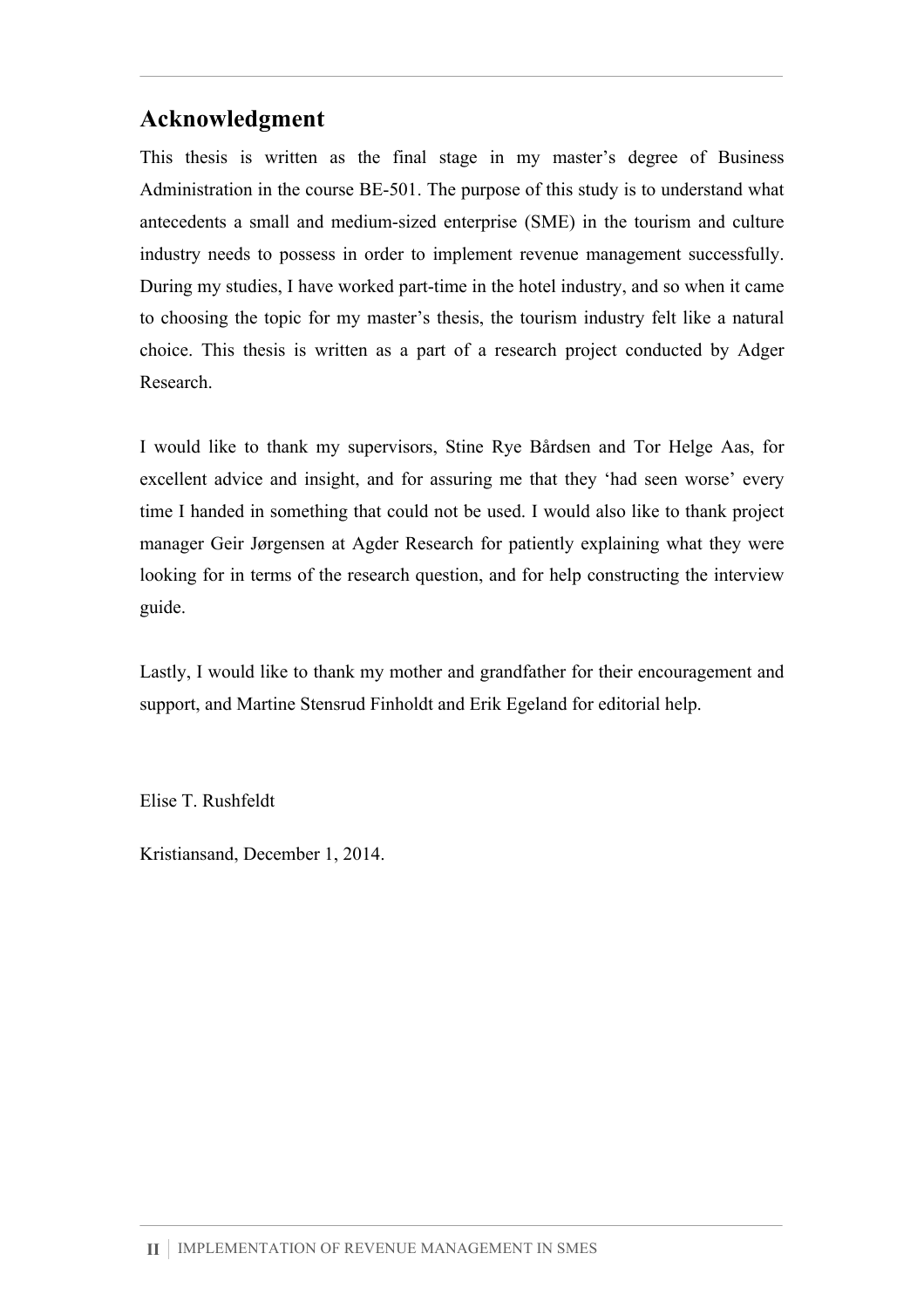# **Abstract**

The purpose of this study has been to look at small and medium-sized enterprises (SME) in the culture and tourism industry and their antecedents for successful implementation of revenue management. The ten firms that are the basis for this study are all located in Southern Norway, and have participated in a year and a half long seminar in revenue management offered by the Arena USUS cluster. The group of firms are quite varied, ranging over different sub-industries within the tourism and culture industry. 60% of the firms have a commercial focus, and 40% have a noncommercial focus.

This study is conduced as a qualitative multiple-case study, and each firm has been interviewed using semi-structured interviews. The aim of this study has been to add to the limited research done on implementing revenue management in SMEs. The framework for analysis offered a guideline for what factors might lead to a high degree of implementation or revenue management in SMEs based on factors that have been shown to be important for firms in general. The framework suggests that absorptive capacity, change agents, and a structured change process may be significant for an SME during the implementation process.

The results showed that the firms could be split into three groups based on their level of implementation: firms with a high degree of implementation, firms with little degree of implementation, and firms with no degree of implementation. The factors from the framework seem to be significant for a firm to achieve a high level of implementation. These do not seem to differ based on the firm's commercial or noncommercial focus.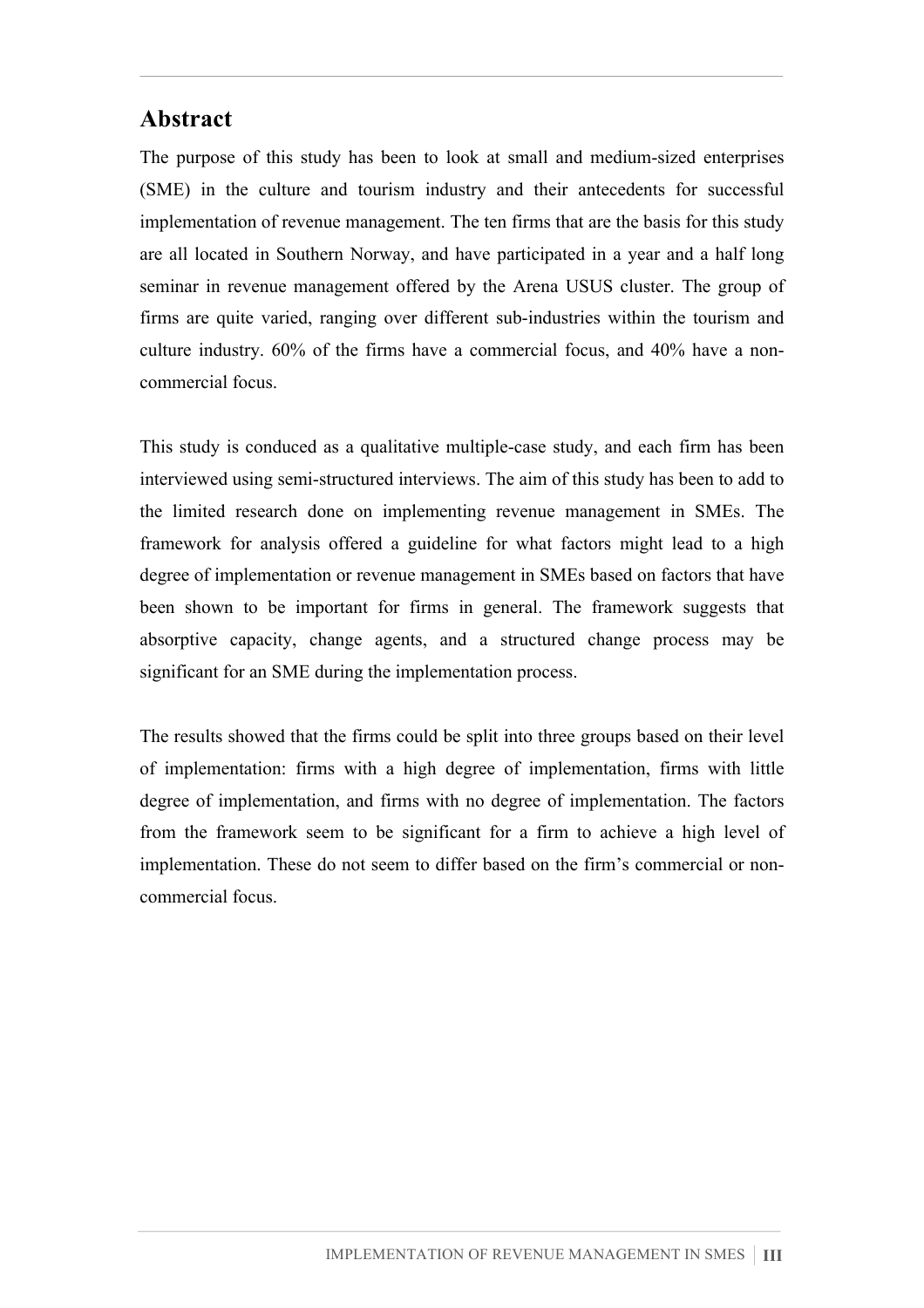*There is nothing more difficult to plan, more doubtful of success, nor more dangerous to manage than a new order of things.*

– Niccolò Machiavelli, *The Prince* (1513)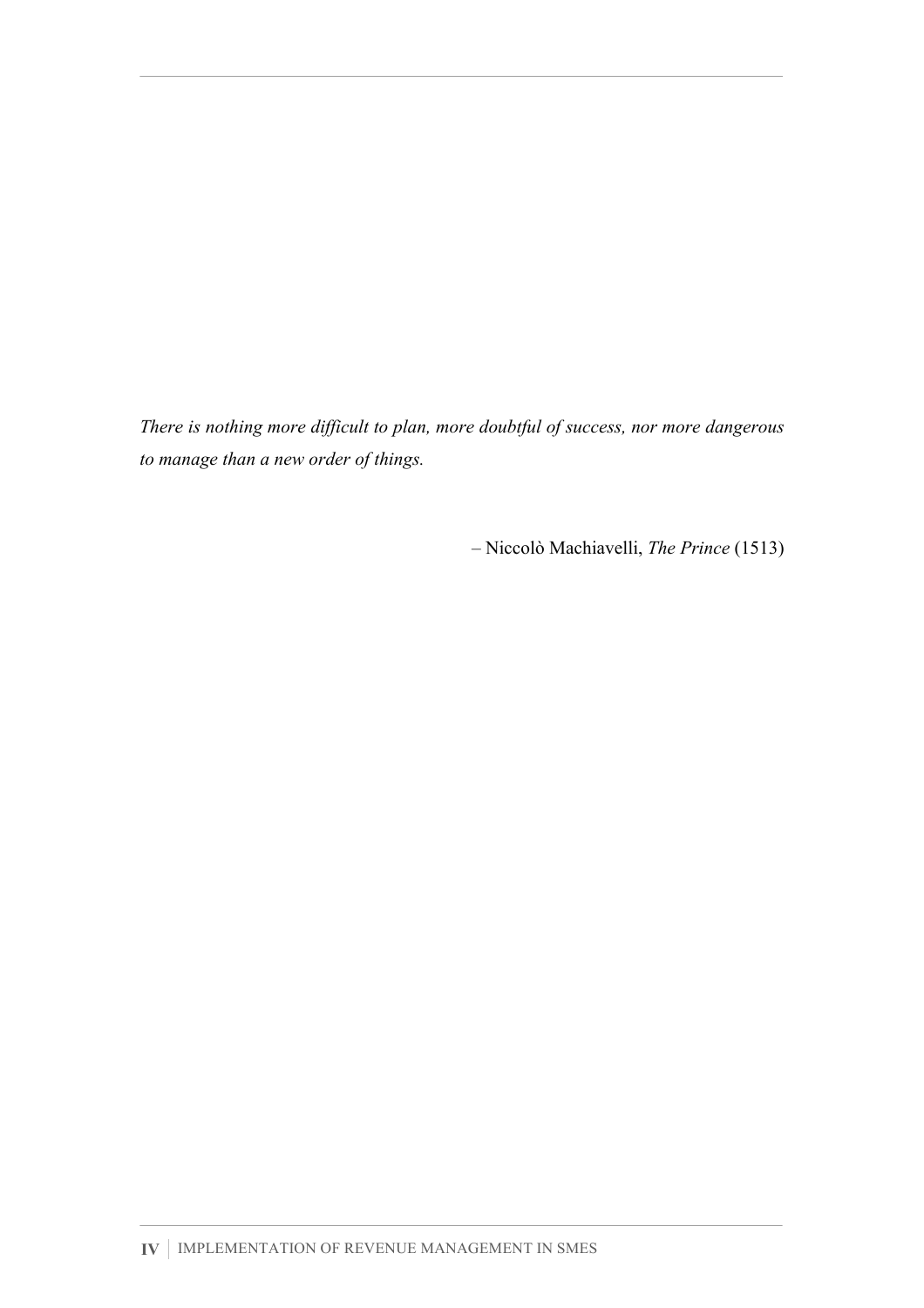# **Table of Contents**

| 2.1.4 Conflicts between implementation of revenue management and CRM 11 |  |
|-------------------------------------------------------------------------|--|
|                                                                         |  |
|                                                                         |  |
|                                                                         |  |
|                                                                         |  |
|                                                                         |  |
|                                                                         |  |
|                                                                         |  |
|                                                                         |  |
|                                                                         |  |
|                                                                         |  |
|                                                                         |  |
|                                                                         |  |
|                                                                         |  |
|                                                                         |  |
|                                                                         |  |
|                                                                         |  |
|                                                                         |  |
|                                                                         |  |
|                                                                         |  |
|                                                                         |  |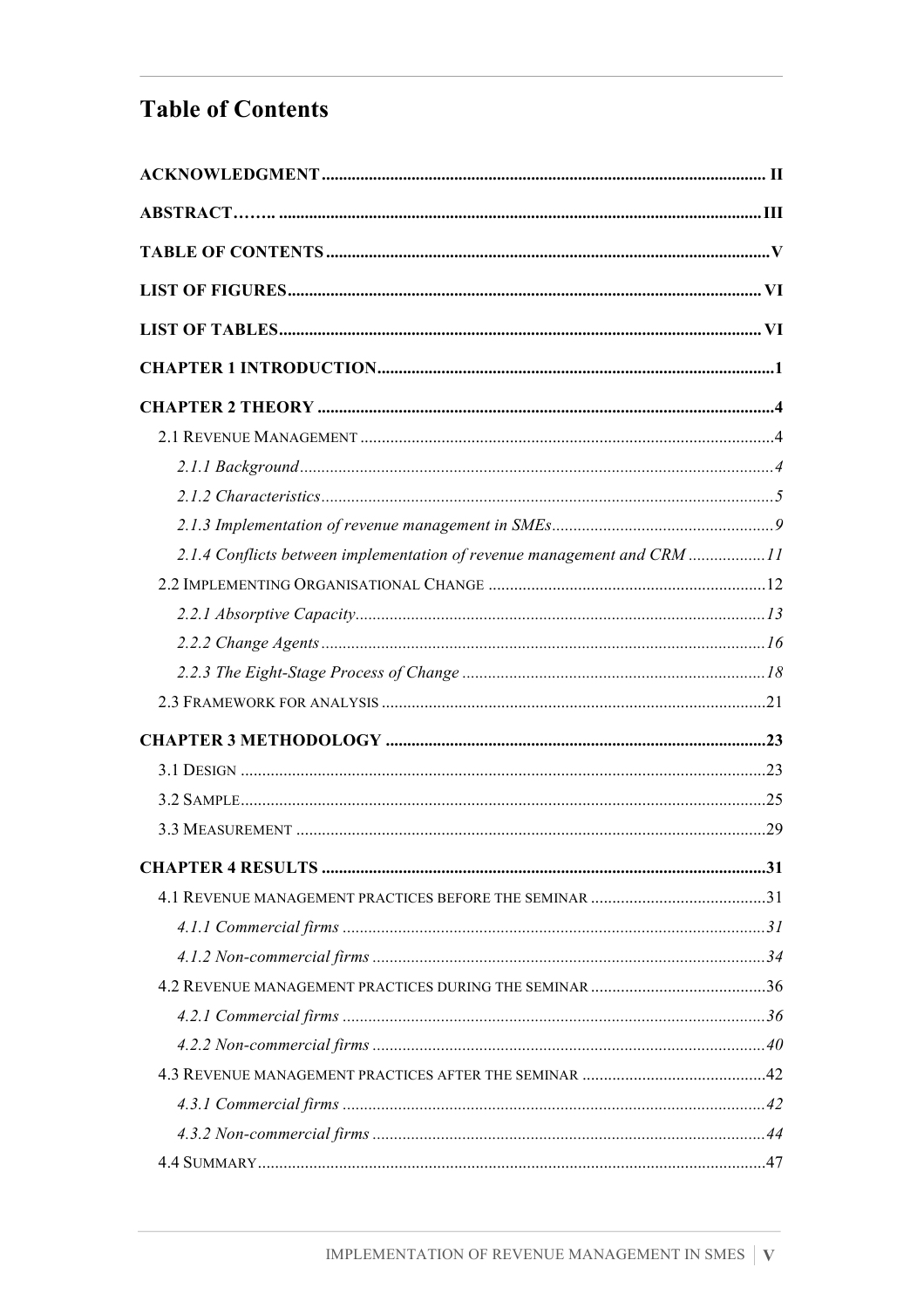# **List of Figures**

| FIGURE 1: THE EIGHT-STAGE PROCESS OF CREATING MAJOR CHANGE |  |
|------------------------------------------------------------|--|
|                                                            |  |
|                                                            |  |
|                                                            |  |

# **List of Tables**

| TABLE 3: SUMMARISED RESULTS FOR NON-COMMERCIAL FIRMS 48   |  |
|-----------------------------------------------------------|--|
| TABLE 4: LEVEL OF IMPLEMENTATION OF REVENUE MANAGEMENT 49 |  |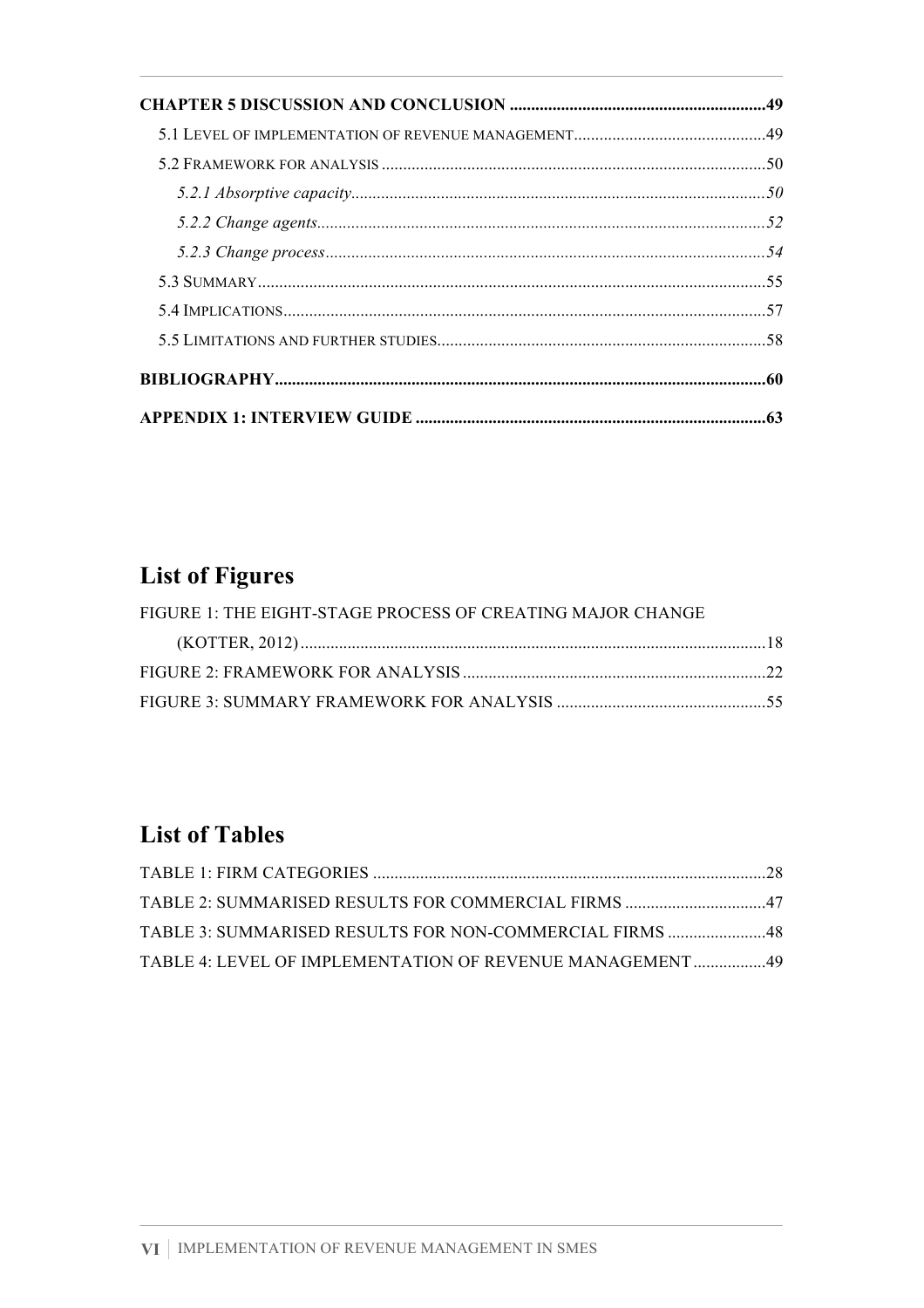# **Chapter 1** Introduction

Revenue management have become an increasingly popular term within the tourism and culture industry in recent years (Phillips, 2005; Talluri & van Ryzin, 2005). Revenue management originated in the US airline industry as a result of stricter regulations, and have, since then, spread to industries with similar characteristics as the airline industry, e.g. the hotel industry, the cruise ship industry, the rental car industry, as well as theatres and sporting arenas (Huefner, 2011; Talluri & van Ryzin, 2005).

Revenue management is concerned with making decisions based on sales and demand factors in the market place (Talluri  $\&$  van Ryzin, 2005). This can be either structural decisions, or decisions regarding price or quantity, e.g. how to use segmentation and price differentiations, what should be included in the price, how to allocate capacity, and whether or not to accept a booking at a particular price (Phillips, 2005; Talluri & van Ryzin, 2005). The goal of revenue management is to attract new customers in order to increase the firm's revenues and total profits (Cross, Higbie & Cross, 2011; Talluri & van Ryzin, 2005). In order to do this, the firm needs to understand what the customers perceive as *value,* and what their willingness to pay for that value is, and then incorporate this into the products and prices offered to that particular customer segment (Cross et al., 2011).

Revenue management can be demanding to implement in an organisation (Talluri & van Ryzin, 2005). Challenges range from difficulties determining potential customer segments, collecting data, finding an appropriate information system to handle the data, forecasting, etc. (Phillips, 2005; Talluri & van Ryzin, 2005). The implementation process itself can also be a challenge as it may require the firm to develop a new mindset with regards to customer handling and pricing (Cross et al.,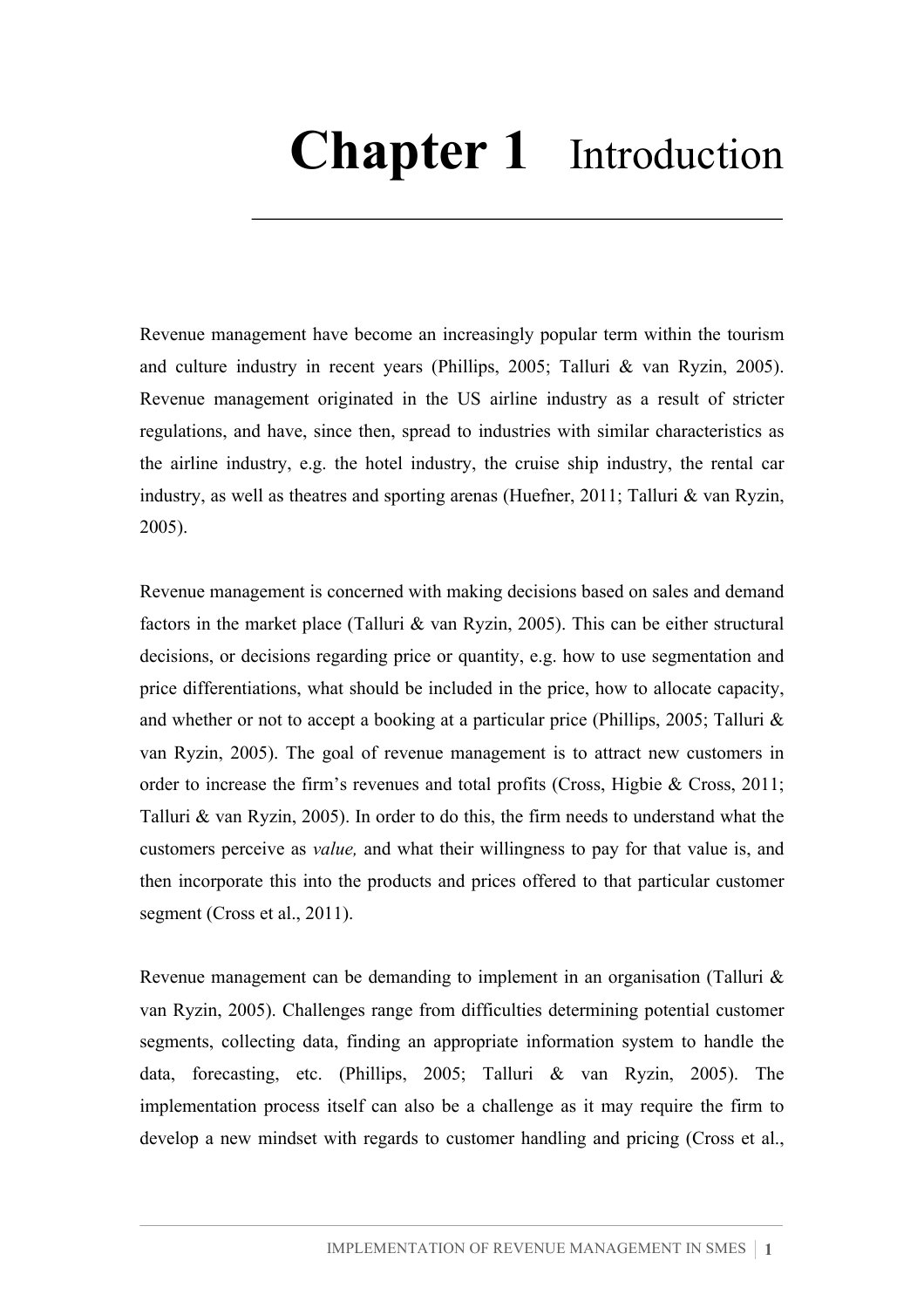2011; Talluri & van Ryzin, 2005). It may also require a restructuring of the organisation, and new training for the employees (By & Dale, 2008; Kotter, 2012).

The ability to attract and retain profitable customers, as well as to keep costs down, are some of the main challenges Norwegian firms face in the tourism industry today (Innovasjon Norge, 2014). In 2012, the Norwegian government launched *Destination Norway*, a program aimed at helping tourism firms overcome some of these challenges, and making the firms more resilient to changing market conditions (Ministry of Trade and Industry, 2012). This program is also aimed at increasing productivity within the Norwegian tourism industry, create job stability for employees by increasing the level of year-round positions and reducing the number of seasonal jobs, and promote the quality of the experiences offered by Norwegian tourism firms (Ministry of Trade and Industry, 2012). The goal is to create a more sustainable industry for the future.

In 2012, 99,5% of all registered firms in Norway less than 100 employees (Næringsog Handelsdepartementet, 2012). This means that small and medium-sized enterprises (SMEs) have a large impact on the Norwegian economy. The European Commission (2005) defines an SME as a firm with less than 250 employees. A firm can be defined as either medium-sized (50-249 employees), small (10-49 employees), or micro (0-9 employees) under these conditions.

Tourism is one of the largest industries in the world (UNWTO, 2014), and a large part of it consists of SMEs, which are highly susceptible to seasonal fluctuations and operate with limited resources (European Commission, 2014). Despite the large number of SMEs in the tourism industry, there has been very little research conducted on SMEs with regards to adoption and implementation of revenue management (Cross et al., 2011; Lee-Ross & Johns, 1997; Luciani, 1999). Most studies have centred on large hotels chains or other large firms (Cross et al., 2011; Noone, Kimes & Renaghan, 2003; Wang, 2012). This study will aim to add to the limited research available on SMEs.

The purpose of this study is to examine what conditions that should be present in the firm that may lead to successful implementation of revenue management for an SME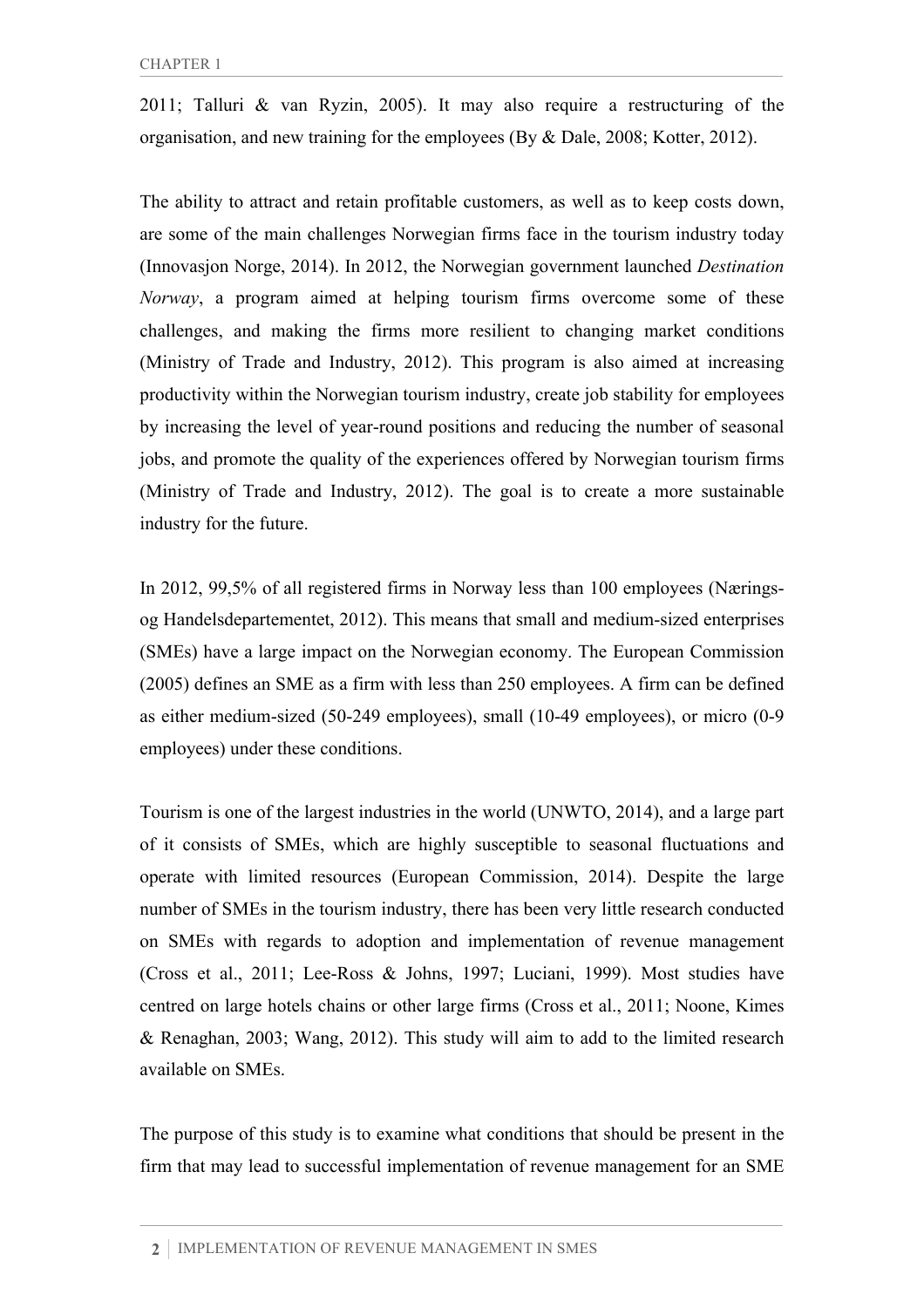in the tourism and culture industry. From this, the research question will be as follows:

*"What are the antecedents of successful implementation of revenue management in SMEs in the tourism and culture industry?"*

In order to answer the research question, this study will be conducted as a multiple case study of 10 firms from the tourism and culture industry in Southern Norway. These firms have attended a year and a half long seminar with 9 workshops concerning revenue management, while at the same time attempting to implement revenue management techniques in their respective firms. By conducting in-depth semi-structured interviews with each participant, this study will look more closely at the implementation process of each firm, and at what conditions that may contribute to successful implementation of revenue management in SMEs.

This thesis is structured in the following way: In chapter 2, previous literature regarding revenue management and implementing a major change in an organisation will be presented to form a background of the study. A framework for analysis will be constructed based on this, and used as a suggestion of what antecedents to look for in an SME. Chapter 3 presents the methodology this study is based on. In chapter 4, the results of the study will be presented, and chapter 5 will contain the discussion and conclusion. Chapter 5 will also address possible limitation and suggestions for further studies.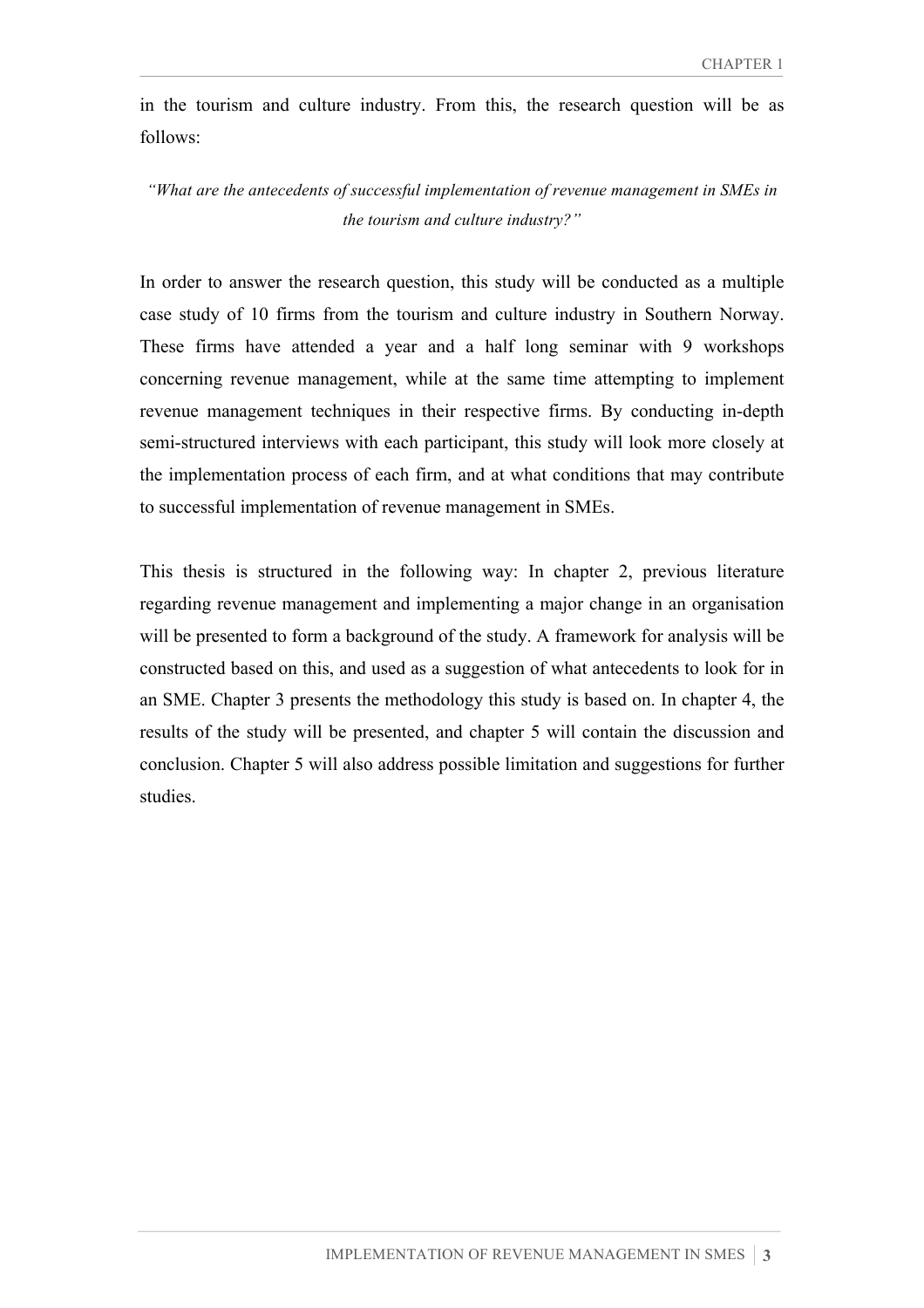# **Chapter 2** Theory

The literature in this paper will focus on two main areas of theory. The first is revenue management. This section will cover some general background information and implementation issues both SMEs and large organisations can face. The research question looks specifically at implementing *revenue management* in the tourism and culture industry and, as such, the assumption is that the firms will need to understand the principles behind revenue management and in what way this could be applied to their firm.

The second area of theory to be explored, is organisational change. This section looks deeper into what prerequisites need to be present for a firm to manage and implement a successful change in the organisation. The focus will be on the firm's absorptive capacity, change agents within and outside the firm, and how to manage a successful transformation process. At the end of the chapter, a framework for analysis will be presented to give an overview of in which way the theory will be used to answer the research question.

## **2.1 Revenue Management**

#### **2.1.1 Background**

In the 1970s, airlines in the United States needed to find a way to keep their competitive edge when new regulations from the airline authorities made it possible to introduce charter airlines in the market (Huefner, 2011; Talluri & van Ryzin, 2005). The charter airlines were able to sell destination tickets at a cheaper rate than the full-service airlines, which increased the competition and lead to an increased focus on cost-saving techniques for the airlines. However, American airlines focused on their revenues instead, and in what ways these could be increased without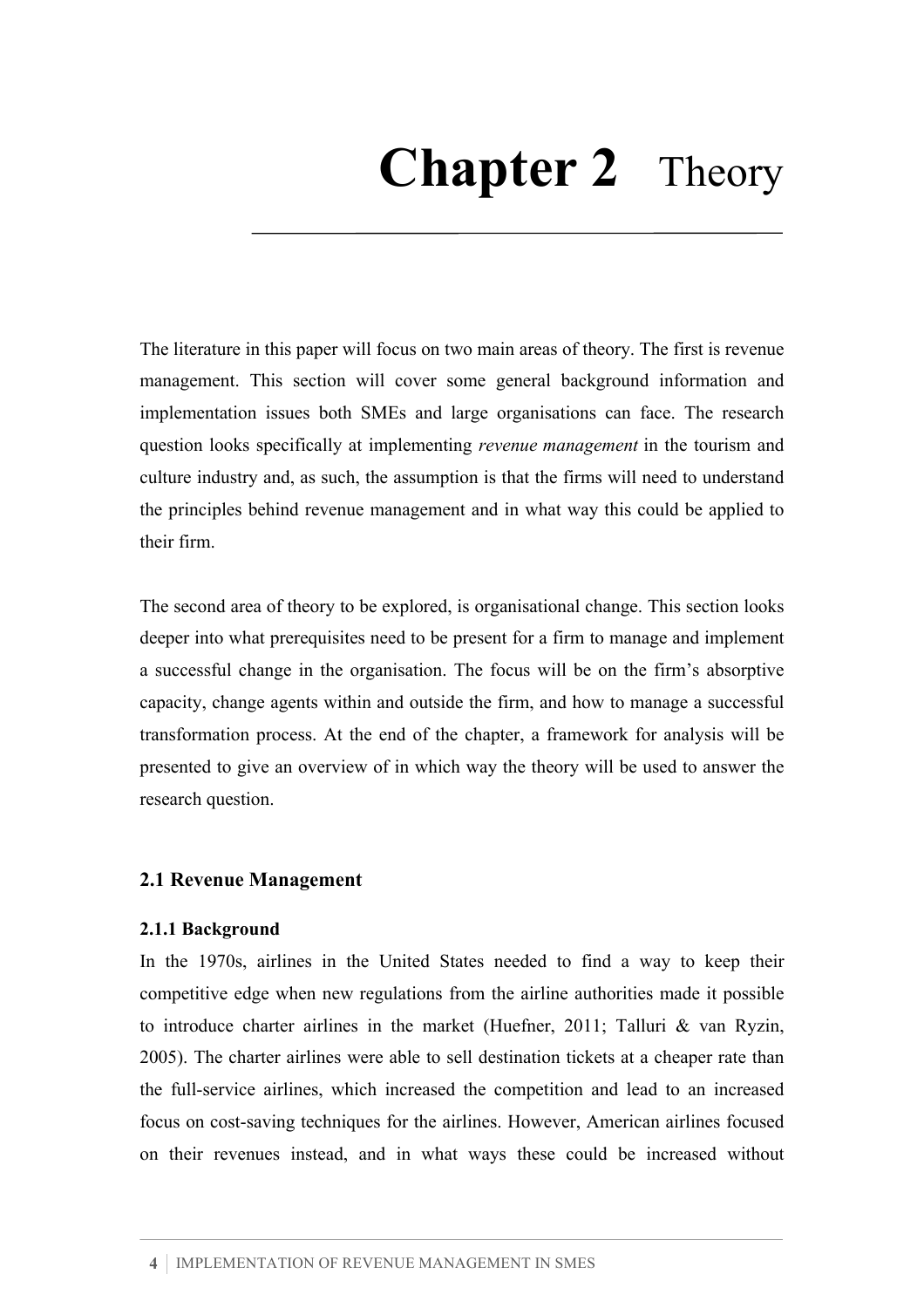increasing the costs proportionally. They called this 'yield management' (Cross et al., 2011; Huefner, 2011; Talluri & van Ryzin, 2005).

American airlines introduced flex prices that varied due to demand, available capacity, time-of-day, destination, and day-of-the-week; instead of the fixed prices that had been the norm in the airline industry up until that point (Huefner, 2011; Talluri & van Ryzin, 2005). After low-cost carriers were introduced in the 1980s, yield management spread to other airlines as they tried to gain a competitive advantage in the market, and today it has become a widespread, common practice in this industry (Huefner, 2011; Rouse, Maguire & Harrison, 2010; Talluri & van Ryzin, 2005).

The airlines used yield management to attract new customers to fill up available seats in the airplanes by trying to predict customer behaviour and their willingness to pay (Cross et al., 2011; Talluri & van Ryzin, 2005). This was done by segmenting the customers and differentiate ticket prices in order to maximise the airline's total revenues and, ultimately, to increase profits. After a while, the practice spread to other similar industries like the hotel industry, the rental car industry, cruise lines, theatres, operas, and sporting events, but also to other industries such as the retail industry, media and broadcasting, natural-gas storage and transmission, the electricity industry, and the manufacturing industry (Cross et al., 2011; Rouse et al., 2010; Talluri & van Ryzin, 2005). After this practice was introduced in the hotel industry it was renamed 'revenue management' as 'revenue' is a common term among hotels, whereas 'yield' is used in the airline industry (Huefner, 2011).

#### **2.1.2 Characteristics**

There are several definitions of revenue management in the literature. Cross et al. (2011, p. 9) define revenue management as:

*"(…) understanding customers' perception of product value and accurately aligning product prices, placement and availability with each customer segment."*

Huefner (2011, p. 1) states that:

*"Revenue management encompasses differential pricing and other techniques to influence customer demand for an organization's products and services."*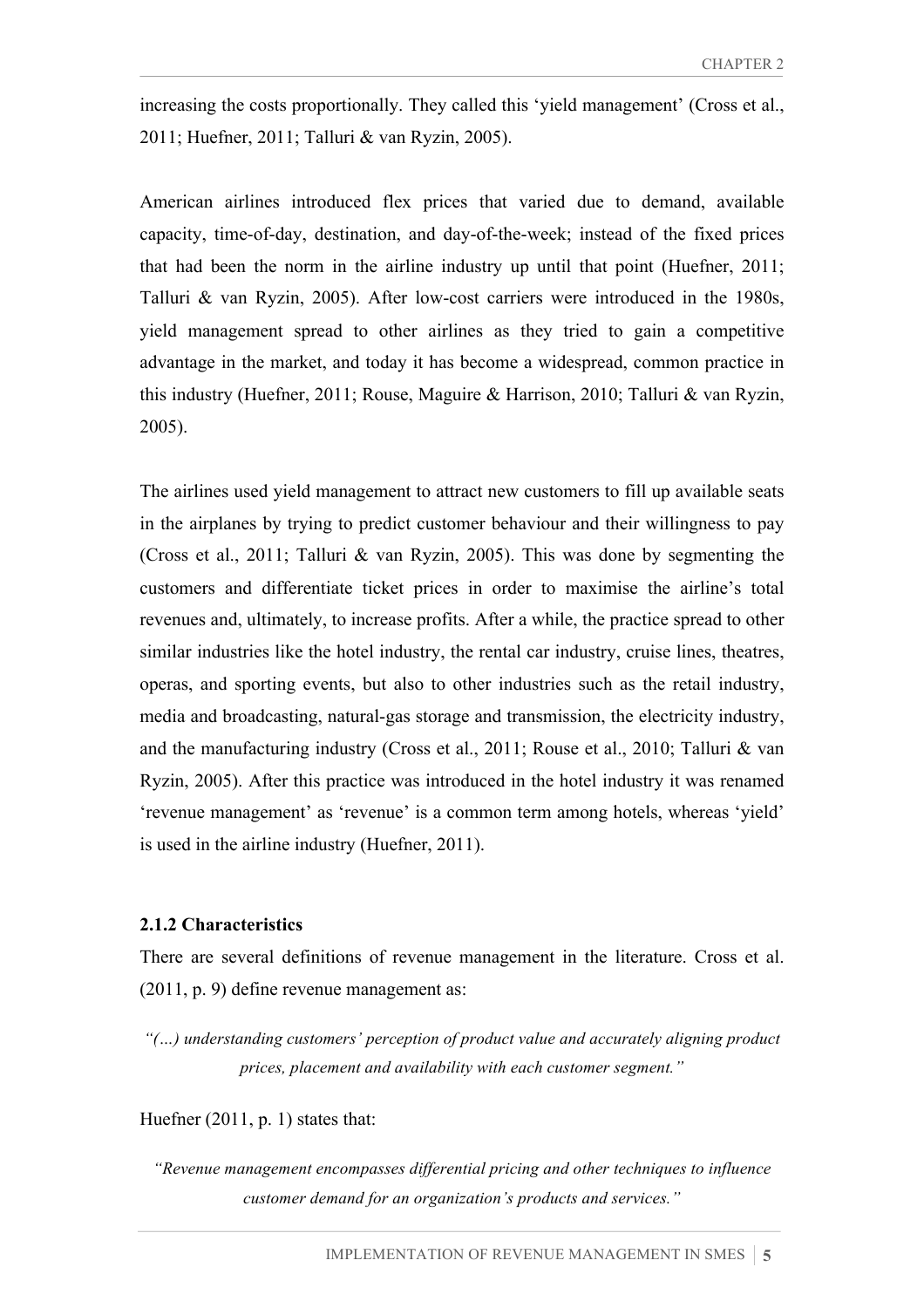## Talluri and van Ryzin (2005, p. 12) uses a slightly different definition wherein:

*"[Revenue management] addresses the structural, price, timing and quantity decisions a firm makes in trying to exploit the potential of this multidimensional demand landscape."*

From the definitions above, it can be derived that revenue management techniques – such as differential pricing, available capacity, and the timing of these – is used to understand and predict customers' perception of the firm in order to maximise revenues. Revenue management focuses on attracting *new* customers to accumulate incremental revenues, which will add to the total profits of the firm (Huefner, 2011; Rouse et al., 2010). It is important to note that the firm's costs need to be controlled and managed at the same time, making sure that it will not increase at the same rate as the revenues and leave the profits unchanged or, even worse, decreased. The ultimate goal of revenue management is to increase the firm's incremental revenues in order to increase the profits (Huefner, 2011).

Differential pricing is used either by increasing prices when demand is high in order to extract maximum revenues from the customers, or by lowering the prices in order to attract new customers and gain the incremental revenues that will come from additional sales (Talluri & van Ryzin, 2005). The different prices can be derived from *"(…) personalized pricing, markdowns, display and trade promotions, coupons, discounts, clearance sales, and auctions and price negotiations (…)"* (Talluri & van Ryzin, 2005, p. 175) and targeted towards different customer segments. When using these techniques it is important to understand *who* the firm's potential customers are and what they want (Rouse et al., 2010; Talluri & van Ryzin, 2005). The most important thing is that the customers attribute some *value* to the product (Huefner, 2011; Rouse et al., 2010), and to make the customer believe that the price differentiation is *fair* (Heo & Lee, 2009; Schwartz, Stewart & Backlund, 2012). If the customer is not willing to pay and believe the price is not justified, or that the product will not bring them any significant value, they will go to a competitor, and the firm will lose the potential revenue.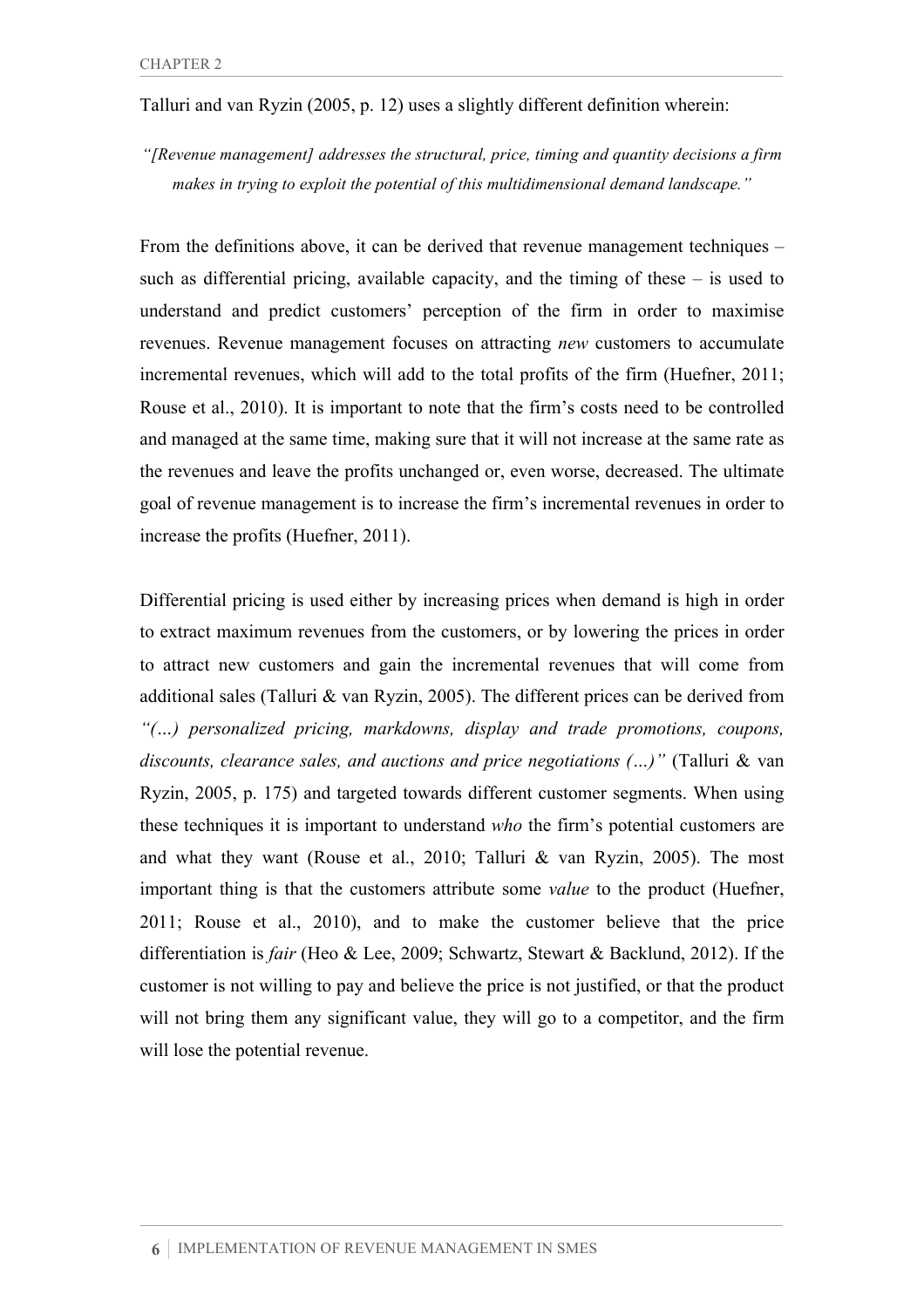During the early uses of revenue management, five characteristics where identified to describe industries which would be suitable for adopting this practice (Huefner, 2011):

- 1. *Relatively fixed capacity:* The total physical capacity of a firm could not easily be expanded. For example: A hotel cannot increase their total number of rooms overnight just because there is an unexpected increase in demand when the hotel is already fully booked. In order to increase their total number of rooms the hotel would need to build an extra floor or wing to the hotel, which would take a long time. As revenue management focuses on increasing revenues on the basis of a firm's total available capacity, this capacity should be relatively fixed and predictable.
- 2. *Perishable service capacity:* The firm's inventory should be perishable and not be able to be stored to be sold at another point in time. This was especially applicable for service industries where, for example, *yesterday's* airplane seat cannot be sold *today* – that particular seat is now a 'new' seat which requires a new ticket – and the revenue it could have generated yesterday will not be possible to generate today, it will become lost revenue for that day.
- 3. *High fixed costs and low variable costs:* Firms with low variable costs will have a low marginal cost, as an increase in sales will only lead to a small increase in costs. This means that an increase in profits will be more or less equal to the increased revenues of adding, for example, one extra passenger on an airplane. In industries where this is not the case, where the marginal cost is higher, the costs need to be given more consideration in the decisionmaking process before the extra sales happens with regards to what the firm needs to do to compensate for the added expense.
- 4. *Volatile demand patterns:* With uncertain or seasonal-dependent demand, the firm will experience periods with underutilised capacity. This capacity should be used to attract more customers, as different customer segments are assumed to be price sensitive and will respond to different price changes. For example: Leisure travellers are expected to be more price sensitive than business travellers, and will most likely chose the cheapest prices and respond to price reductions.
- 5. *Ability to forecast demand:* It is essential for the firm to be able to locate where they have excess capacity. This is used to attract new customers and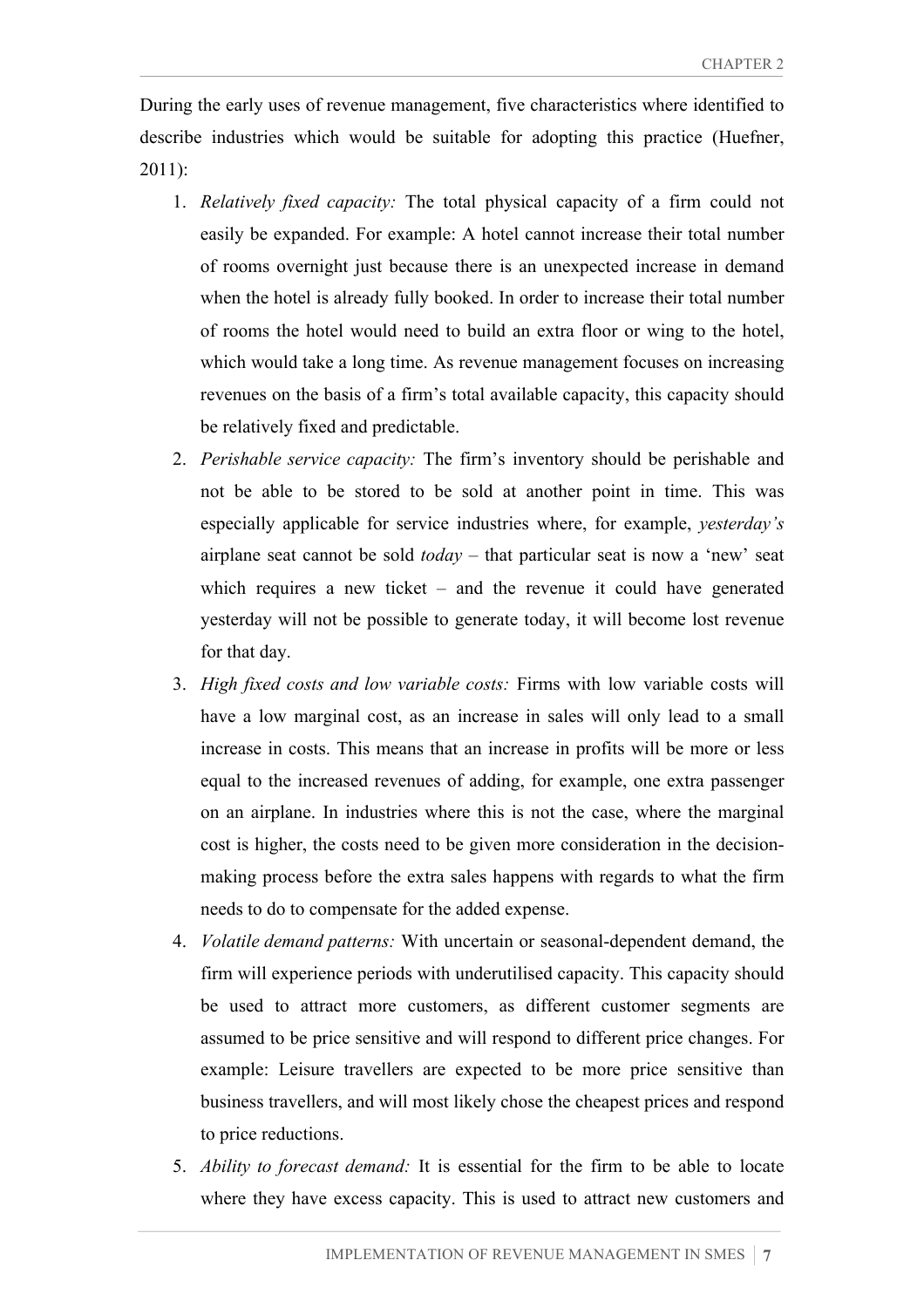gain extra revenue. The earlier customers book their tickets, the easier it will be for the firm to forecast future demand. This means that industries that experience a high level of bookings in advance, will be able to use the excess capacity to attract customers with targeted campaigns.

In addition to these characteristics, the firm's customers should be heterogeneous for it to be possible to separate them into different customer segments (Talluri & van Ryzin, 2005). The characteristics are not set in stone, and many can be applied by different industries on a more general level (Huefner, 2011; Phillips, 2005). There are many industries today that use revenue management that differs from the more traditional service and tourism industries where revenue management originated, such as the car manufacturing industry and the theme park industry. The car manufacturing industry does not have perishable inventory, but car parts that can be stored and used at a later time (Phillips, 2005). The theme park industry shares many of the same characteristics with the hotel and airline industry, however theme parks often has more flexible or 'unlimited' capacity in their outdoor areas, and they also have limited bookings in advance (Heo & Lee, 2009; Schwartz et al., 2012). The same applies for not-for-profit or government-owned national parks (Schwartz et al., 2012). Revenue management can be used by practically every industry as long as the techniques and conditions are adapted and used in a way that will gain that industry (Rouse et al., 2010).

There are two concepts that play a crucial role in revenue management: *capacity analysis* and *the theory of constraints* (Huefner, 2011; Rouse et al., 2010). Before a firm can implement revenue management, it needs to know the total available capacity in the firm. This means that they will be able to follow which periods they reach maximum capacity, and when they have periods of excess capacity (Huefner, 2011). When the total capacity has been accounted for, the firm can start using revenue management techniques to try to increase demand in periods with excess capacity. Decreasing prices on a cruise line ticket during off-seasons, in order to attract price sensitive passengers and to encourage them to book their holiday during periods when the firm has excess capacity, can for example do this. The same principle can be applied with the theory of constraints, whereby the firm will increase the price when demand is high and the firm has limited capacity (Huefner, 2011). For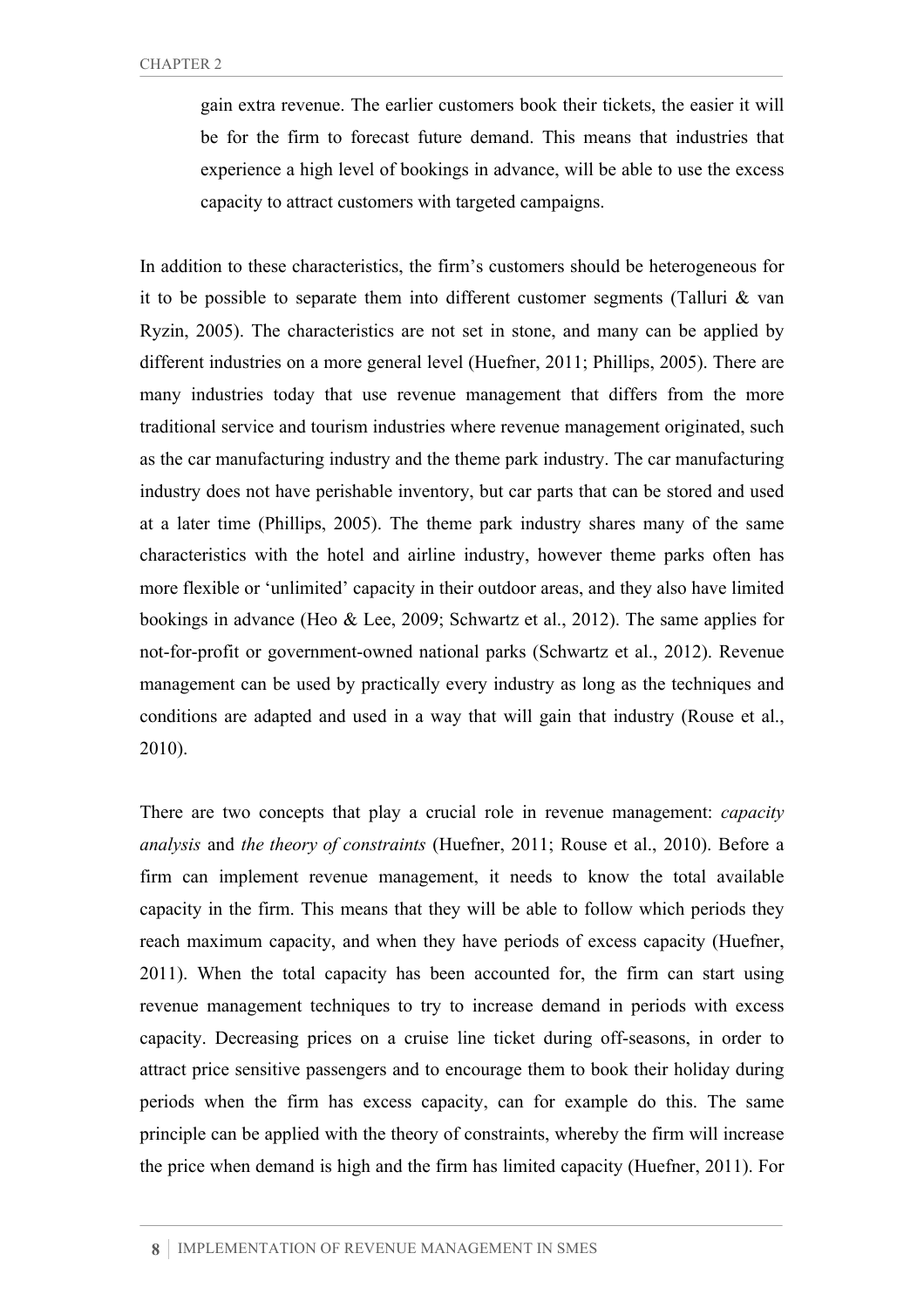example, increasing the prices on a cruise line ticket during peak seasons to attract customers with a high willingness to pay and that are less price sensitive.

Even though revenue management has been practiced in some form or another for a long time, it has only been used as a large-scale system to increase competitiveness the last couple of decades (Talluri & van Ryzin, 2005). This is because revenue management, as practiced today, require a level of technology that was not available, or even invented, 20-30 years ago. Increasingly sophisticated information and software systems, as well as access to the Internet, have made information-gathering possible on a much larger scale than previously (Talluri & van Ryzin, 2005). An airline, for example, have hundreds of departures and transits every day, as well as several prices that change several times a day based on the demand and available capacity. Complex IT-systems will make it possible to keep track of all this information as the system will respond automatically based on a complex algorithm that contains a huge number of variables, which in turn will create the appropriate prices and give signals to the firm and the decision-makers about appropriate actions to take (Phillips, 2005; Talluri & van Ryzin, 2005). Information from customer relationship management (CRM) databases is also used in order to gain useful insight in what the firm's customers really want, which will help extract maximum revenues based on their willingness to pay (Phillips, 2005).

#### **2.1.3 Implementation of revenue management in SMEs**

Despite the frequent use of revenue management in some parts of the tourism industry, there are still some areas that have been relatively under-researched. One of these areas is the impact of revenue management can have on SMEs (Lee-Ross & Johns, 1997; Luciani, 1999). Most research today has been conducted based on large hotel chains, airlines, and other large organisations, and the challenges *these* types of firms face when trying to implement revenue management, as well as the benefits gained from these techniques (Noone & Griffin, 1999; Noone et al., 2003; Schwartz et al., 2012; Wang, 2012).

What little research that has been done on implementation of revenue management in SMEs has mostly been limited to small, independent *hotels* (Lee-Ross & Johns, 1997; Luciani, 1999). The hotels in these studies were found to typically not have *growth* as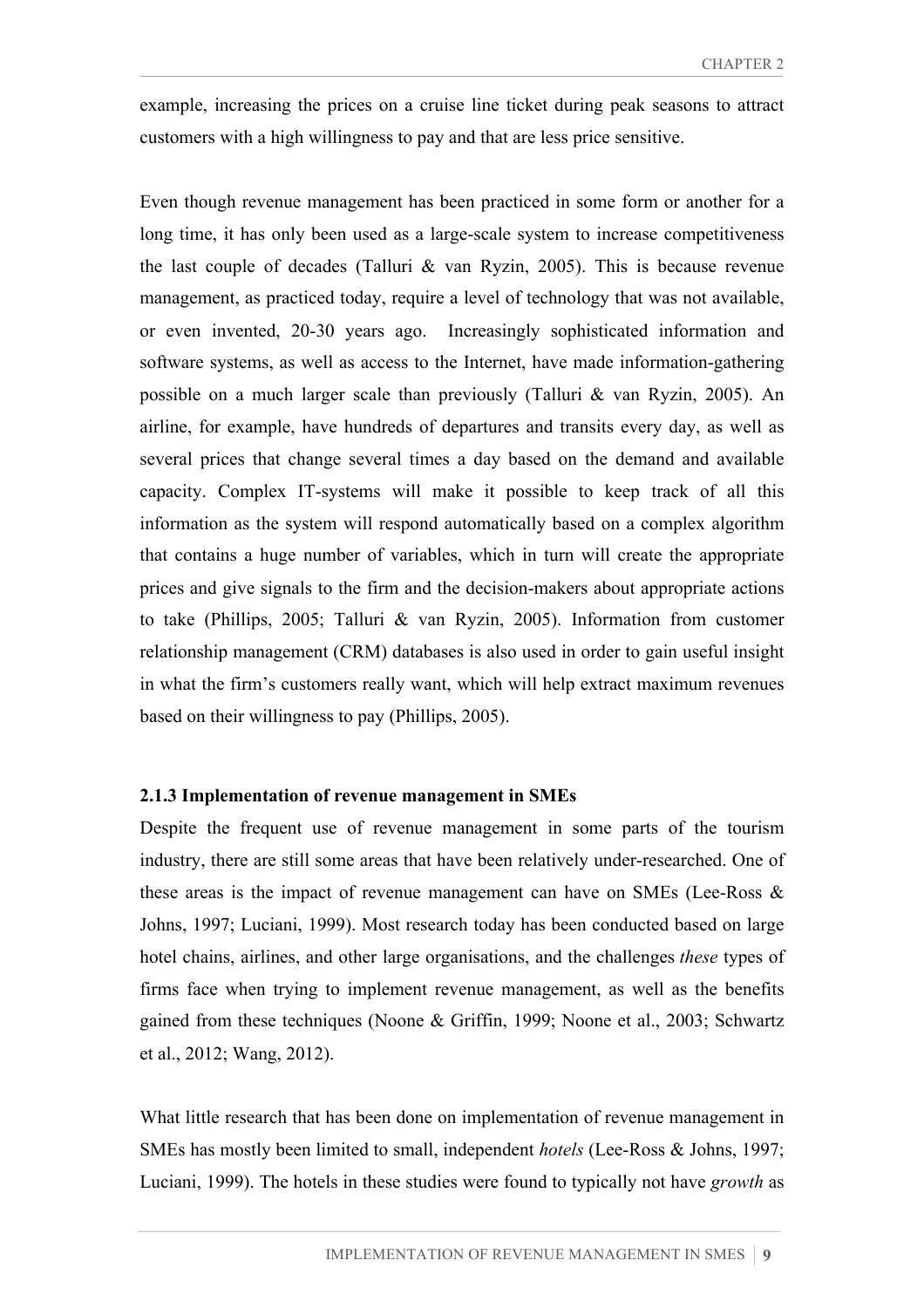their *main* focus or goal; it is more important for them to be able to *survive* in quickly changing market conditions and as a small agent (Lee-Ross & Johns, 1997; Luciani, 1999). This is a somewhat different view from what many other studies have focused on when regarding implementation of a change in SMEs. These have mostly focused on SMEs ability to be highly flexible, innovative, and growth-oriented (By & Dale, 2008; Cooper, 2006; Fosfuri & Tribó, 2008). However, this view may not be accurate for tourism SMEs.

There are several problems small hotels can be faced with when trying to implement revenue management (Lee-Ross & Johns, 1997; Luciani, 1999). Many of the firms have not heard about revenue management before, which makes them unaware of the potential benefits it can bring (Luciani, 1999). In addition to this, the management and employees at the firm may lack the education and management skills needed to implement such a large structural change, and there may also be some resistance to a formalisation of organisational routines. During this, it can be difficult to motivate employees, and therefore it is important to make sure that the revenue management system fits in with the firm and their firm-specific challenges and market conditions (Lee-Ross & Johns, 1997).

Other aspects that may hinder the hotels are the technology requirements needed to implement this system (Lee-Ross & Johns, 1997; Luciani, 1999). The firms seem to have some difficulty finding an information system that would not be too complex and too expensive for their use. There might also be some shortage of technology expertise amongst the employees, who will require extensive training if a new ITsystem is implemented (Lee-Ross & Johns, 1997; Luciani, 1999). In addition to this, many of the hotels have insufficient routines when it comes to collecting relevant information about market condition, how their customers behave, their customer segments, walk-ins, and the level of bookings in advance, and so on (Lee-Ross & Johns, 1997; Luciani, 1999). This makes it difficult for the firms to forecast future available capacity and to know when they have excess capacity (Luciani, 1999). There is also the fact that in such a small hotel, the employees will often have a very wide range of responsibilities within the firm, they cannot just be employed as 'one' thing, they have to help out where they are needed (Lee-Ross & Johns, 1997). This often leads management to believe that implementing and operating revenue management will be too time consuming for their firm.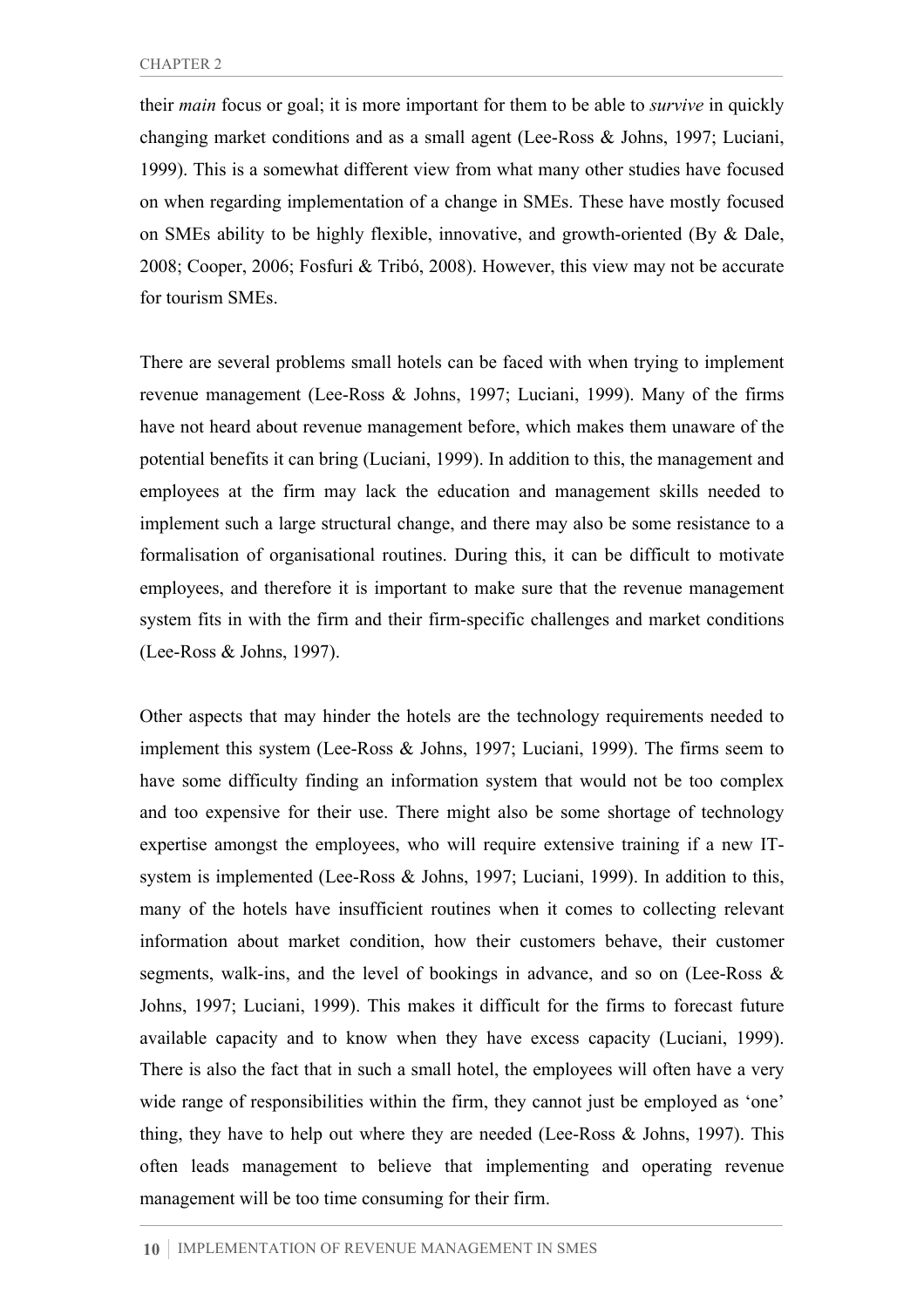#### **2.1.4 Conflicts between implementation of revenue management and CRM**

Current literature about implementation of revenue management mentions that many large organisations have found it to be challenging to integrate revenue management with CRM (Cross et al., 2011; Noone et al., 2003; Wang, 2012). Organisations struggle to combine these disciplines, as they feel these have conflicting goals. The main goal of revenue management is to extract as much money as possible from *new* customers, whereas the goal of CRM is to build a long-term relationship with the organisation's most profitable *existing* customer in order to obtain more revenue in the long term (Wang, 2012). More often than not, one of the disciplines will usually trump the other. The 'winner' often turns out to be revenue management as it's objectives are more in line with the management's own objectives, which is to increase the firm's revenues and profits (Wang, 2012).

The main goal of CRM, as mentioned, is to build strong relationships with the firm's customers in order to retain them in the long term (Kotler, Keller, Brady, Goodman & Hansen, 2012). By building a relationship with the customer, the goal is to be able to target marketing campaigns, ads, and promotions to the individual customer's needs, and in doing so, make sure they return to the firm for other purchases. An important aspect of CRM is *customer lifetime value*, which adds up all current and future profits the customer is expected to yield over his or her 'lifetime' with the firm (Gupta  $\&$ Lehmann, 2005). The present value of this will give an indication of whether or not the customer will be profitable in the long term and whether any effort should go into trying to retain them. The goal is to maximise the total lifetime value of the firm's customers.

*Customer-perceived value* is a term that is often used with regards to CRM. Kotler et al. (2012, p. 419) defines customer-perceived value as *"(…) the difference between the prospective customer's evaluation of all the benefits and all the costs of a company's offering and the perceived alternatives."* Customers will try to maximise their own utility, and will choose the product they perceive to have the highest value for them. Customer-perceived value is very difficult to calculate for the firm as so many of the factors are intangible and customer-specific (Gupta & Lehmann, 2005; Kotler et al., 2012).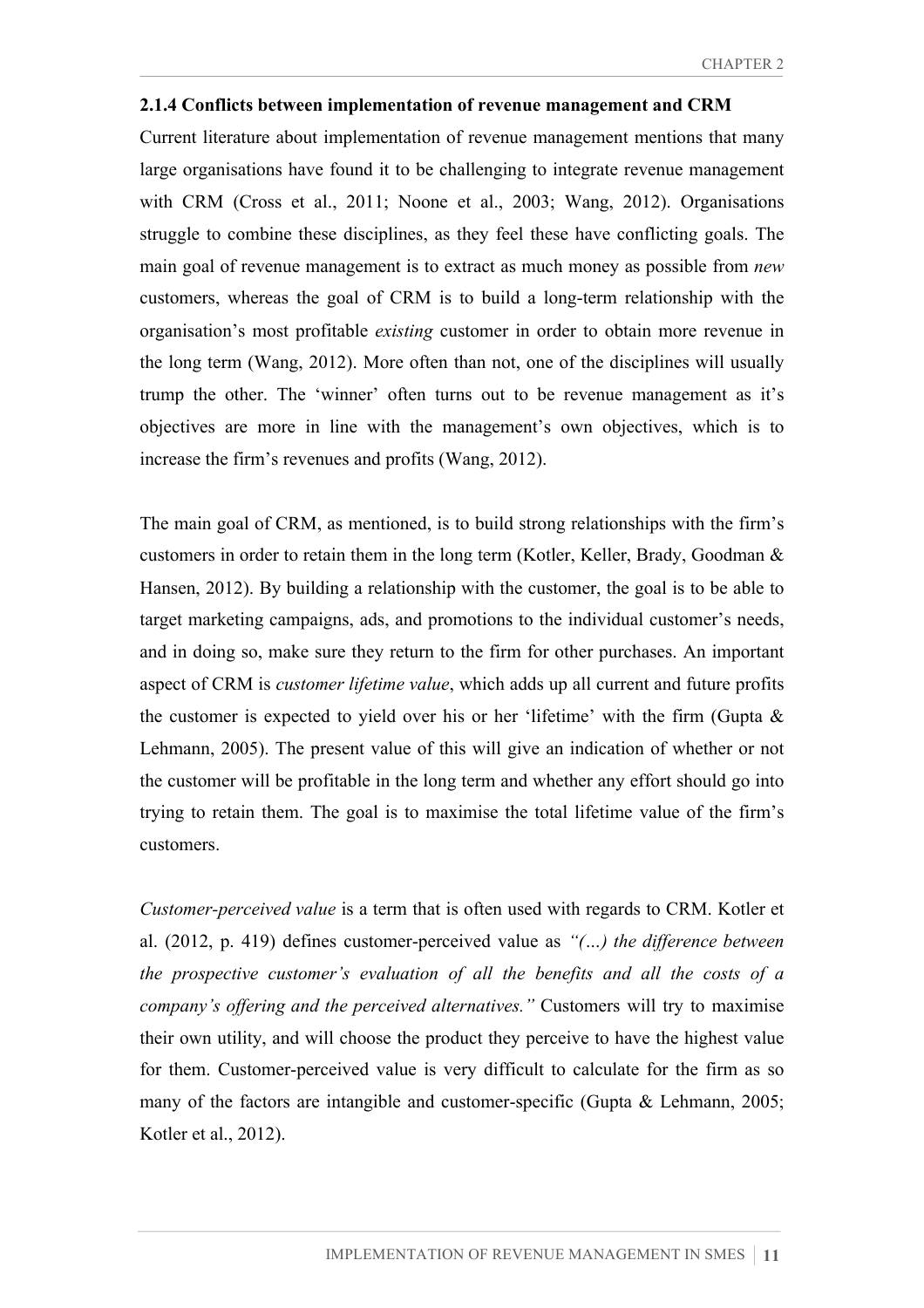These two aspects – customer lifetime value and customer-perceived value – are important in order to create *customer satisfaction* (Gupta & Lehmann, 2005; Kotler et al., 2012). Customers who are satisfied with the products and services of the firm are more likely to choose that particular firm during their next purchase, and remain loyal to the brand (Gupta & Lehmann, 2005). In this way, the firm will create a competitive advantage within a market (Kotler et al., 2012).

In revenue management, the goal is to increase revenues by managing inventory in an efficient and effective manner (Talluri & van Ryzin, 2005). Often, the most effective way of managing inventory, will be at the expense of the customer (Wang, 2012). When revenue management starts becoming the main focus of the firm, long-term customers may feel neglected and under-appreciated by the firm (Noone et al., 2003). The customers may perceive the impact of revenue management as *unfair* as the firm may not be willing to offer the same benefits as before (Noone et al., 2003; Wang, 2012).

The result of one discipline being prioritised over the other, is that the managers of the different departments will be performing their duties in ways that does not complement each other (Noone et al., 2003; Wang, 2012). Wang (2012) found that this was the result of management goals and timelines, business assets, performance indicators and management focuses that differed between the two disciplines (Wang, 2012). Top management and revenue managers both believed that the CRM aspect would be taken care of by itself by offering customers discounted prices or contracted rates (Noone et al., 2003; Wang, 2012).

## **2.2 Implementing Organisational Change**

Managing the implementation of a major change in an organisation can be a difficult undertaking – implementing the change *successfully* can be even harder (Kotter, 2012; Trompenaars & Prud´homme, 2004). Due to globalisation and increased competition, a firm's ability to survive in the market may depend on the way they adopt innovations and adjust to change, and to what extent the firm will able to exploit these in order to obtain a competitive advantage (By & Dale, 2008; Cooper, 2006; Kotter, 2012).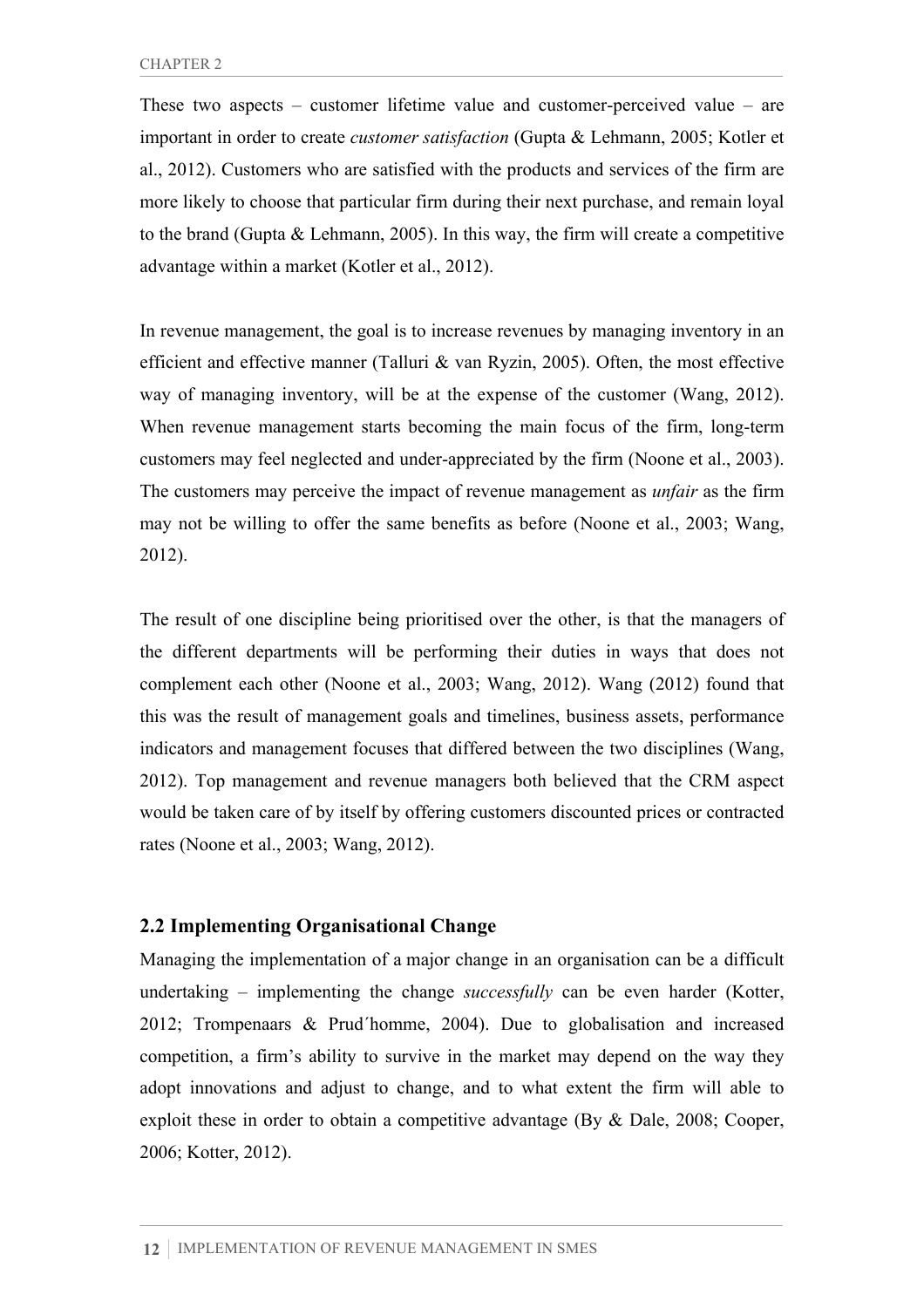The amount of literature concerning successful implementation of organisational change, has increased exponentially in recent years, and is still a very much discussed topic (Kotter, 2012; Trompenaars & Prud´homme, 2004). However, a neglected area in this field is how firms in the tourism industry deal with implementing change, and there is even less research done concerning how SMEs handle this process (By & Dale, 2008). This section will cover theory concerning change management in firms *in general*, which can be split into three categories: absorptive capacity, change agents, and a structured process when implementing the change.

#### **2.2.1 Absorptive Capacity**

Absorptive capacity has become an increasingly relevant subject in recent years. Cohen and Levinthal (1990, p. 128) define absorptive capacity as: *"(…) the ability of a firm to recognize the value of new, external information, assimilate it, and apply it to commercial ends (…)*". Absorptive capacity can therefore be considered the firm's ability to take advantage of new knowledge, and exploit it in order to improve their competitive advantage. When talking about absorptive capacity in an organisation, one also has to consider the individual absorptive capacity of the firm's employees, not just the absorptive capacity of the firm (Cohen & Levinthal, 1990). This does not mean that each employee has to have the same knowledge, but rather that diversity in knowledge can help the firm obtain a more efficient and diverse absorptive capacity.

Theory on cognitive learning abilities suggests that thorough understanding of the basic aspects of a subject is critical to an individual's understanding and perception of more advanced problems within the same subject when new information is introduced (Cohen & Levinthal, 1990). The level of *prior knowledge* about a subject the firm possesses is crucial, as this will help the firm be able to 'recognise the value' of the new information they have obtained (Cohen & Levinthal, 1990). If the firm already inhabits a basis of general knowledge about a subject, it follows that it should be easier for the firm to be able to use the new knowledge as they already have some previous experience with the subject (Cohen & Levinthal, 1990; Zarah & George, 2002).

Absorptive capacity is a difficult term to study, as it is an intangible ability embedded in the firm's employees, and in its organisational structure (Cohen & Levinthal,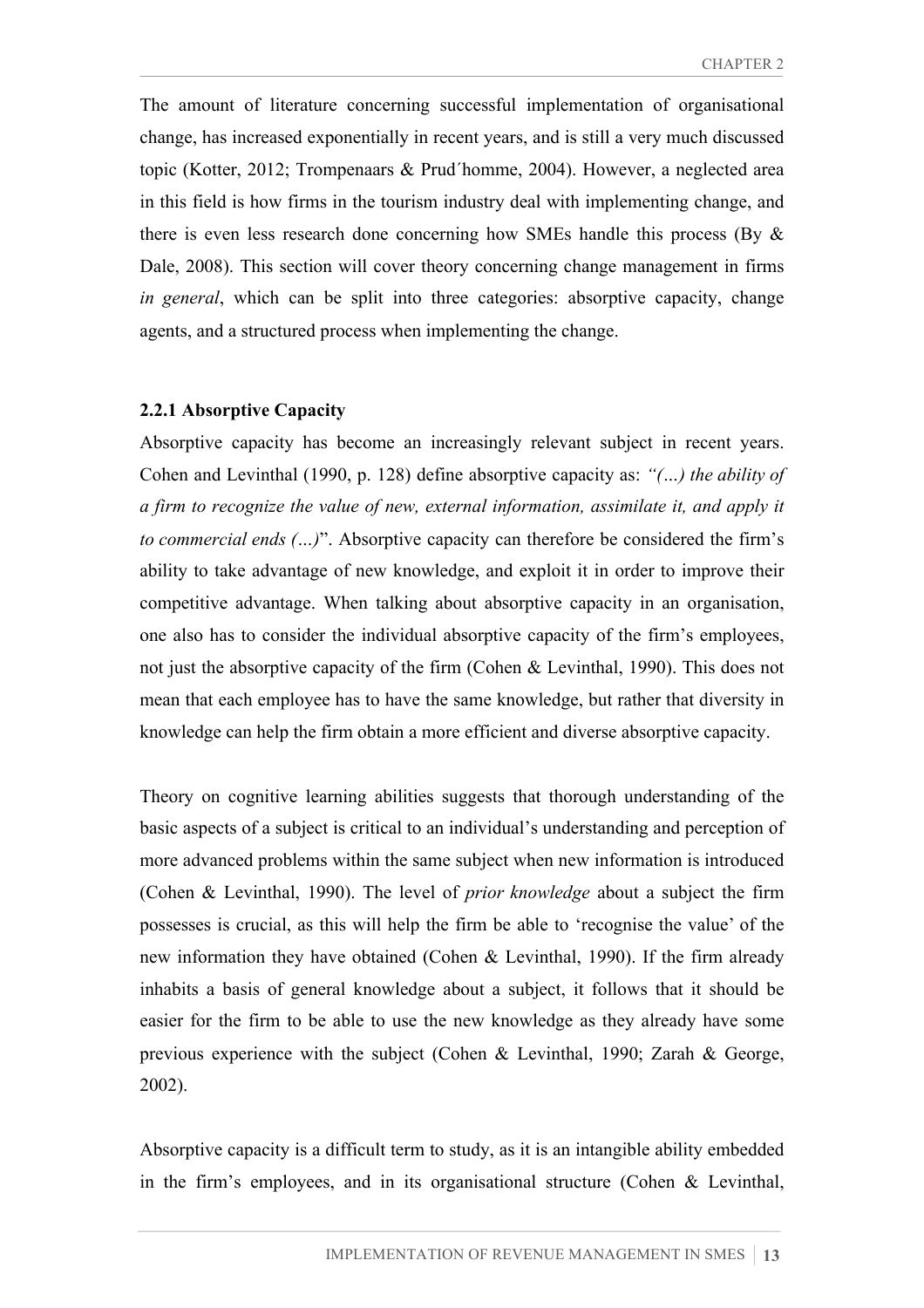1990). Zarah and George (2002, p. 198) have added to this term by viewing absorptive capacity as a dynamic capability and defined it as: *"(…) a set of knowledge-based capabilities embedded within the firm's routines and strategic processes."* This definition differs from Cohen and Levinthal (1990), were they view absorptive capacity as a more static capability. By redefining the capabilities associated with absorptive capacity as knowledge acquisition, assimilation, transformation, and exploitation, Zarah and George (2002) argue that absorptive capacity can be split into two components: *potential absorptive capacity* and *realised absorptive capacity*. A firm's potential absorptive capacity concerns their ability to acquire new external knowledge and understand and integrate this knowledge into the firm. The firm will then use its realised absorptive capacity in order to transform and exploit the knowledge that has been collected so that it will benefit them in their competitive environment (Zarah & George, 2002). These two terms are interdependent of each other, as one cannot be done without the other (Fosfuri  $\&$ Tribó, 2008).

Absorptive capacity is a *path-dependent* ability (Cohen & Levinthal, 1990). Pathdependency means that the more absorptive capacity a firm accumulates in one period, the easier it will be for it to obtain even more in the next period, and so on. This also means that the longer a firm waits to obtain absorptive capacity, the more expensive and difficult it will be for the firm to obtain it at a later stage (Gomez & Vargas, 2009).

The level of innovation in a firm is closely related to a firm's level of absorptive capacity and external information available (Escribano, Fosfuri & Tribó, 2009). Firms with a high level of absorptive capacity will have a higher level of innovation than firms with a less developed level of absorptive capacity, and they will also be able to better exploit the external knowledge flows available. When a firm possess some level of absorptive capacity, they will be better equipped to obtain new knowledge from the external environment. Often firms experience difficulties gaining access to external knowledge by themselves (Cohen & Levinthal, 1990; Fabrizio, 2009). In this case, a firm can collaborate with external sources, e.g. research facilities or a scientific environment, that have access to new research and knowledge, which can be used to help the firm become more competitive. This can increase the firm's absorptive capacity, which can decrease the time gap between assimilating the new knowledge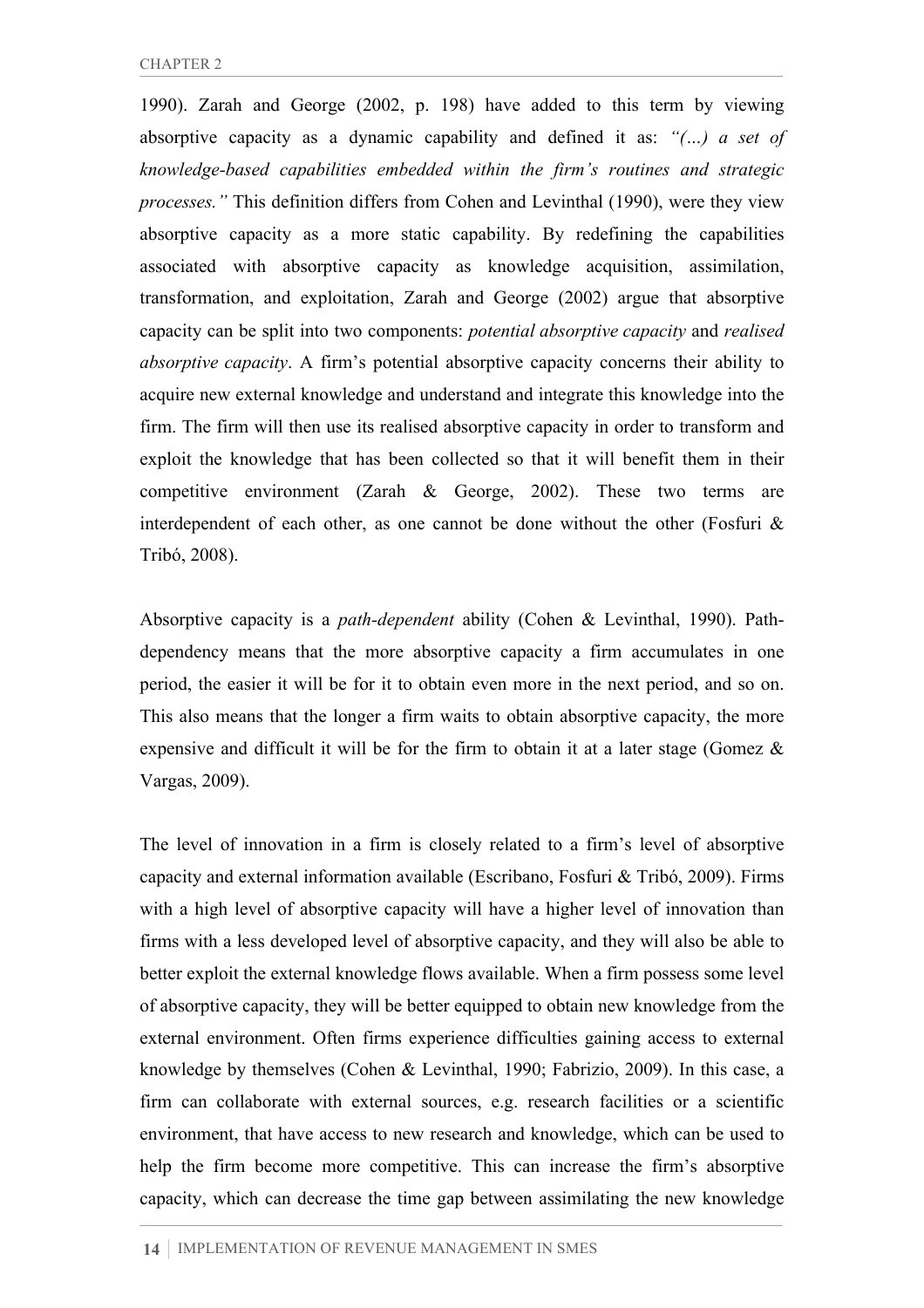and exploiting it, and the rate of innovation will be more efficient (Fabrizio, 2009). This means that an innovation will move more quickly from idea to concept, and then put to commercial use (Escribano et al., 2009).

Research have shown that firms that invest in accumulating absorptive capacity will be more likely to take advantage of the new technological advances and operate in a proactive manner with regards to changing market conditions (Cohen & Levinthal, 1990; Gomez & Vargas, 2009). These firms will be better at exploiting opportunities in the market, and do this more efficiently than firms that do not have sufficient absorptive capacity. Firms that acquire information from a variety of different outside sources will have a more diverse absorptive capacity that can be utilised to further the firm's goals and visions (Zarah & George, 2002). Absorptive capacity can also often come as a by-product of the firm's R&D activities, which means that the firm has to be willing to invest in R&D internally (Cohen & Levinthal, 1990; Zarah & George, 2002). This means that innovative firms have a higher level of absorptive capacity than firms with little R&D activity.

*Past experience* heavily influences firms with regards to how they choose to go about collecting information, and also the way they choose to exploit it (Zarah & George, 2002). Many firms look for new knowledge within fields they are already familiar with, and some try to use the new knowledge in ways the firm has made use of before (Cohen & Levinthal, 1990; Fabrizio, 2009). The level of open communication within a firm will affect the relationship between the potential and realised absorptive capacity (Zarah & George, 2002). With fewer barriers to communication and information sharing, the gap between potential and realised absorptive capacity will be reduced, and the firm's total absorptive capacity will be increased (Fosfuri  $\&$ Tribó, 2008). This will also be affected by the employees' ability to share implicit and explicit knowledge within the organisation.

Absorptive capacity is a firm-specific capability (Cohen & Levinthal, 1990). If different firms collect the same information, they may not be able to exploit it in the same way. This is a consequence of the fact that absorptive capacity is pathdependent (Cohen & Levinthal, 1990). Each firm will interpret the information in different ways depending on their previous experience within that area, and their level of prior knowledge (Cohen & Levinthal, 1990; Zarah & George, 2002). This is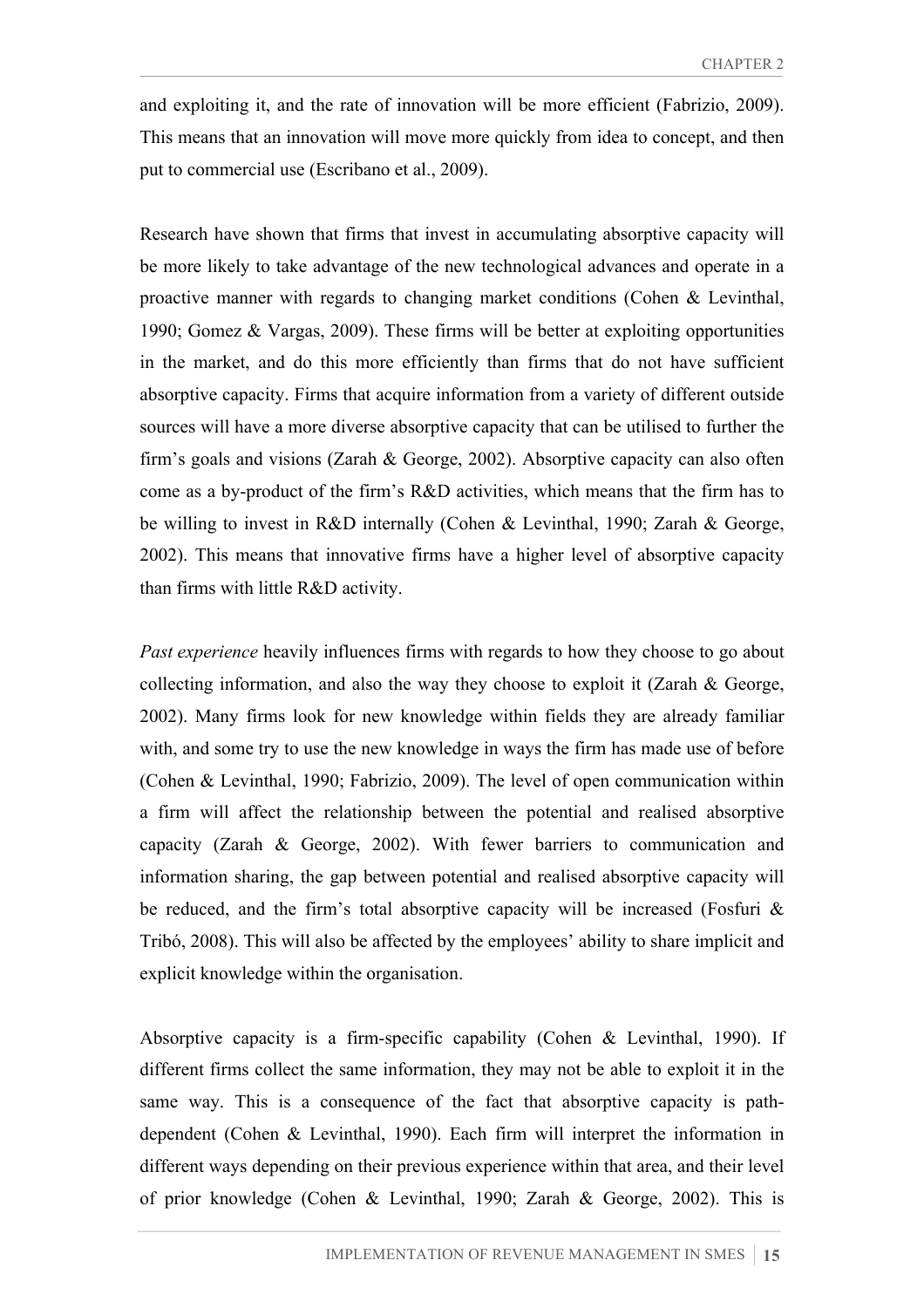particularly the case with the firm's *potential* absorptive capacity as this lays the basis for the firm's ability to exploit the information into something commercially useful (Zarah & George, 2002).

A well-developed absorptive capacity can be a firm's greatest source of competitive advantage (Cohen & Levinthal, 1990; Zarah & George, 2002). Firms that use their absorptive capacity actively and take advantage of it have a higher chance of being successful in their competitive environment (Fosfuri & Tribó, 2008). Research have found that smaller firms often can be more flexible than large organisations, and therefore might be more suitable for innovations and implementing new knowledge as they will develop a greater sense of absorptive capacity with regards to implementing change in the organisation (By & Dale, 2008; Cooper, 2006; Fosfuri & Tribó, 2008).

#### **2.2.2 Change Agents**

Before the transformation process can happen in an organisation, the *idea* that a change might be needed have to appear. Rogers (2003, p. 5) calls this a 'diffusion of innovation' and defines 'diffusion' as: "*(…) the process in which an innovation is communicated through certain channels over time among the members of a social system.*" This means that 'diffusion' is the process in which an innovation is spread throughout the organisation and communicated between the employees. Diffusion can, as such, be viewed as a social change where the social structure and functions are reorganised into the social system of the firm that is adapting the innovation (Rogers, 2003).

A 'change agent' is the person who communicates an innovation to a firm (Rogers, 2003). They will try to influence the firm's decision-making process by attempting to convince the firm that the change process is necessary. The change agent may also be the one that manages and drives the change process forward (Kotter, 2012; Rogers, 2003). However, a change agent might also try to stop or hinder the implementation of an innovation if they feel it will be detrimental to the firm (Rogers, 2003). A successful change agent needs to be perceived as trustworthy by the firm and the employees, and have the required expertise needed to implement the change (Rogers, 2003).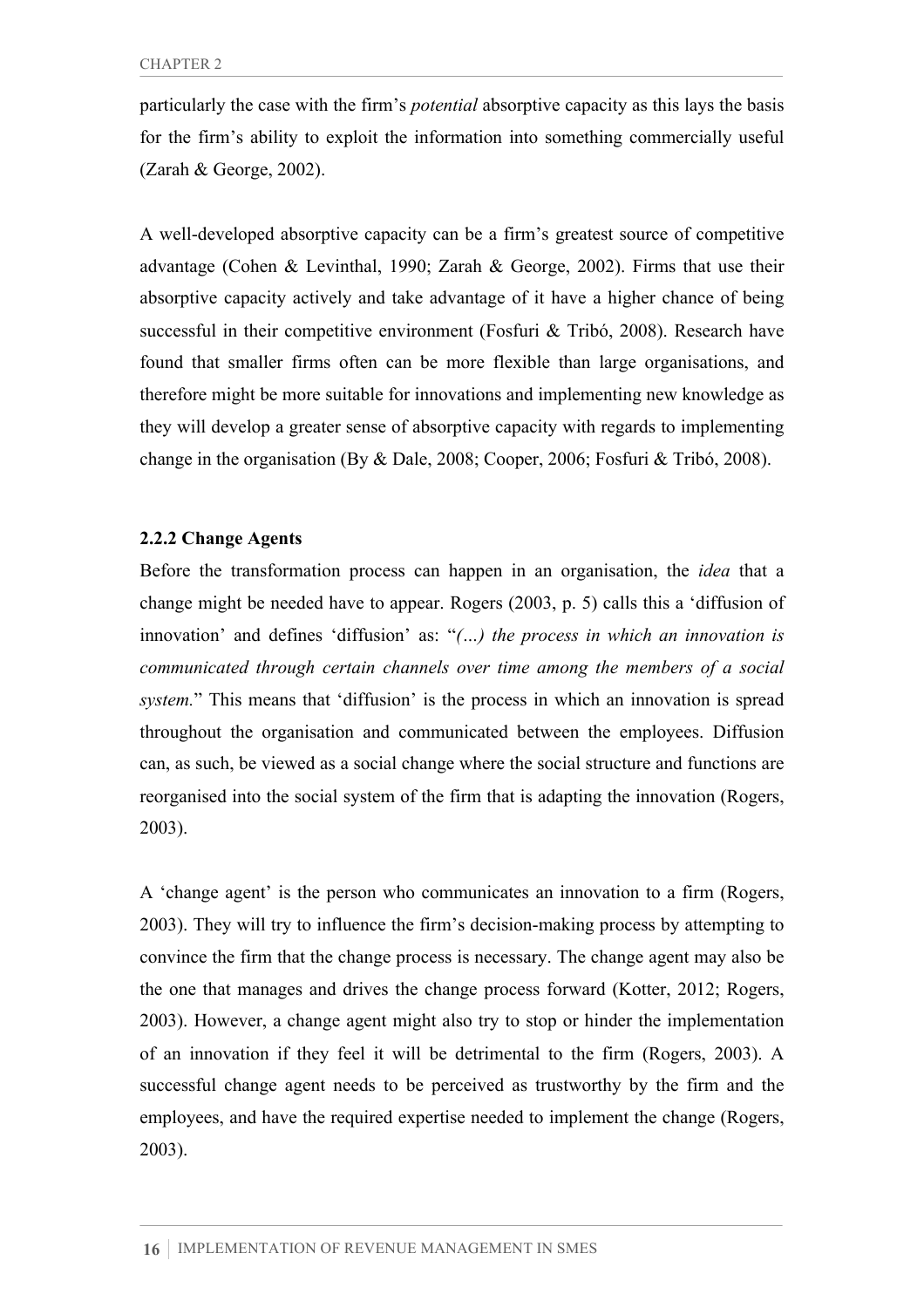Innovation can be defined as *"(…) an idea, practice, or object that is perceived as new by an individual or other unit of adaptation"* (Rogers, 2003, p. 12). The fact that the innovation will be *new* for the firm, will give the exchange of information a level of *uncertainty* that separates this type of information exchange from other types of communication (Rogers, 2003). It is this uncertainty that makes implementing an innovation very difficult, as it brings with it a level of risk and a fear of the unknown (Kotter, 2012; Rogers, 2003). An already existing innovation can be 'perceived as new' by an organisation as long as the firm does not have any previous experience with the innovation, and have yet to form an opinion about it (Rogers, 2003). An innovation may be new to an organisation, however it may have been available and existed for a long period of time, it has just not been noticed by the firm (Rogers, 2003).

A change agent does not necessarily have to be a person with regards to communicating the need to change. Zarah and George (2002) argue that 'activation triggers' will influence the way a firm goes about collecting new information and the way it is evaluated and exploited. These kinds of triggers can activate the need for change, and can be wither external or internal to the firm (Kotter, 2012; Zarah & George, 2002). External triggers are factors that affect the firm at the industry level (Zarah & George, 2002). This could, for example, be new technological advances, changes in government policies, a shift in consumer preferences, etc., which would force the firm to change their operations in order to stay competitive. Internal activation triggers could be an organisational 'crisis' such as the firm, for example, not making a profit, or that there is a poor workplace environment within the firm (Zarah & George, 2002).

The activation triggers can vary in intensity, however when they are very strong it will most likely urge the firm to deal with the 'crisis' that has emerged. In many cases this could involve finding an innovation in the external environment (Zarah & George, 2002). Large internal crises have been found to have a significant 'wake-up' effect on the firm in terms of understanding what parts of the firm's operations that need to change (Fosfuri & Tribó, 2008; Kotter, 2012; Rogers, 2003). Internal restructuring can be a way of implementing new strategies, processes, and other organisational changes in order to solve this crisis (Zarah & George, 2002).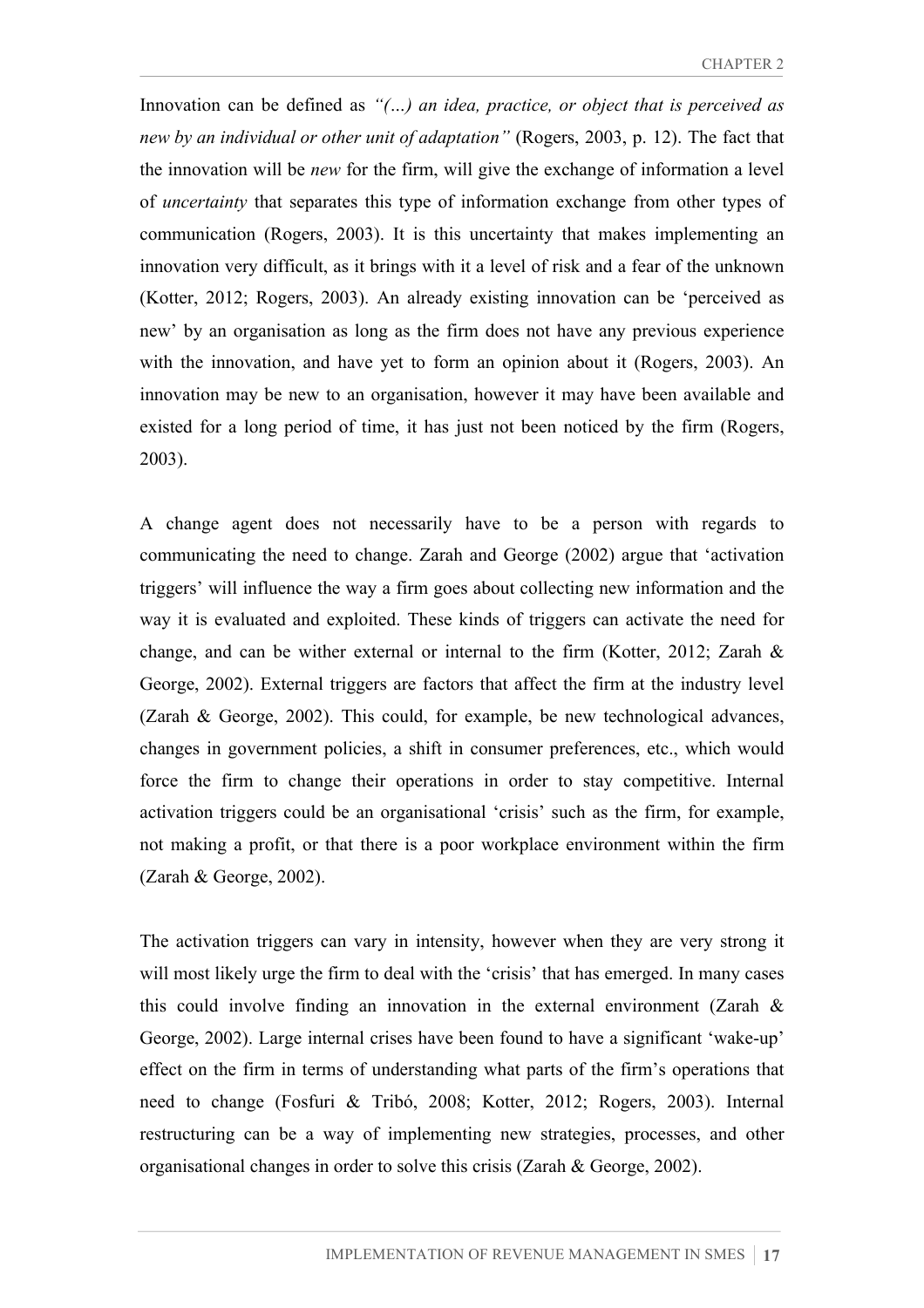The rate of adoption for an innovation in an organisation will depend on the way the organisation perceives the innovation's attributes (Rogers, 2003). If the relative advantage and compatibility of the innovation is high, the adoption will happen faster. If the innovation more or less conforms with the firm's values and norms, the innovation will also be adopted more easily (Rogers, 2003). The rate of adoption will also depend on if it is possible to try the innovation in a limited fashion first, before deciding to implement it (Rogers, 2003). This will increase the change for the innovation being adopted by the firm. This will also be the case if the firm is able to see some effect from implementing the innovation, e.g. decreased costs or higher profit margins (Rogers, 2003).

#### **2.2.3 The Eight-Stage Process of Change**

There has been little research done to discover in what way SMEs in the tourism industry can successfully implement organisational change (Cooper, 2006; Shaw & Williams, 2009). Due to the lack of research, Kotter (2012) has been chosen as an example of how *any* firm can undertake a successful transformation process. Kotter (2012) have identified an eight-stage process (Figure 1) the firm needs to go through in order to achieve successful implementation of an innovation. In each stage there is mainly one factor that is responsible for the firm falling behind or impeding the transformation process.

WHY FIRMS FAIL





**Figure 1: The eight-stage process of creating major change (Kotter, 2012)**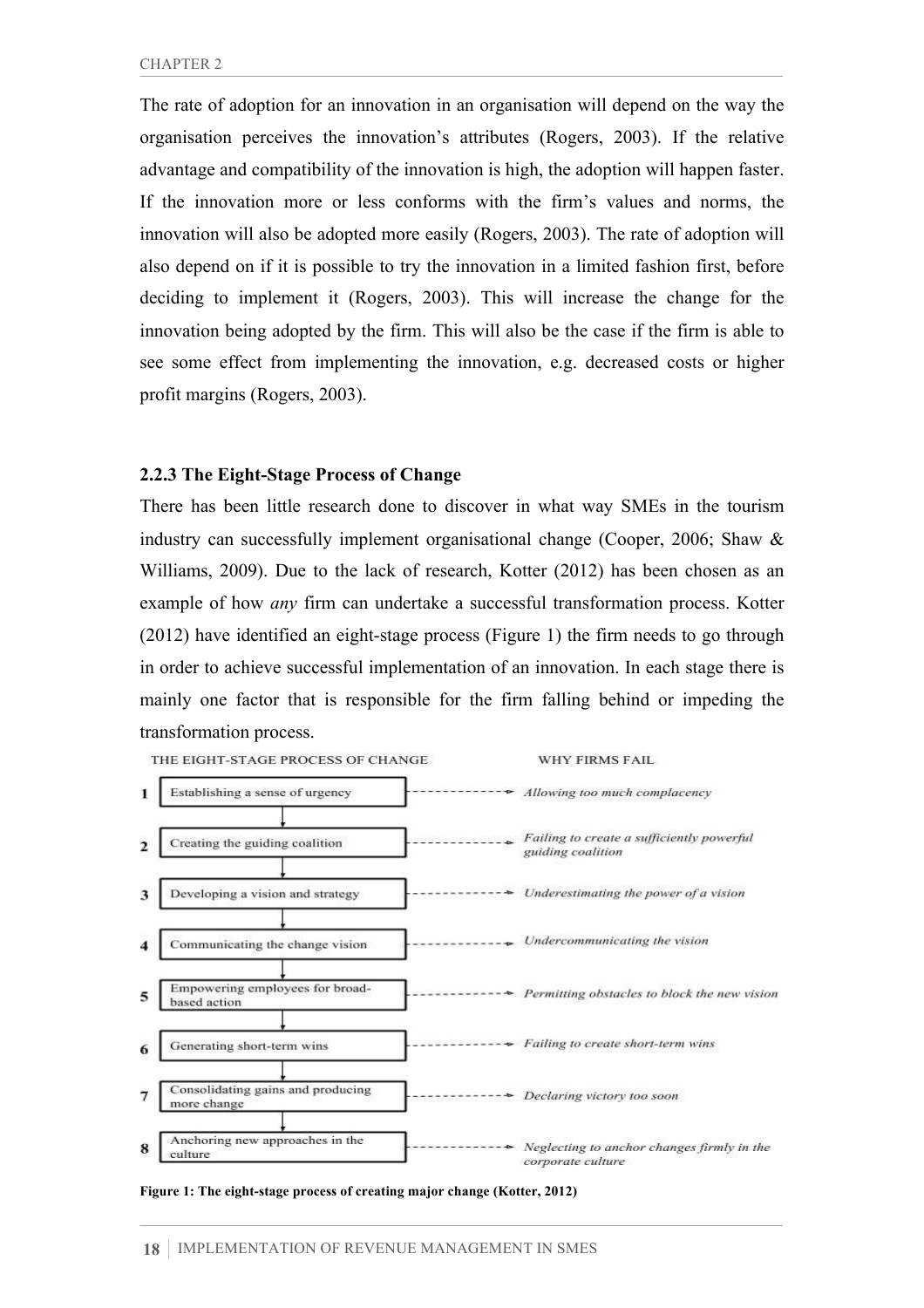Implementing change in an organisation is a huge undertaking and, according to Kotter (2012), it all begins with establishing *a sense of urgency*. It will be difficult to change anything in a firm if no one is able to se *why* the firm *needs* to change. The best way to increase the sense of urgency in a firm is through a 'crisis' (Kotter, 2012). This could come in a form as activation triggers that activate the need to change in a firm, as mentioned previously (Rogers, 2003; Zarah & George, 2002). Allowing too much complacency in the firm will lower the collective sense of urgency the change will need in order to be implemented successfully (Kotter, 2012).

A major change within an organisation needs someone to drive it forward, and to make sure the project stays on course and does not drift out of focus. In order to do this, a firm needs a strong *guiding coalition* (stage 2) consisting of the right people who are able to work closely together and trust each other (Kotter, 2012). The guiding coalition will act as the 'change agent' for the firm in order to introduce the change and implement it (Rogers, 2003).

Creating a *vision* (stage 3) is essential in order to successfully complete a major change within an organisation. The vision should be made up by the guiding coalition and should serve as a simple and clear purpose of why the firm is undergoing the change and what the goals of the transformation are (Kotter, 2012). The vision should also have a motivating effect on the employees, and help guide and coordinate them in the right direction. The most common mistake firms do in this stage is to underestimate the power a vision can have on a firm (Kotter, 2012). A long and complicated vision will not have any effect other than making the employees unsure of what they are supposed to achieve.

In stage 4, the vision should be communicated throughout the firm (Kotter, 2012). This should be done by the guiding coalition or the change agent (Kotter, 2012; Rogers, 2003). A common mistake many firms make is that it underestimates the number of times the vision should be communicated and repeated to the employees. Both the employees and the management, as well as outside stakeholder and shareholders, should be aware of why the firm needs to change and what the vision for the change is (Kotter, 2012). This will create a common understanding and purpose, which will make the change process go more smoothly.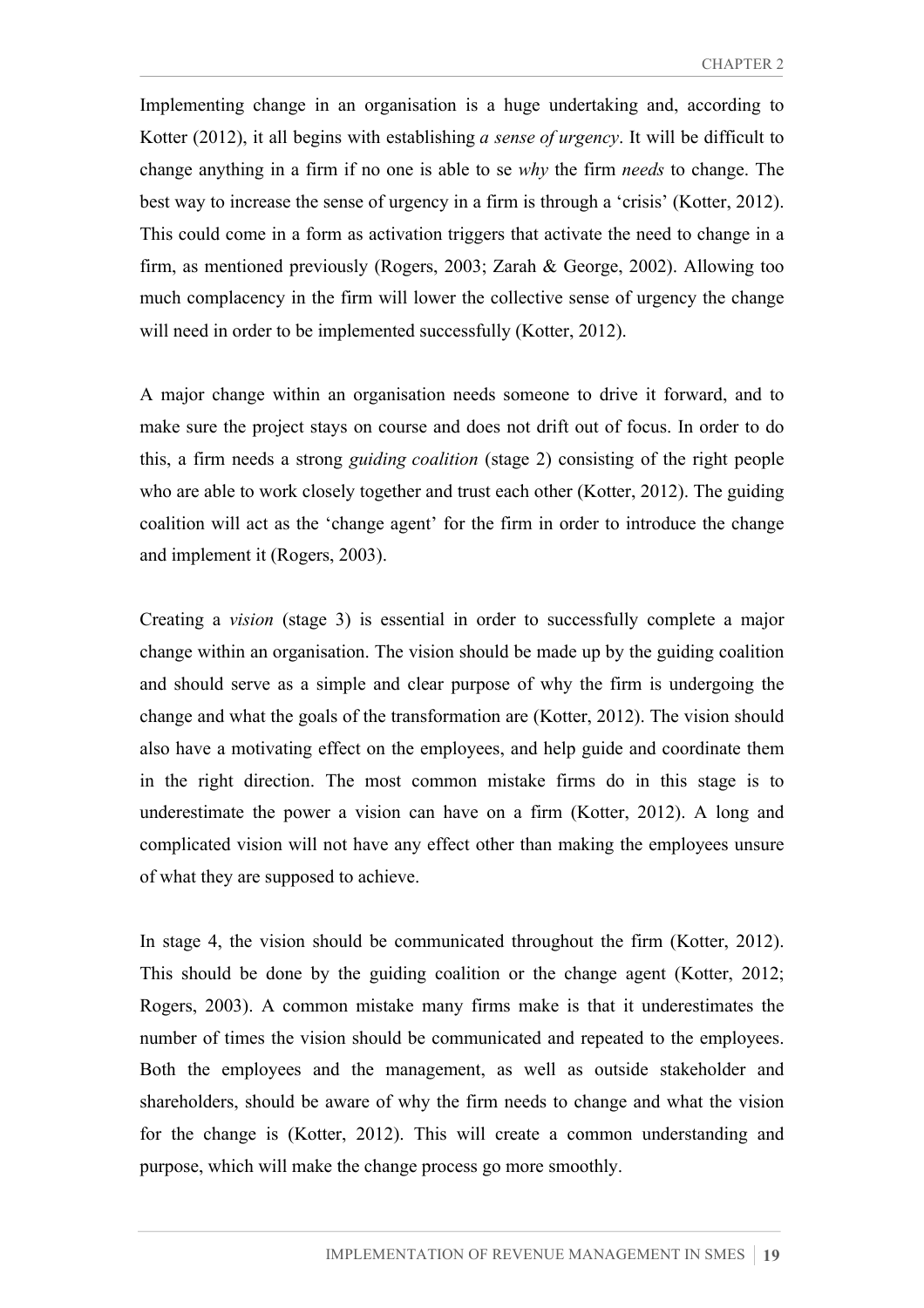Many firms encounter problems in stage 4 if the first three stages have not been properly accomplished or paid attention to (Kotter, 2012). It will be very difficult to communicate the vision if it is unclear and difficult to understand. This will also be the case if the sense of urgency is low, as people will disregard the vision as unimportant and just another policy change from the management (Kotter, 2012). Also, if a formal guiding coalition has not been formed to communicate the vision, people may be unsure where and who the vision is actually coming from.

In stage 5, the guiding coalition needs to make sure that the employees feel, and become, empowered (Kotter, 2012). By empowering employees, barriers or obstacles to implementation may be diminished or removed altogether, creating a smoother course for the guiding coalition when they try to implement changes. A lack of empowerment can make the employees feel helpless (Kotter, 2012). If the structure and formal systems of the firm discourages them from taking action or doing things in a new way, the transformation will be very difficult to achieve, even though the employees understand the vision and see the need for change (Fosfuri & Tribó, 2008; Kotter, 2012; Zarah & George, 2002).

Implementing a major change in a firm can often take years. In order to show both management and outside stakeholders that the change process is going according to plan, a series of short-term goals, and wins, should be added to the implementation strategy (Kotter, 2012). This is the general purpose of stage 6. Short-term wins will help keep the morale up, both with management and employees, and will guide the transformation in the right direction by providing feedback about how and why they managed to reach their goals. This will also help the guiding coalition build momentum and add supporters to the transformation process (Kotter, 2012).

In stage 7, the guiding coalition should not allow too much leniency after a short-term goal has been reached (Kotter, 2012). The goals should of course be celebrated, but not too much. If too much emphasis is placed on reaching the short-term goals, and not on completing the overall vision of the change, people may loose their sense of urgency and rather assume that all the hard work is done when some of the short-term goals have been reached (Kotter, 2012).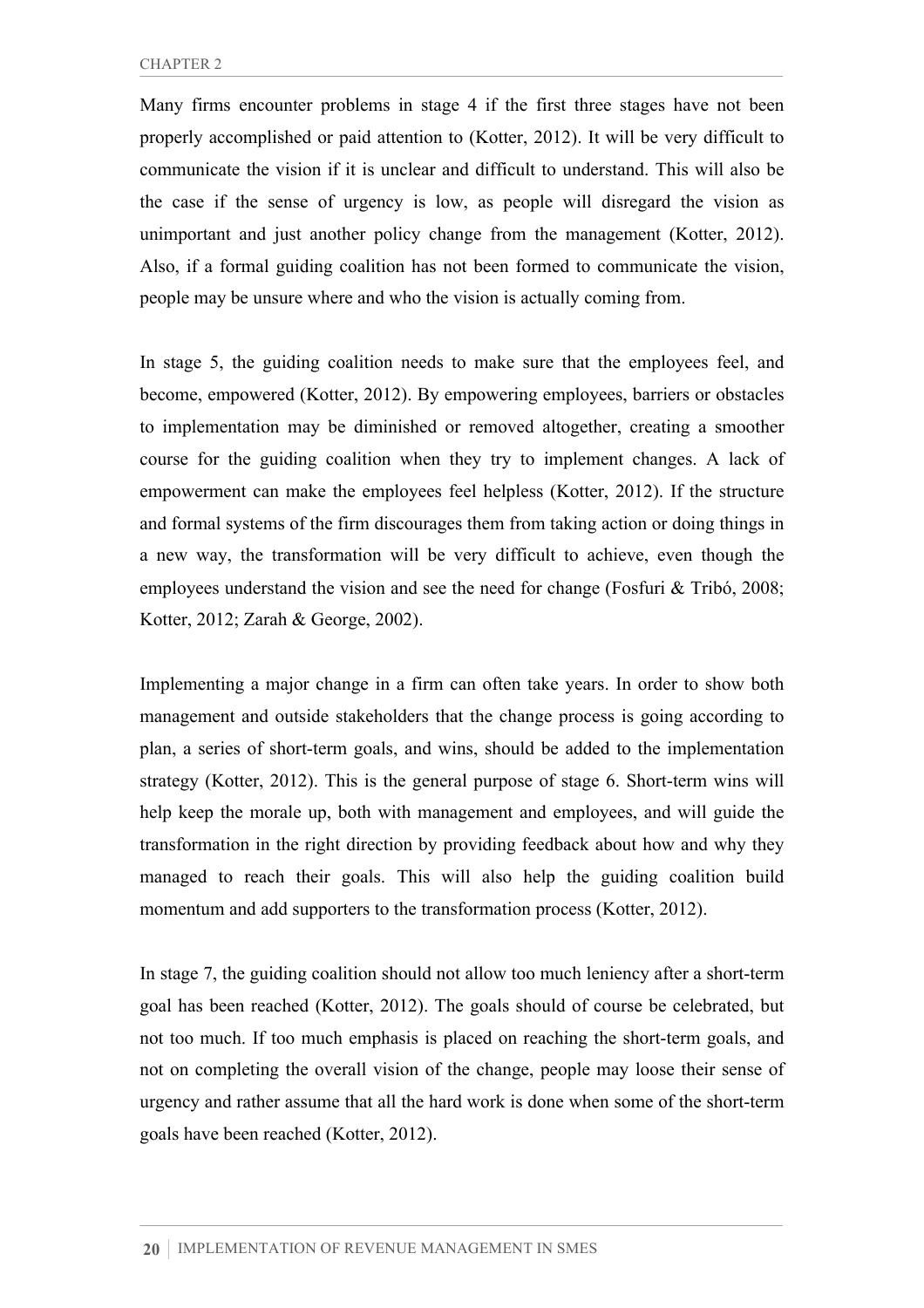In the final stage of the transformation process, the change needs to be properly integrated in the corporate culture of the firm (Kotter, 2012). The corporate culture in a firm consists of the shared values, beliefs, and norms that everyone in the organisation inhabits, and these can often be *very* integrated in an employee (Kotter, 2012; Trompenaars & Prud´homme, 2004). The corporate culture of a firm is therefore very difficult to change, also, in part, due to the fact that most people are risk averse and changing the structure of a firm will bring much uncertainty into the work environment (Kotter, 2012).

The change process is a continuous cycle (Kotter, 2012). A change process can rarely be summarised as one static, step-by-step action. A transformation is made up by many different stages, and as the change progresses it may become clear that more change is needed than originally planned (Kotter, 2012). For example, if a firm wishes to become more customer-friendly in the way it operates, they might need to change the way the customer service department function, and make the process easier for the customers. However, they may then also need to change the layout of their webpage and the communication channels between e.g. the repair department and the production department, and the way they all communicate with each other. This example shows the complexity of a major transformation. What first seemed like a simple change within one department, ripples throughout the entire firm and can have repercussions for other departments as well (Kotter, 2012).

This *interconnectedness* between departments within a firm is a typical characteristic of today's dynamic firm structure (Kotter, 2012). This means that while the firm undergoes one overall major change, several other smaller change processes are happening all at once within the firm. Several change projects will have to be managed at the same time, and this is part of what makes a successful transformation difficult (Trompenaars & Prud´homme, 2004).

#### **2.3 Framework for analysis**

Based on the theory presented in this chapter, a framework for analysis can be drawn up, which is presented in Figure 2. The framework has been created for analytical purposes, due to the limited research available on revenue management implementation in SMEs, which makes it difficult to know on what grounds to base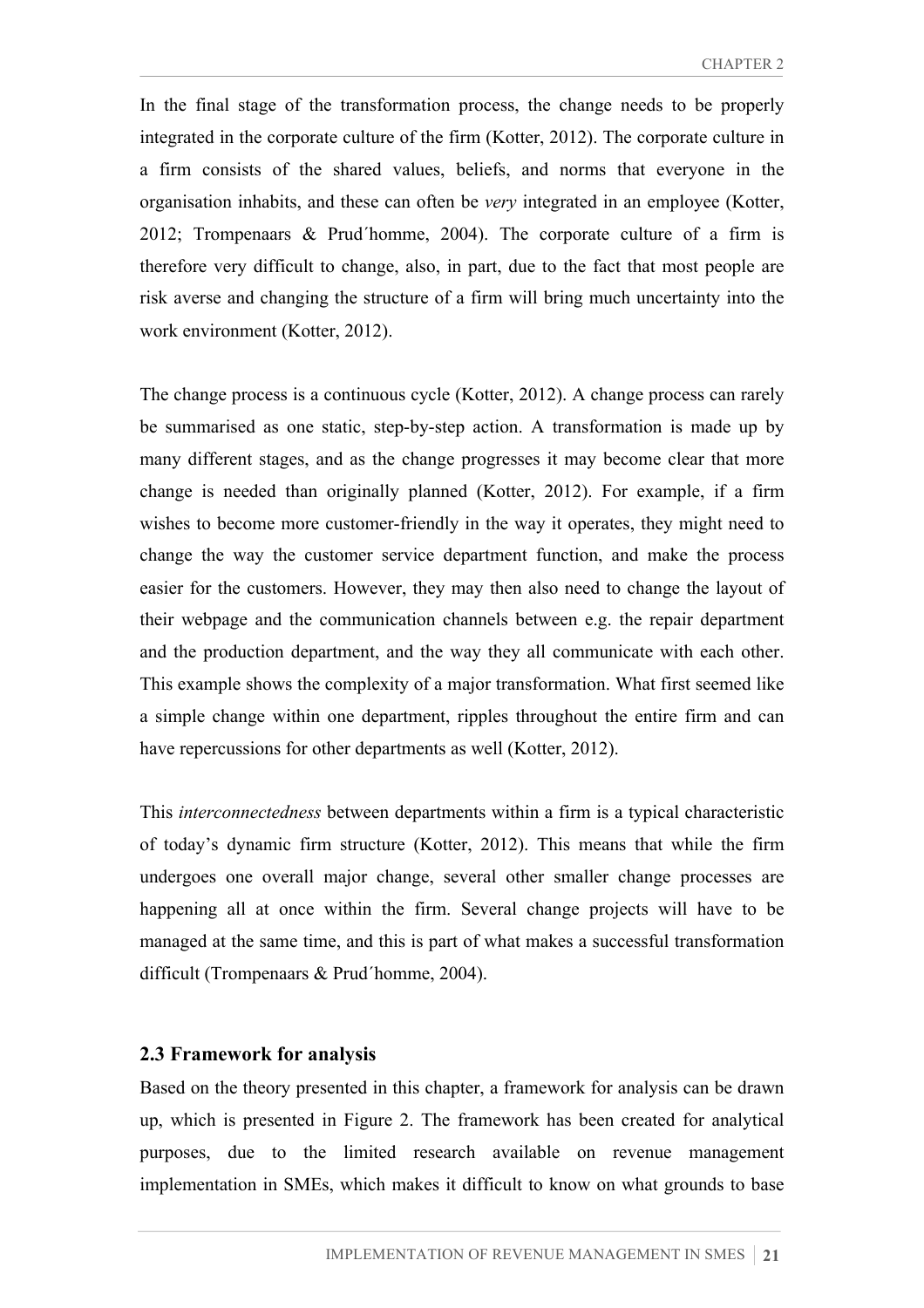the analysis on. This framework will work as a guideline in this regard, as it has been focused on factors found to have an impact for firms in *general,* and, as such, it might be assumed that these factors can be important for an SME when trying to implement revenue management.



**Figure 2: Framework for analysis**

Firstly, it can be assumed that an SME may need to possess some kind of absorptive capacity in terms of prior knowledge about revenue management, and with implementing change in an organisation in general. In terms of absorptive capacity, the firm may need to possess both *potential* absorptive capacity and *realised* absorptive capacity in order to be successful with the implementation process and exploit revenue management for commercial gains.

Secondly, it can be assumed that an SME needs a change agent to communicate revenue management throughout the rest of the firm. A change agent is an important driver for change for firms in general, and so it can be assumed that the change agent may be the one responsible for convincing the SME that revenue management will be suitable for them. This change agent may also be needed to drive the transformation process forward.

And thirdly, as for any firm, an SME may need to go through a structured change process in order to implement revenue management. The eight-stage process of creating major change can be used as a guideline for an SME about what challenges to be aware of during the different stages, and what factors may be important in order to obtain a successful implementation of revenue management.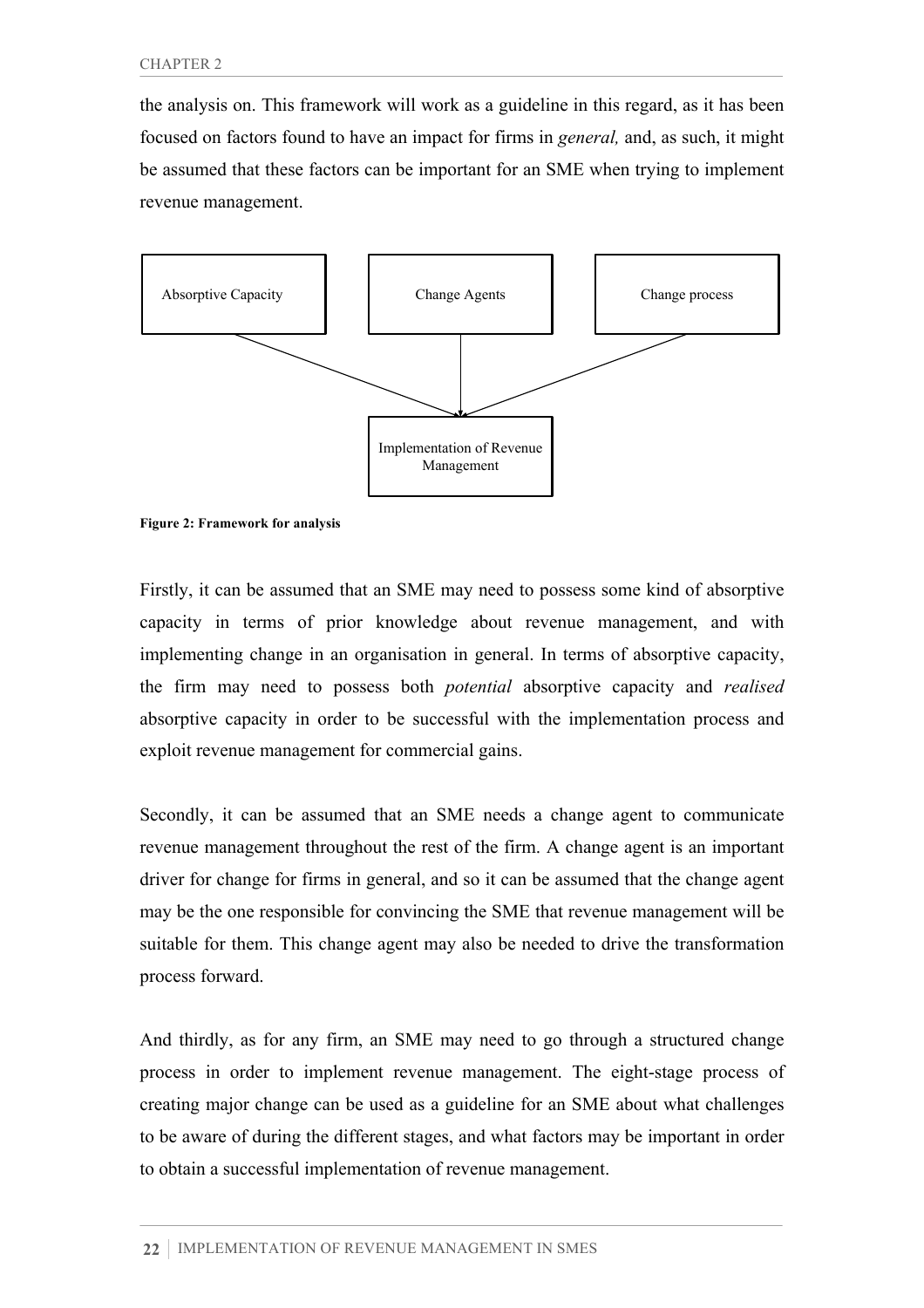# **Chapter 3** Methodology

This chapter will explain the methodology used to conduct this study. The chapter is split into three sections: the design used to conduct this study, the sample this study is based on and a description of each firm and its characteristics, and the measurement used when creating the interview guide.

#### **3.1 Design**

The research question for this study is:

*"What are the antecedents of successful implementation of revenue management in SMEs in the tourism and culture industry?"*

As mentioned previously in the introduction, there has been very little research done on what conditions are needed in order to obtain successful implementation of revenue management in SMEs. There are very few SMEs that are actively using revenue management today, and, as such, there is not enough data available to conduct a quantitative study, as this research approach often requires a much larger sample size than what this study has. Due to this, a qualitative research approach will be best suited in order to answer the research question and give the desired in-sight.

Qualitative research is focused on gaining a deeper understanding in a phenomenon (Myers, 2009; Zikmund, Babin, Carr & Griffin, 2013). This method goes more indepth in a problem than quantitative research, and tries to understand *behaviour* and the *motivation* behind that behaviour. This research design is also used when the research question is ambiguous and unclear, which is the case for this study, as previous research is limited. The small sample size and the level of uncertainty with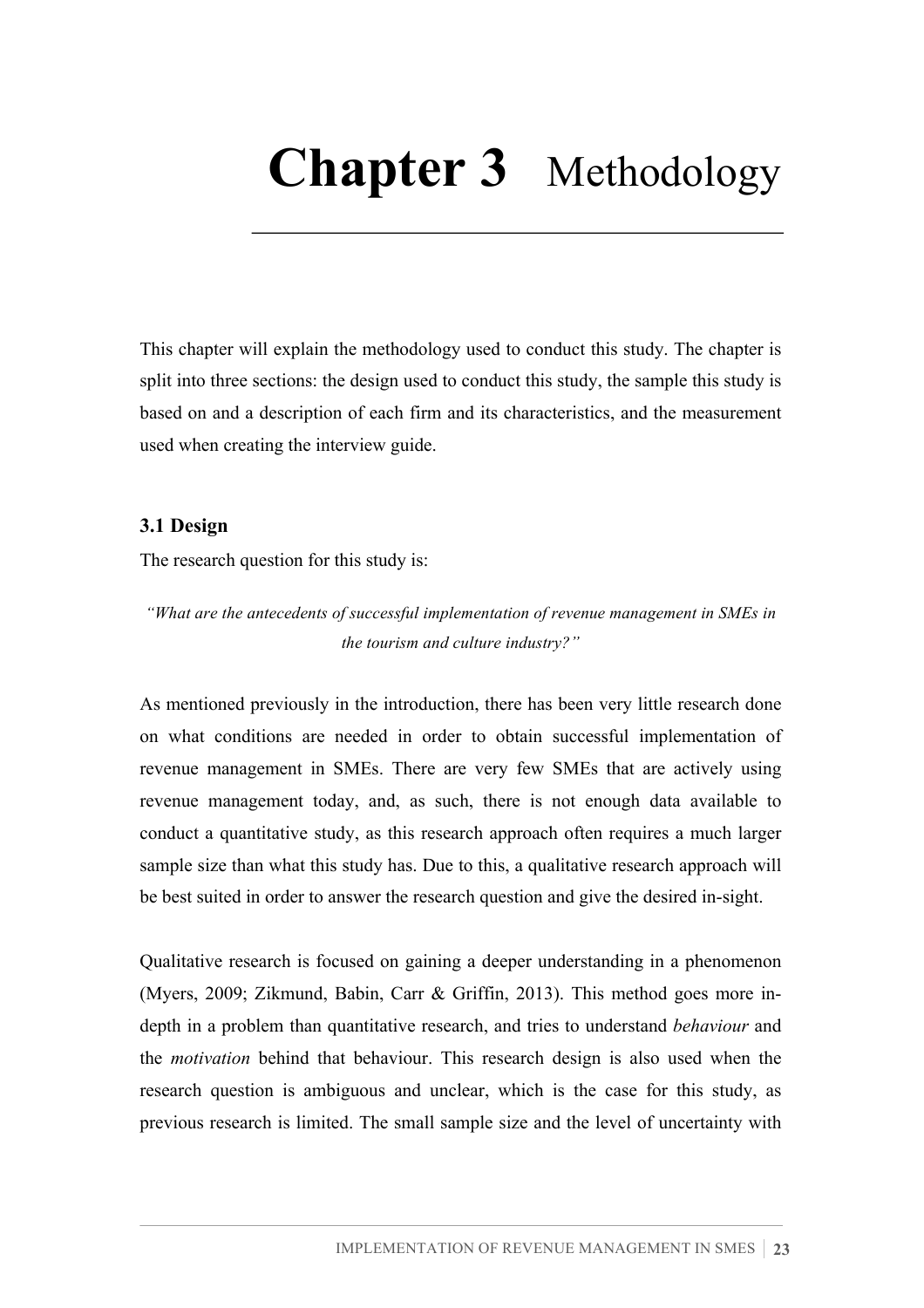regards to the outcome of this study, make a qualitative approach the best choice as the limited research does not give a clear analytical framework to base the study on.

The main disadvantage of a qualitative research is that it is generally difficult, or not possible, to generalise the results to a larger sample or to the general population, as the sample size is quite small compared to quantitative research (Myers, 2009; Yin, 2014; Zikmund et al., 2013). However, it is possible to generalise the findings into *new theory*, which is known as *analytical* generalisation (Yin, 2014). This study will aim to do add to the existing limited theory and provide a more comprehensive foundation on which to base further studies.

When doing research, it can either be done exploratory or confirmatory (Zikmund et al., 2013). A qualitative study will usually be carried out with an *exploratory* research design (Zikmund et al., 2013). This will also be the case for this study due to the exploratory nature of the research question, which is due to the limited level of previous research done on the implementation of revenue management in SMEs. An exploratory research design will be suitable when there is little previous knowledge about the research question that can be used to create hypotheses for further research and testing (Zikmund et al., 2013).

There are many different methods of performing a qualitative study, for example action research, case study, ethnographic research, grounded theory, etc., (Myers, 2009; Zikmund et al., 2013). Yin (2014, p. 9) identifies three conditions that should be considered before choosing a research design:

- 1. The type of research question posed
- 2. The extent of control the researcher has over actual behavioural events
- 3. The degree of focus on contemporary events

In the case of this study, a *case study* will be best suited to obtain the desired results. As this study will use several firms this will be a multiple-case study (Yin, 2014). A case study will give the researcher the level of details needed to get a clear picture of an event and the motivation behind the occurrence (Zikmund et al., 2013). However, a case study is highly dependent on the researcher, as the interpretation of the results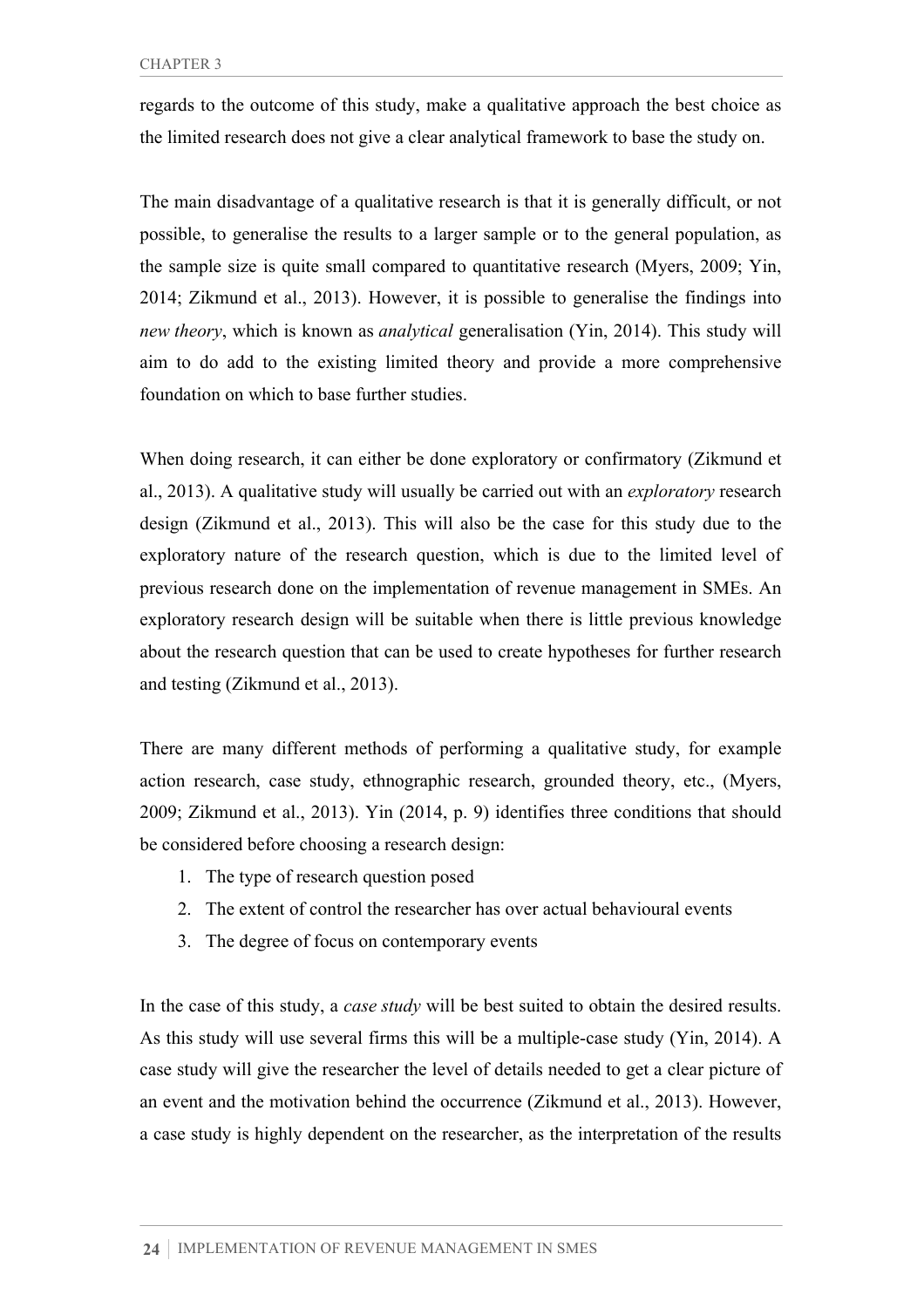will depend on the researcher's subjective view (Yin, 2014). This is one of the main limitations of conducting a case study.

#### **3.2 Sample**

This study is based on 10 firms that have participated in a seminar about revenue management facilitated by Arena  $USUS<sup>1</sup>$ . This sample was chosen as a consequence of this seminar. Revenue management is not very widespread amongst SMEs and, as such, it would have been very difficult to find participants who fit the criteria for this study. In addition to this, most of the participants of the seminar were completely new to revenue management and all firms have, during to the workshops, been through the same program and modules, which gives this study an in-depth look into what challenges these firms face. The firms in the seminar come from a wide range of subindustries within the tourism and culture industry; however due to the seminar, all of the firms will have obtained the same fundamental knowledge regarding revenue management. This may be an advantage when trying to discover what antecedents may be important for a successful implementation process.

The revenue management seminar was lead by two seminar leaders from Horesta<sup>2</sup> over the course of 9 two-day workshops from the period November 2011 – January 2013. It was expected that the participants of the seminar had intermediate to advanced IT-knowledge, particularly regarding Excel. Before the seminar started, Arena USUS offered an introductory 2-hour course in Excel for the participants. During the seminar the participants where required to use data collected from their own firms in order to complete the exercises given during the workshops. The participants were supplied with a ready-made Excel spreadsheet were they could insert their collected data. After each workshop, the firms were given homework to be completed before the next workshop. When the homework had been completed, the firms were able to send it to the seminar leaders for feedback on what they had done, and to ask for help. This is the first time this type of seminar has been offered in Norway in which the participants follow a course program, while at the same time implementing revenue management in their own firms (Arena USUS, 2014).

 $\frac{1}{2}$  A cluster program for firms in the tourism and culture industry in Southern Norway. The Danish hotel, restaurant and tourism industry's employers' organisation.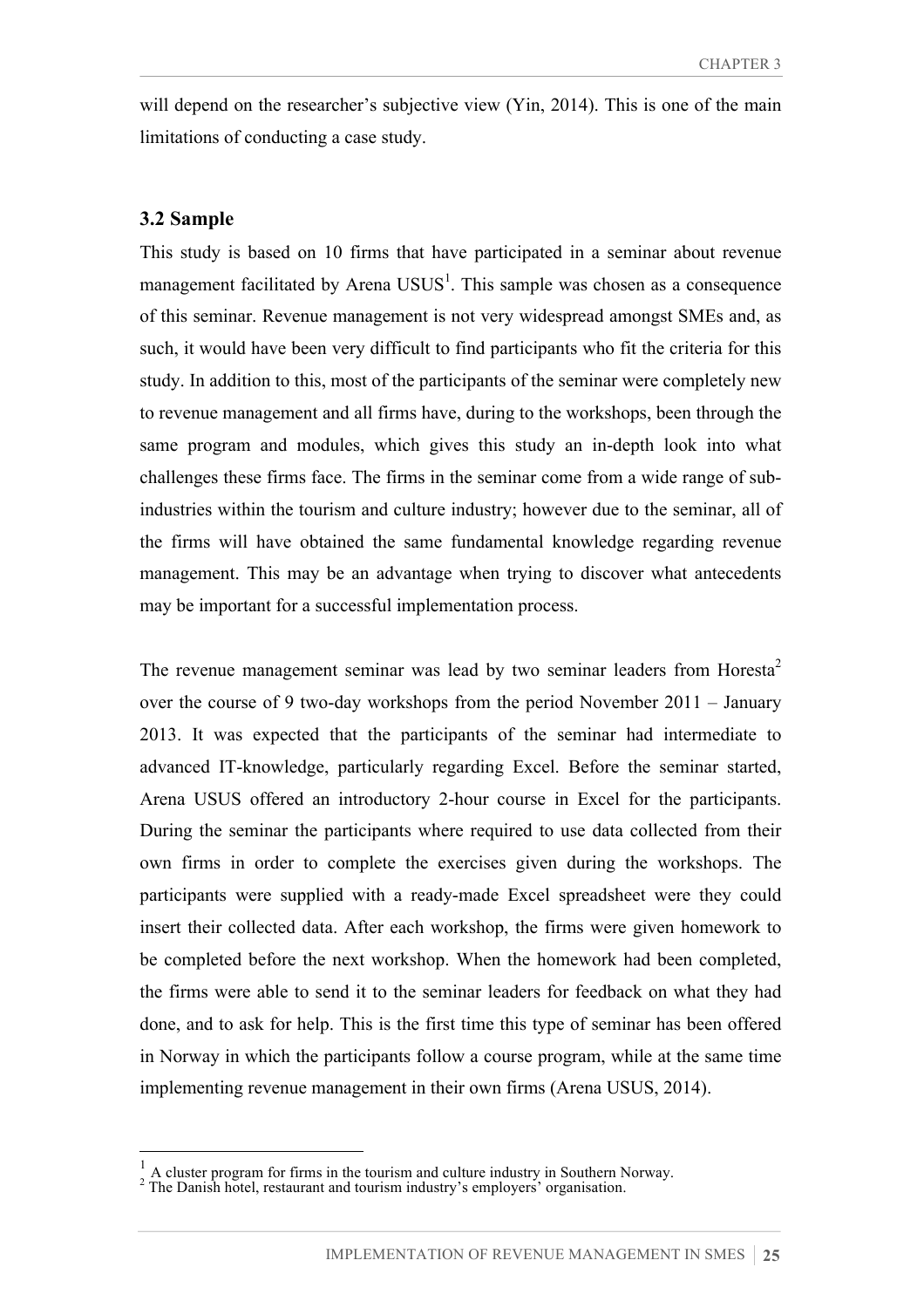There were 11 firms in total that participated in the seminar. All firms were approached, either via telephone or via email, and asked to join this study, and asked to participate by conducting face-to-face semi-structured in-depth interviews. The firms were told that the interviews would be part of the evaluation of the seminar, and that their different pricing techniques before and after the seminar would be discussed, as well as what they had gained from participating in the seminar. One firm chose not to participate in the study due to the fact that the part of their operation that had focused on revenue management had been closed down. One of the firms in the sample was not contacted, as a previous interview concerning similar aspects about the seminar had been conducted at an earlier point in time, which covered the areas of the study as well. The rest of the firms all agreed to participate in the study.

Below follows a description of the firms that participated in the seminar. The firms have been randomised and made anonymous. They have also been split according to whether they have a commercial focus or not. In this study, having a commercial focus will mean that the firm's goal is profit maximisation. If the firm has a noncommercial focus their goal can be, for example, to convey and preserve history or a historical event.

*Firm A.* A relatively large hotel located in the countryside. The hotel has over 50 employees, and has a commercial focus. They cater mostly to leisure travellers in the peak seasons; however, they also try to attract business travellers, especially during off-season periods. The hotel has a conference department and a restaurant. This firm fits the criteria for being suitable for revenue management, due to its fixed total capacity, perishable 'inventory', and ability to forecast future demand to some extent.

*Firm B.* A small museum that also hosts cultural events. The museum is located in the countryside, and has less than 10 employees. They mainly receive public funding, but may have some private sponsors for specific events. The museum had a noncommercial focus. This firm have more flexible demand, with a lower ability to forecast demand than, for example, a hotel. They have perishable 'inventory' in terms of admission tickets to some of their cultural events. Firm B is in joint ownership with firm E, and there are some cooperation between the firms.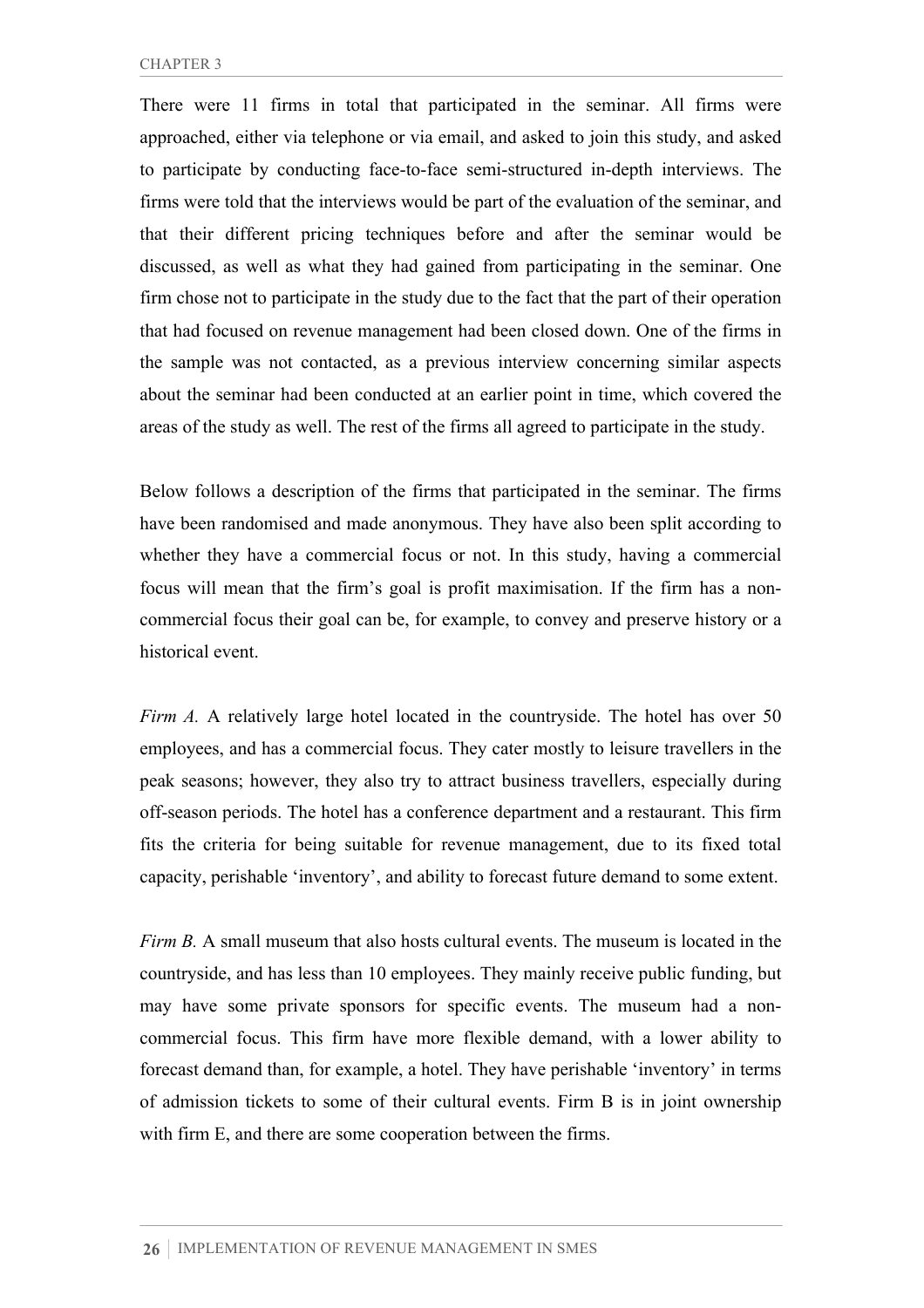*Firm C.* A museum that serves as a preserver of cultural history. It is located in the countryside. They host cultural events, a souvenir shop, and a café that offers limited serving. They also have a small overnight lodge. The firm receives public funding, and, in addition to this, a large portion of their revenues comes directly from their own operations. However, their main focus is non-commercial. The firm has less than 50 employees. The museum has very flexible or 'unlimited' capacity, and some ability to forecast demand. They also have perishable 'inventory' in terms of admission tickets to the museum and their cultural events.

*Firm D.* A museum that serves as a preserver of cultural history. The museum is located in a small city. They host cultural events and sell souvenirs. A small amount of their revues are created from their own operation, but most come in form of public funding. This means that they have a non-commercial focus. The museum has less than 10 employees. They have flexible demand, a limited ability to forecast demand, as well as perishable 'inventory' in terms of admission tickets.

*Firm E.* A hotel with under 50 employees. It is located in the countryside. They cater to both leisure and business travellers and have a conference department and a restaurant. They mostly have leisure travellers during peak seasons. The hotel has a commercial focus. A firm traditionally suitable for revenue management with fixed capacity, perishable 'inventory', and the ability to forecast demand. Firm E is in joint ownership with firm B, and there are some cooperation between the firms.

*Firm F.* A firm that caters to conferences and private events. They also have a café and a restaurant. The firm had less than 50 employees, and is located in the countryside. Firm F has a commercial focus. They have fixed capacity in terms of conferences and in the restaurant. However, in the café and outdoor areas their capacity is very flexible. They have perishable 'inventory', but a limited ability to forecast demand.

*Firm G.* A museum that serves as a preserver of cultural history and craftsmanship. It is located in the countryside with less than 50 employees. They have a noncommercial focus. The museum receives most of their revenues from public funding, with a small portion of their revenues coming from their own operations. They have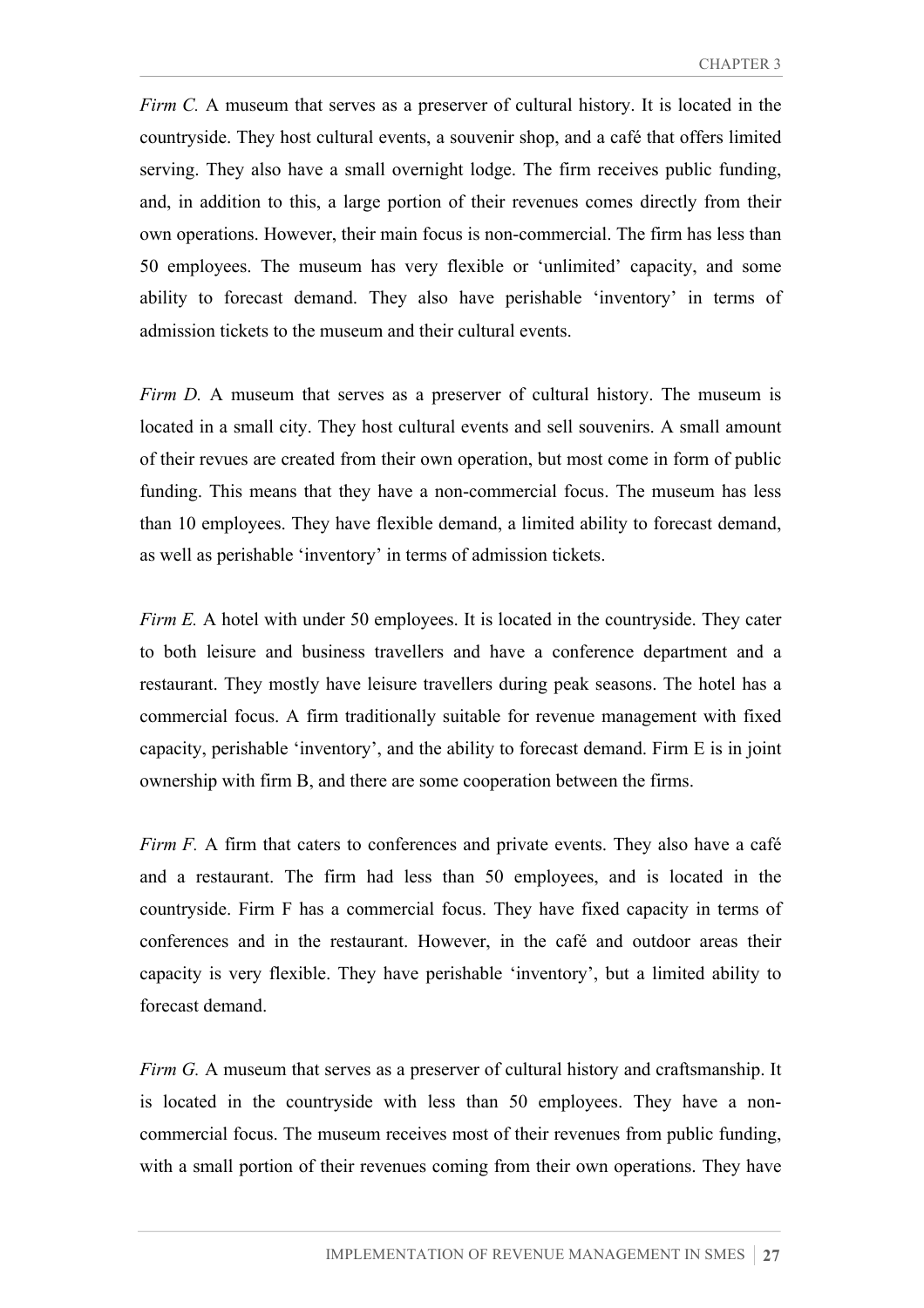flexible capacity, with some ability to forecast demand. They also have perishable 'inventory'.

*Firm H.* A firm that hosts cultural events, and is located in a small city. The firm has less than 10 employees. Some of their revenues come from public funding and private sponsors, and some come from their own operations. However, the firm have a commercial focus. They have perishable 'inventory', flexible capacity, and the ability to forecast demand to a certain extent.

*Firm I.* A firm with a hotel operation and a cultural events operation. The hotel operation also includes a restaurant. The firm has over 50 employees, and is located close to a city. They have a commercial focus. The firm has fixed capacity, perishable 'inventory', and the ability to forecast demand.

*Firm J.* A hotel with a small convenience store. They have less than 50 employees, and are located in the countryside. They have a commercial focus. The firm has fixed capacity, perishable 'inventory', and the ability to forecast demand.

For analytical purposes, the firms will be separated into two groups: one for firms with commercial focus and one for the ones with non-commercial focus. As shown in Table 1, the first group accounts for 60% of the participants in the study, and the latter accounts for 40%.

| <b>Commercial focus</b> | <b>Non-commercial focus</b> |
|-------------------------|-----------------------------|
| Firm A                  | Firm B                      |
| Firm E                  | Firm C                      |
| Firm F                  | Firm D                      |
| Firm H                  | Firm G                      |
| Firm I                  |                             |
| Firm J                  |                             |

**Table 1: Firm categories**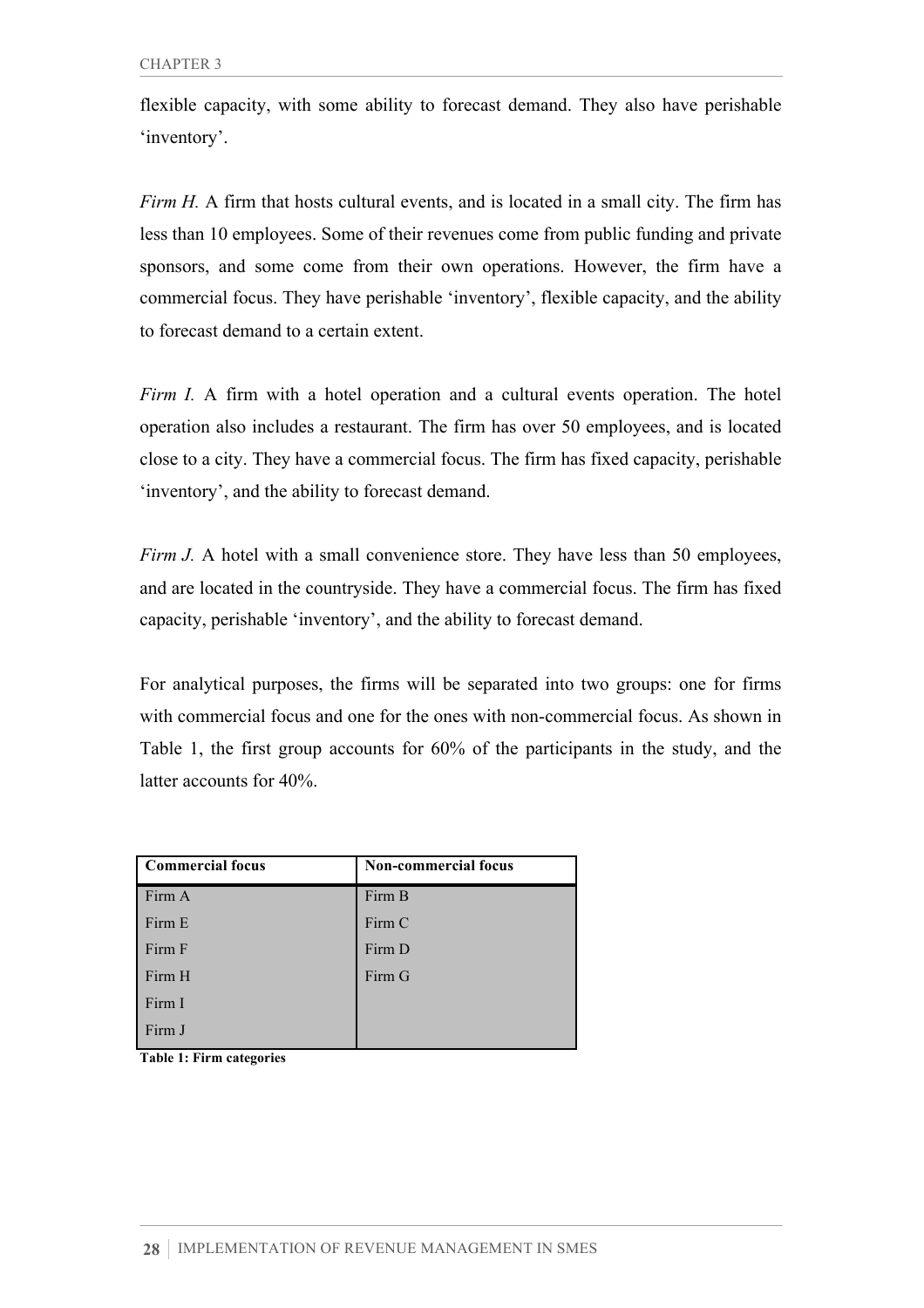# **3.3 Measurement**

This study was conducted using semi-structured in-depth interviews. The use of semistructured interviews makes it possible for the researcher to "address specific issues" (Zikmund et al., 2013, p. 150). These issues will give the researcher a deeper understanding of the event that has occurred by using probing questions to follow up. The open-ended questions give the participant the ability to say what they experienced and felt without limitations, which can be the case with close-ended questions (Yin, 2014; Zikmund et al., 2013). A semi-structured interview was chosen in this case, as there was little information known beforehand about the possible result and so the participants were given the opportunity to respond as they wished based on their experiences and feelings. This also lead to many different probing questions being prepared, as it was difficult to predict in advance what the different participant would respond.

Each interview was between 25-60 minutes long and conducted at each firm's place of business, with the exception of firm B that was interviewed via the telephone. Firm I had previously been interviewed with regards to the seminar in revenue management and, as such, did not need to be interviewed again. Each interview was conducted with the participant who actually attended the seminar in order to get their first-hand views and impressions. Each participant had a key function at their respective firm and was part of the management group. Each interview was recorded, and later transcribed by the researcher.

The interview guide (Appendix 1) was structured in a way as to guide the participant through the implementation process from before they attended the revenue management seminar, during the seminar, what happened after the seminar, and where they were today in terms of their pricing and exploitation of revenue management techniques. In addition to this, the interview guide followed the structure of Kotter's eight-stage process of creating major change in order to gain an understanding of the progress of the firm's own implementation process.

The interview began by asking the participants to describe their firm and what their main responsibility within the firm was, in order to gain some background information about the firm and the participant. It then went on to inquire about how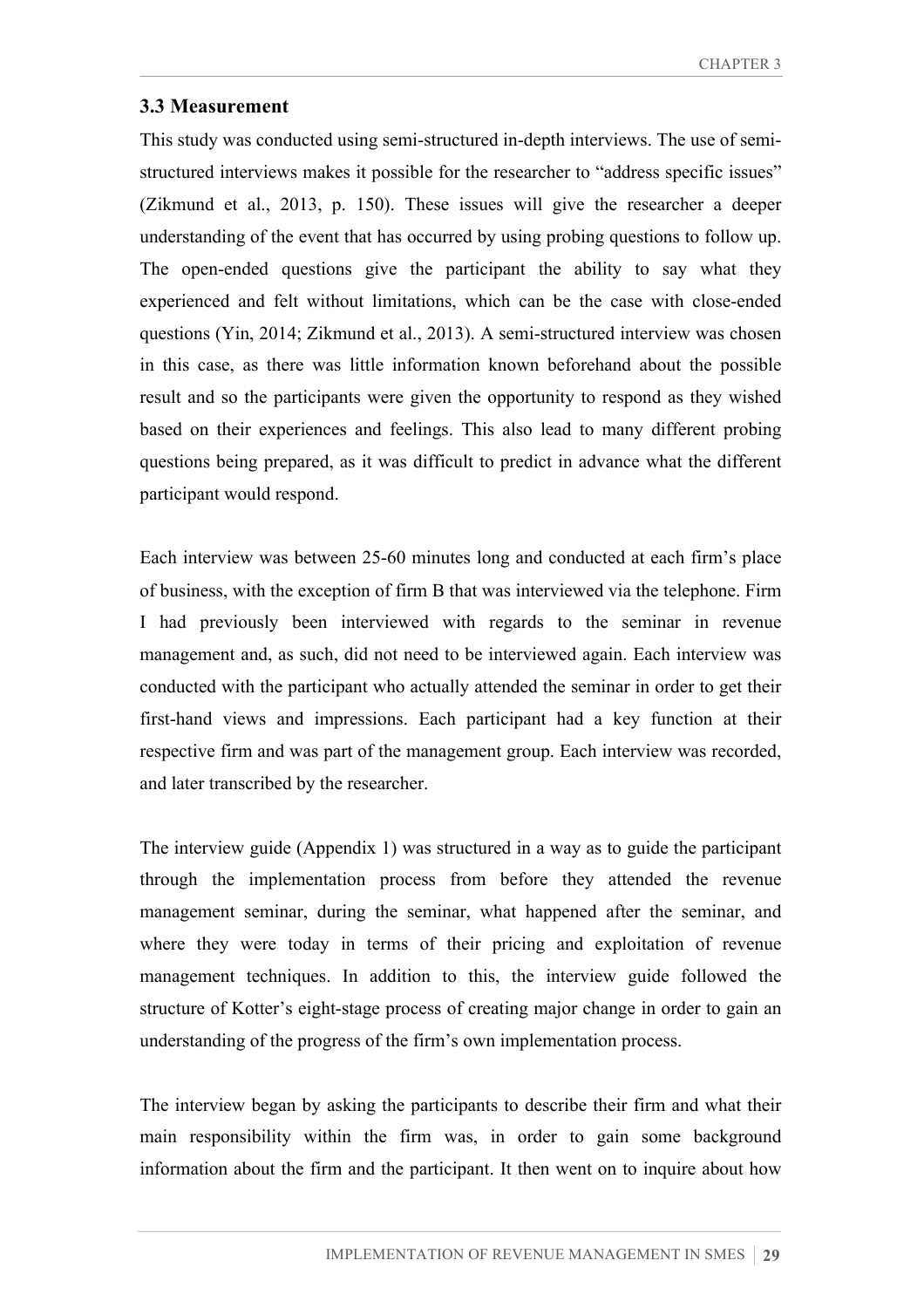they had been pricing their products and services before participating in the revenue management seminar, as well as what information the firm had about their customers. The firms were asked about why they decided to participate in the seminar, if they were looking to gain anything specific from it or had any expectations regarding the outcome of the seminar.

The participants were asked what they learned from attending the seminar and if the seminar met their expectations. They were also asked if they felt anything could have been done differently during the seminar. The participants were asked if they had changed the way they set their prices as a result of the seminar and what factors they felt were challenging and that impeded the implementation process. At the end of the interview, the firms were asked if implementing revenue management had had any effect on the firm in terms of increased revenues or profits, and what their future plans were with regards to pricing techniques.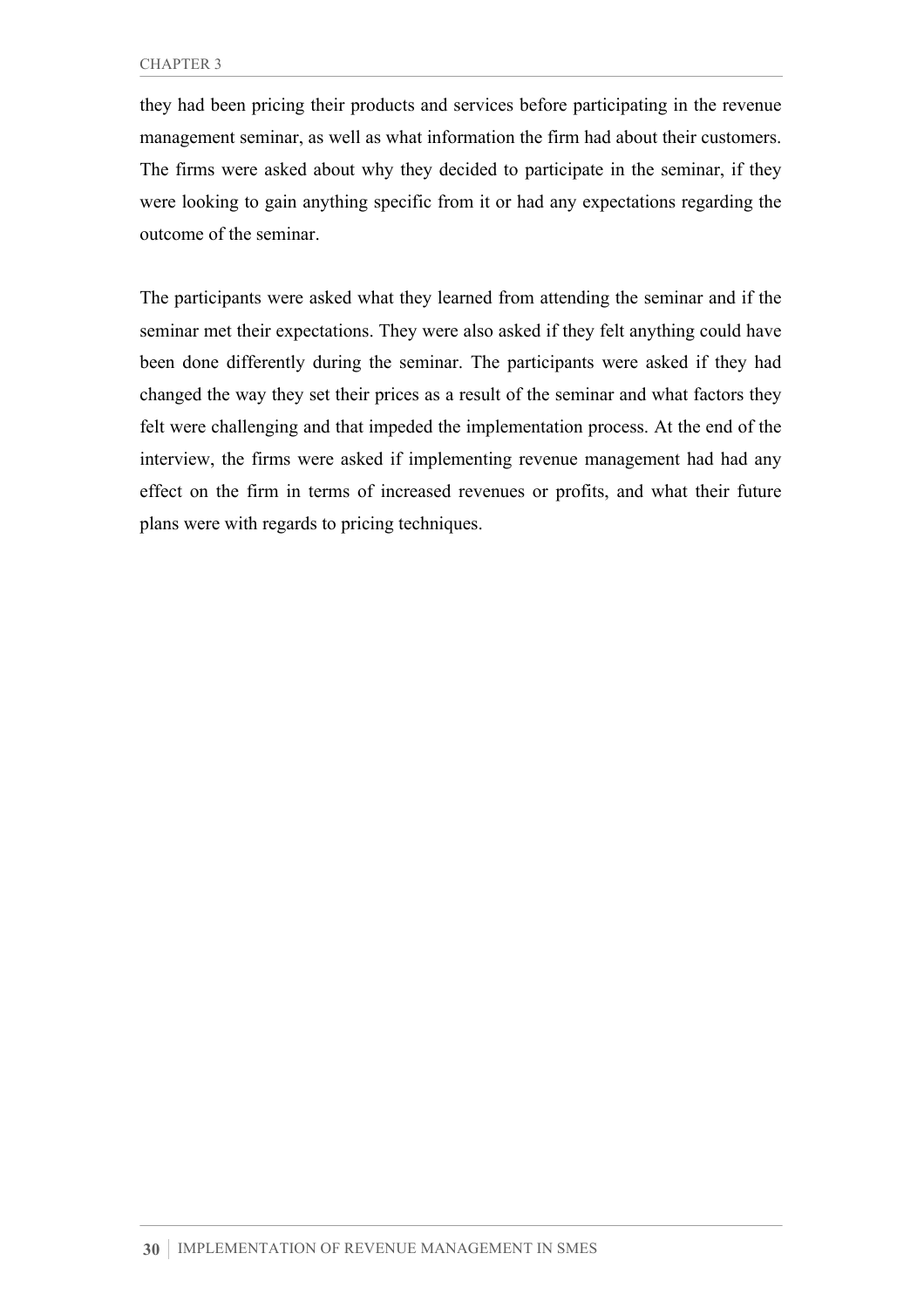# **Chapter 4** Results

In this chapter the results of the study will be presented based on the interviews conducted with each participant. The chapter will be split into three sections according to the time line of the revenue management implementation process: before the seminar, during the seminar, and after the seminar. The results will also be divided based on which group the firms belong to: commercial or non-commercial. From the previous chapter, the group with commercial focus contains firms A, E, F, H, I, and J, and the group with non-commercial focus consists of firms B, C, D, and G.

## **4.1 Revenue management practices before the seminar**

This section will present the way the firms priced their products and services, and their mindset around this. The firms' organisational routines will also be presented, as well as why they decided to participate in the revenue management seminar. The participants' background information will also be regarded.

#### **4.1.1 Commercial firms**

Before the revenue management seminar, most of the firms in this group had fixed prices, with the exception of firm E. These prices were usually fixed over a period of time, for example a fixed price for a one-week-stay at a hotel. The prices were, to some extent, calculated, but were also based on experience, and a 'market feeling'. The firms would quality check their prices against their competitors to make sure that they did not overprice their products. Firm H and I took a fixed price per ticket for their cultural events. At this point in time, the hotel operation of firm I had not yet opened.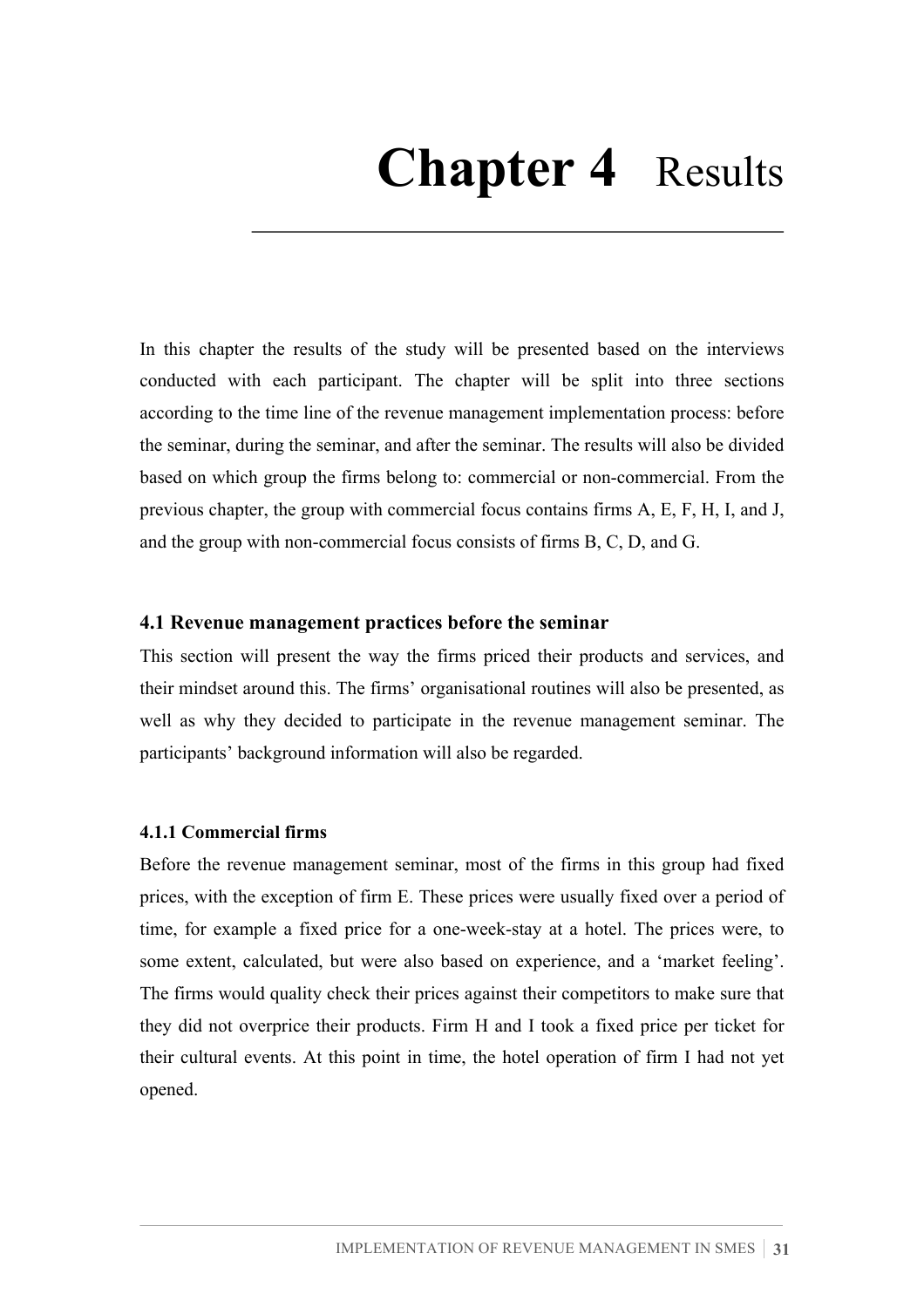Firm E was a bit further ahead with regards to pricing, and was already differentiating their prices. Their prices were to some degree adjusted to the available capacity, and they were very concerned with following their competitors' prices on online platforms. This meant that they would adjust their prices up or down depending on their competitors' prices. Firm A differentiated their conference prices somewhat, based on whether the customer was a private or a public firm, or if it was a private person.

The firms in this group mentioned that they spent some time reading business literature that was of current interest to their specific industry. This could be, for example, market research and analyses, customer preferences, things other firms had done successfully, and so on. The firms mentioned that they received much of this information through cooperation networks such as Arena USUS and Innovation Norway. The firms mentioned that a common reason for why little time was spent reading new research, was the fact that they felt they did not have enough *time* as they were such a small firm with few employees.

*"It is difficult – there are limits to what a small firm with few resources can achieve, so you have to make some choices".*

– Firm H

However, none of the firms read much business literature regarding management or pricing techniques. Firm E mentioned the fact that there was very little literature concerning hotels in more rural areas and the countryside, most were usually about larger city hotels, which they did not feel were applicable to them. Firm A, H, and I mentioned that they were often active in different research projects, which lead to them obtaining new knowledge.

The firms were asked in which way they used to share new knowledge with the rest of the management and employees if they had, for example, attended a seminar were they learned something new. Only firm E and I said that they shared new information and ideas during scheduled meetings. The rest answers that they consider the management within the firm to be too small, the management consisted of less than 5 people, and that it would not feel natural to schedule a meeting. The information sharing was done more informally in these firms.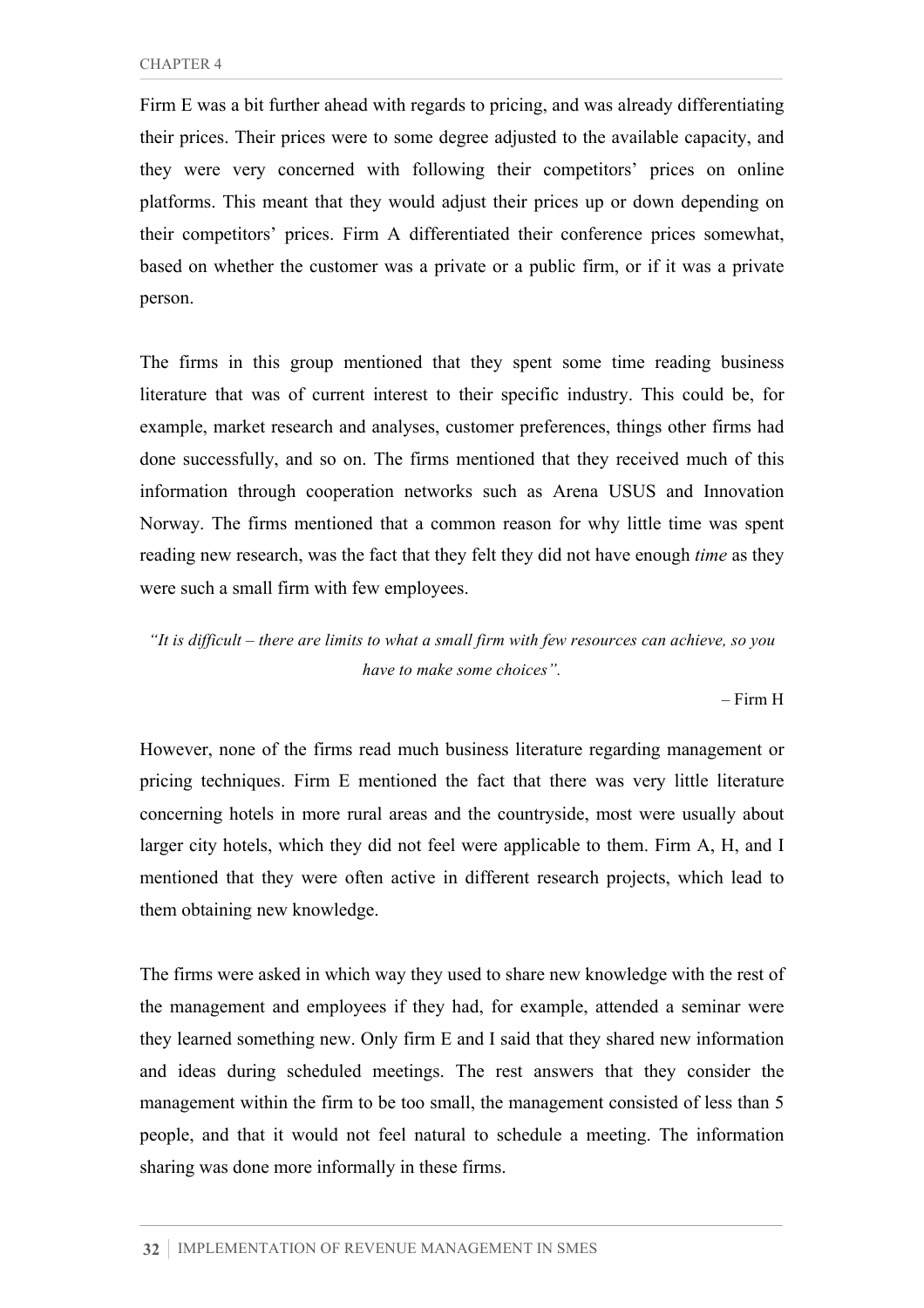In terms of customer information, all the firms felt that their registration systems were too poor, with the exception of firm J. Firm A had a CRM system in place, but felt that is was not particularly user-friendly, and struggled to see in what way they were to make use of it. Firm F's system for registering from which customers their revenues originated from, were too old-fashioned, and did not give them any information about their drop-in customers. Firm H felt that they did not get enough information about their customers from the ticket-booking platform where they were present. Firm E did not know much about where their customers came from or who they were, and mentioned that they did not segment their customers, as the demand at the time was too low, and that they had too few customers at that time. Firm I and J were the only firms that already had functioning CRM systems that gave them satisfactory information about who their customers were and what they wanted. Firm I wanted to further develop their CRM system to gain even more customer information, however firm J was satisfied with the information their system gave them.

*"(…) in reality we know too little. We do not know enough, even today, about how the customer perceives us, what they want, and what is important for them when they are here."* – Firm F

When asked about why they registered to participate in the revenue management seminar, the firms stated that they wanted to learn more about it and gain a better understanding of how to control their revenues, as well as how to deal with, and manage, seasonal fluctuations. Firm H and I mentioned that their focus on sales and pricing of products had increased and, as such, they were interested in learning about tools to help them manage their revenues. Firm E stated that the idea to participate in the seminar came from firm B, who was interested in what the seminar was offering. However, firm E also felt that is was always good to learn more about managing their revenues even better. Most of the participants had only *heard* about revenue management before attending the seminar, but did not really know much about what it was, with the exception of firm F that had never heard of it and did not know what it was.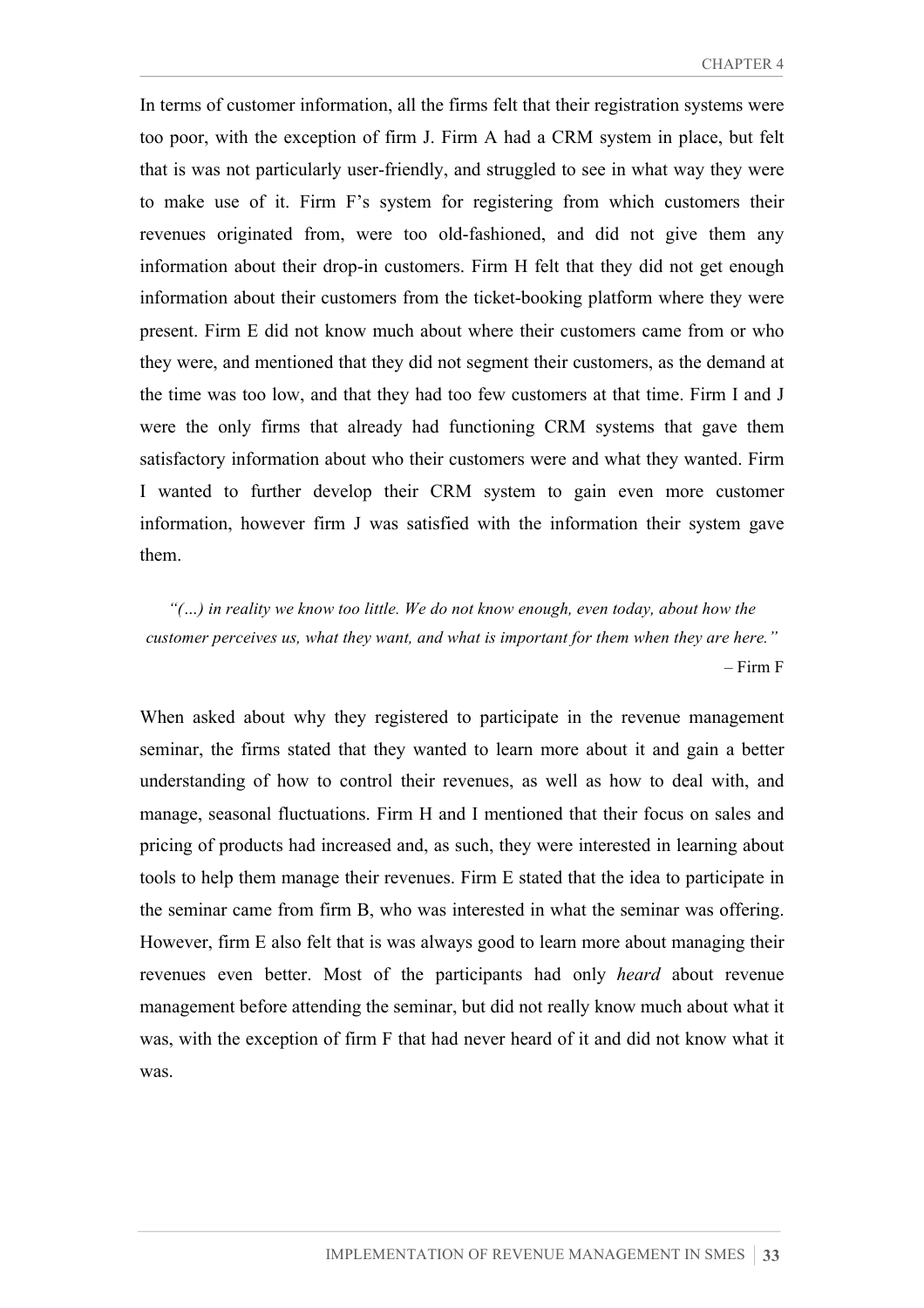*"The reason for [participating], in our case, was that we know that we have been excellent at delivering exceptional cultural experiences but generally not good enough at controlling our finances. We were not that good at selling tickets, had poor cost control, etc. (…)."*

– Firm H

For the firms with commercial focus, it was the general manager from each firm participated in the seminar. From firm I, the person who worked as a controller for the firm also attended, as he would have some of this as his responsibility. All the participants had some kind of college/university degrees within business or administration, and had long experience with managing a business. The exception was the participant from firm E, who did not have any education past upper secondary school, but did, however, have long working experience with managing a business and doing the bookkeeping in these firms.

The present situation in the commercial firms differed somewhat at the start of the revenue management seminar. Firm A was one of the main participants in a major investment project at the time, and firm E was at the beginning of entering a local hotel and restaurant collaboration group. Firm H were faced with a need to have a stronger focus on cost control, and firm I was preparing to launch their hotel operation, and also looked at becoming more sales oriented. Firm J was about to enter an online booking platform that demanded a price-per-day instead of per-week, which meant that their pricing strategies were in need of change.

#### **4.1.2 Non-commercial firms**

Before the revenue management seminar, the non-commercial firms typically did not like to set their prices too high in fear of being *too* 'commercial'.

*"(…) I think [the pricing] has been quite random. (…) we've had – and this is my subjective opinion – a firm practice here which consists of many [employees] who like to play Santa Claus all year long because it is nice to be able to say 'oh no, just come in', and 'of course you don't have to pay' (…)"*

 $-$  Firm  $C$ 

Firm C, D, and G charged admission tickets that were differentiated between adults and children, and seniors. Firm B did not have admission tickets as they were in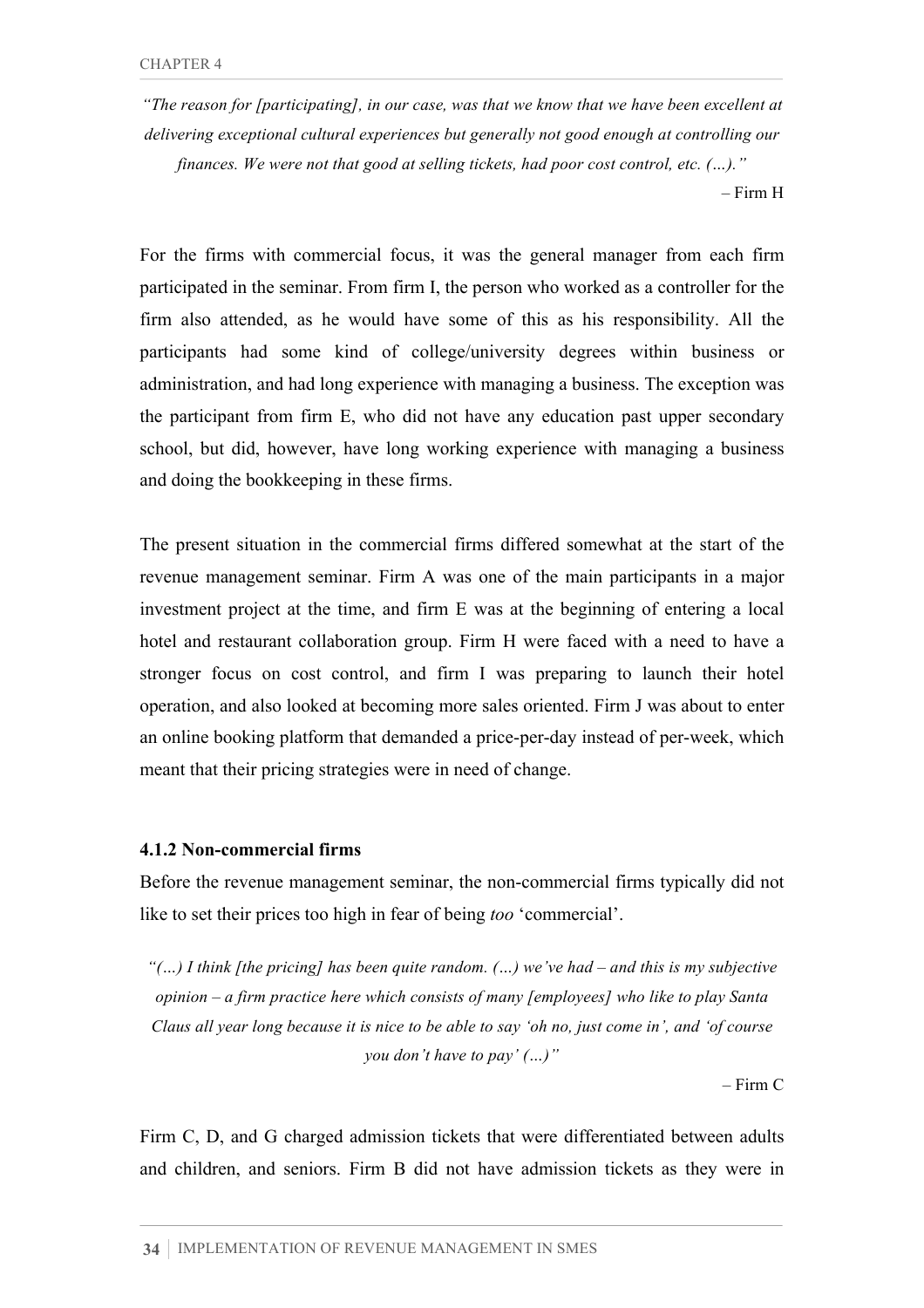collaboration with firm E, and the exhibition premises doubles as a conference room, and so charging admission tickets would be difficult. However, all firms charged admission fees to the cultural events they hosted when it was appropriate. These prices would usually be somewhat lower than what the market otherwise would charge. For packaged tours, firm C and D charged a price per group, whereas firm G charged a price per person in the group. Firm B did not have any kind of group pricing. Firm C also offered limited accommodation opportunities, which had a fixed price per week, which was significantly lower than the current market rate.

As with the commercial group, all the firms in the non-commercial group stated that they did not spend much time researching new trends within management or accounting, but they did read some business literature concerning the trends within their fields of expertise. *Time* was brought up as the constricting factor in this regard, and many mentioned reading business literature were one of first things that were given less priority to during a busy day. All of the firms, with the exception of firm B, mentioned that they, like the commercial firms, were used to being part of, and managing, research projects, which the firms felt gave them some insight in new developments within the industry.

When sharing new knowledge obtained externally from the firm, only firm D and firm G scheduled weekly meetings, which were used as an arena to inform other employees about new ideas. Firm B and C used more informal gatherings. Firm C mentioned that they were looking for a way to make their information sharing more efficient and, to some extent, more structured.

The firms in this group did not have much customer information other than the number of visitors and what nationality they had, as the museums were obligated to report these numbers to the government. Due to admission tickets, firm C, D, and G were aware of the ratio of adults to children. Firm B had very little information about who their visitors were, as they did not charge admission tickets to enter into the museum or exhibition area. In addition to this, none of the firms in this group felt they had well-functioning visitor registration systems that gave them the kind of information they were looking for.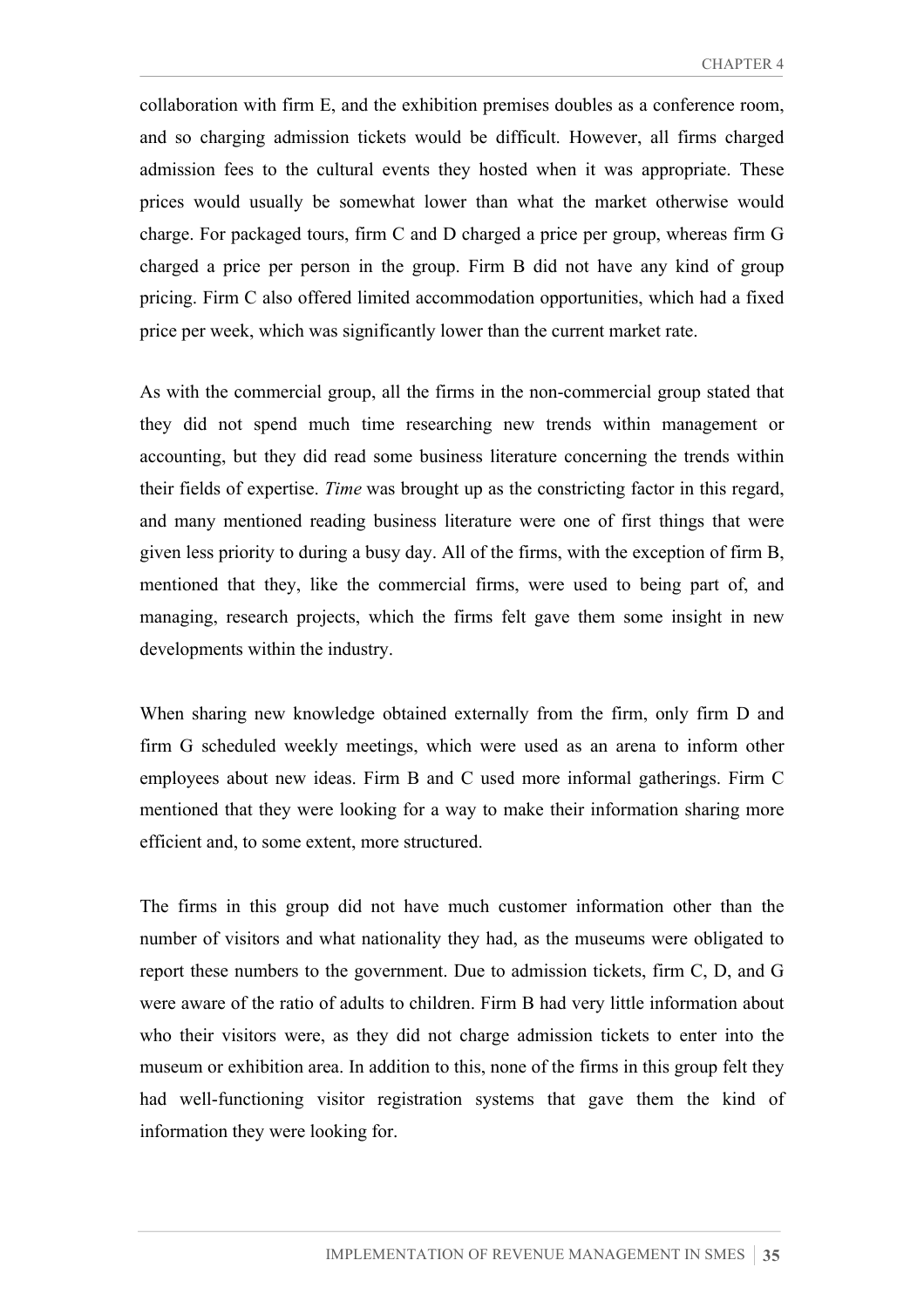*"(…) we knew the number of children and the number of adults visiting, but that was it. The rest was guesswork."*

– Firm D

None of the firms had any experience with, or had even heard of, revenue management before participating in the seminar. This meant that the firms did not have a particular reason for registering for the seminar other than assuming it could be generally useful to learn. An exception to this was firm D, who were undertaking an organisational restructuring around the time of the revenue management seminar, and looked for ways of being able to do things more efficiently.

*"We were quite aware that things could be done better and that there was a potential for increasing our revenues, and that this could be controlled and managed in some way."* – Firm D

When asked why they were the ones that had been chosen to participate in the seminar, all of the firms responded that they had responsibilities within product development, marketing, and outward communication in the firm. This meant that it was the participants that would be doing this in practice at the firm, and they already had responsibilities within this area, and so it felt natural to be the one to attend the seminar. In firm B and G, this was the general manager. The general manager in firm G had a university degree in tourism, but the rest of the participants did not possess relevant degrees within the area of business or administration. However, they were all highly educated with university degrees, and they all had long experience with regards to pricing products in non-commercial firms.

#### **4.2 Revenue management practices during the seminar**

In this section, findings about what the participants learned, and brought with them back to their firms, from attending the revenue management seminar will be presented. Positive and negative aspects of the seminar will also be addressed.

#### **4.2.1 Commercial firms**

As the seminar was based around a fictitious hotel in Copenhagen, the examples used were very centred around the hotel industry. Both firm F and firm H commented that the seminar was too centred in the hotel industry, and that it did not use any examples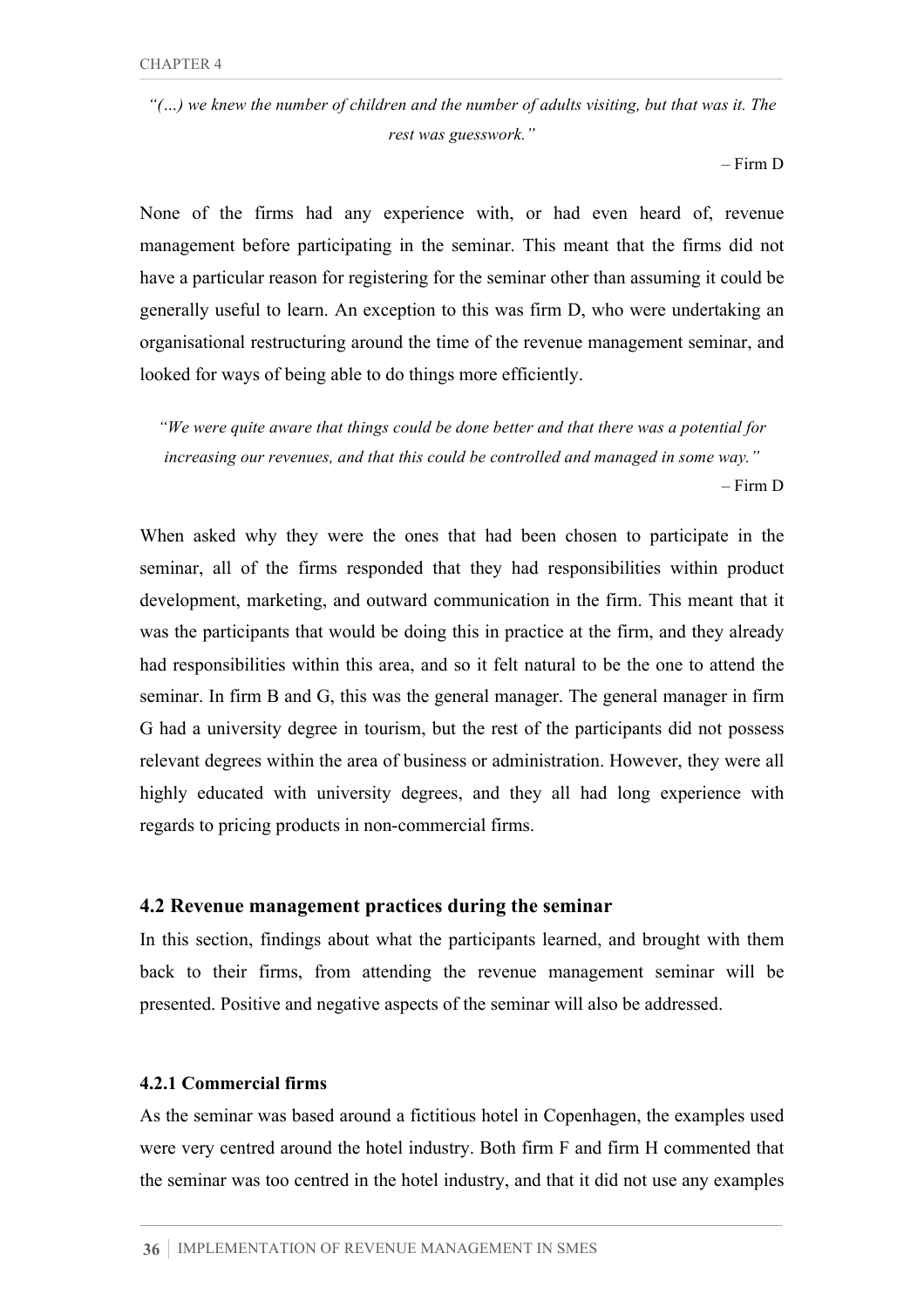from other industries or ways to use the different techniques in other types of firms. Firm F and H were the only non-hotels in this group. However, the seminar leaders were made aware of this, and sometimes mentioned how things could be done in other types of firm that did not have hotel rooms.

*"And of course it would have been a challenge for the seminar leaders as well. I don't think they've had such a wide rage of firms present at their seminars before (…). (…) and to what extent they actually perceived it to be relevant [for us], I'm not too sure about, to be honest."* – Firm H

When asked what they learned from attending the seminar, firm F, H, I, and J stated that the seminar introduced them to a new way of thinking – they gained a new *mindset*. They became more aware of the customers' willingness to pay, and started looking for ways to extract this as much as possible. Only firm A and firm E reported that they did not find the seminar useful. Both responded that there were too many different kinds of firms in the seminar, which limited the potential benefit of the seminar. Firm H, I, and J attended approximately all the workshops in the seminar. Firm F attended around three-quarters of the workshops, and firm A and E only attended about half of the workshops.

# *"It was too much… I don't think hotels should have been included, it should've just been for other types [of firms]."*

– Firm E

Interestingly, both firm A and F responded that they felt there were too *few* examples regarding hotels, and that the seminar leaders was too centred on the other industries present, and tried to give other examples concerning these industries. This is quite interesting as this is the complete opposite of what all the non-commercial firms answered, as well as firm F and H in the commercial group. This was not something the other hotels, firm I and J, mentioned as a problem. Firm A and E also stated that they believed that the techniques that were presented in the seminar would be more suitable for hotels located in more urban areas – in larger cities. City hotels would be able to charge more for the rooms, they stated, and so these hotels would be able to use the techniques more coherently than what they themselves would be able to. As firm A and E were both located in the countryside, they stated that they needed to lower their prices in order to attract their customers, as they were so dependent on this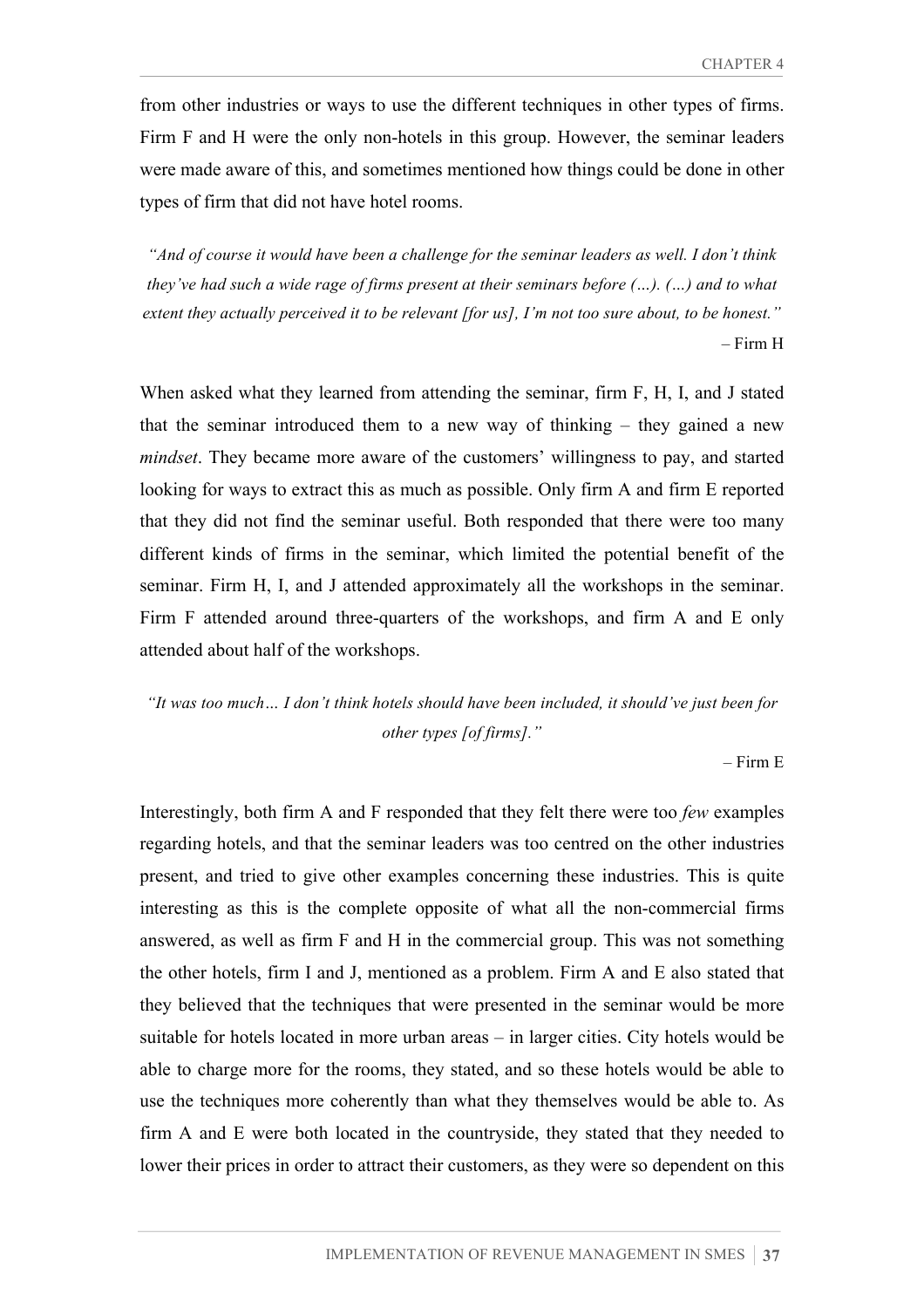income, though, in terms of the quality of the services offered, they should have been able to charge more in terms of their hotel rooms.

*"(…) we depend on having satisfied customers and being able to be flexible in order to retain them. The seminar, as I perceived it, and as I challenged it on, was that the [revenue management] techniques might be more feasible for a hotel in a larger city than a hotel in a rural area."*

– Firm A

When asked about the positive aspects of the seminar, firm F, H, I, and J mentioned that they thought it was a good seminar and that the seminar leaders were quite experienced and good lecturers. Firm F and H said that it was useful to have other types of firms attending the seminar when exchanging experiences, making it possible to see how others tackled the same problems they faced as well. Firm F, H I, and J mentioned that, as the seminar stretched over approximately one and a half years, they were able to try out the techniques in their own firms and see what worked and did not work, with help from the seminar leaders. However, this did mean that, as a participant, you were obliged to do your homework and participate actively, which could – and did – mean a considerable amount of work on the firm's and participant's part. Firm H and I stated that the seminar was quite demanding and that you had to commit to it in order to obtain any results.

*"(…) it was an important seminar, it was demanding, we had to do our homework. This way we were able to implement [our data] into a system while we were participating in the seminar, and then immediately start making use of it when we started working with it (…)."*  – Firm I

However, there were some aspects of the seminar that the firms felt were not that useful. Firm A and J said that they felt that the workshop concerning social media was unnecessary, and that they had little to gain as they were already quite advanced in this field. In addition to this, some of the modules included in the seminar were too advanced for most of the firms. Firm J, for example, mentioned that the workshop concerning advanced statistical forecasting was not be useful for them.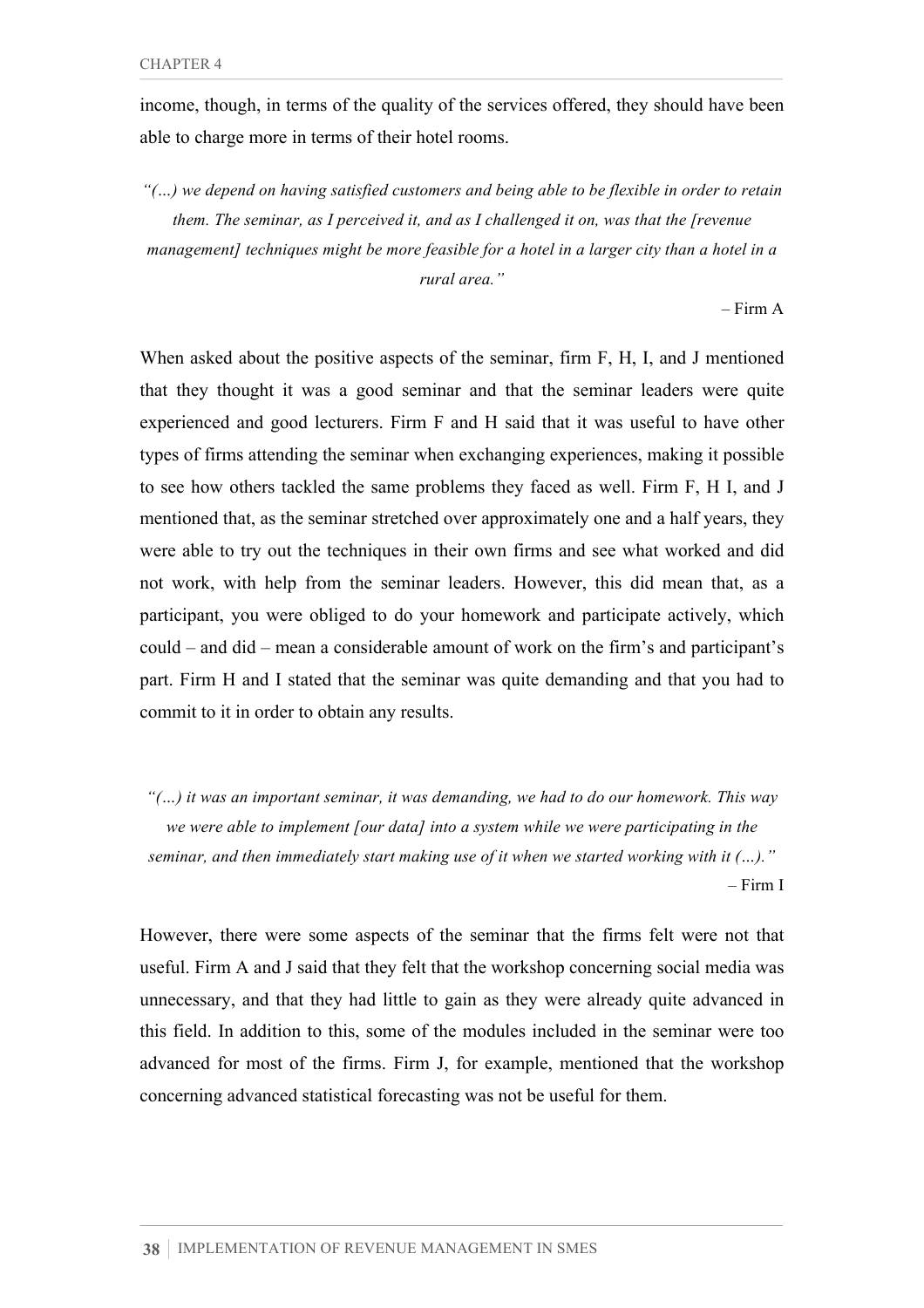*"(…) I was interested in the revenue management part and allocating revenues in order to maximise the profit, but is was just as much a seminar regarding Facebook and how to post a picture on Instagram – things we had been doing for years."*

– Firm J

*"(…) then there was the forecasting part at the end, but I felt that was too theoretical, I realise that larger hotel chains can do this, but for us it was not particularly useful."*

– Firm J

In addition to this, both firm E and F were challenged by the spreadsheets the seminar leaders distributed to the participants. Firm E mentioned that they did not see the need, or have the time, to update the spreadsheet daily. Firm F struggled with their own data materials when trying to translate it into the Excel spreadsheet, as they did not have the data systemised in an IT-program; it had been registered manually. This made inputting the large amount of data needed in the spreadsheet a very demanding task. In general, most of the commercial firms stated that the spreadsheet were too complex for their use.

*"(…) I felt that our current IT-systems were too poor to cope with implementing anything in those huge spreadsheets we got (…). Of course [the seminar leaders] would help us, but I felt like, for my part, this was too much work (…)."*

– Firm F

The firms is this group felt that they had somewhat limited influence with regards to the seminar. Both firm E and H said that the seminar leaders tried to adjust the seminar with regards to the point of time for the different workshops, and that they were open to questions. However, all firms generally agreed that the modules and structure of the seminar were quite pre-determined, and not open for discussion in terms of adapting the seminar more to fit the actual participants. The firms did, however, agree that there was a great deal of interaction between the firms *during* the workshops, which led to some exchange of experiences between the firms. Firm J pointed out that seminar leaders became quite involved with the different firms as they were required to use their own accounting data as they gave feedback on their homework.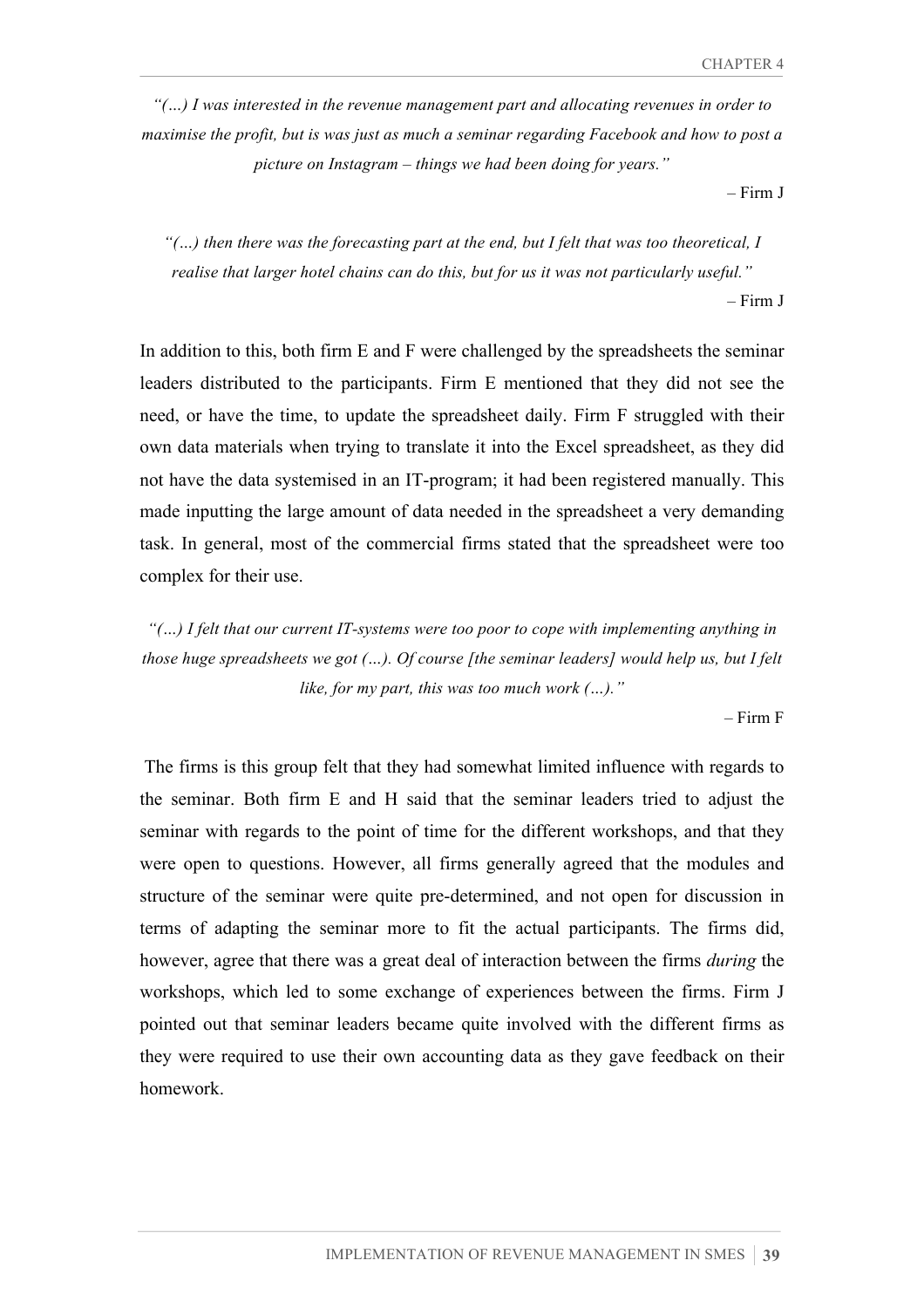#### **4.2.2 Non-commercial firms**

When asked what they learned from the seminar, all the non-commercial firms stated that the most important aspect was the revenue management *mindset*. This was a very innovative way for a museum to address their pricing issued, and many stated that there were several things they learned that the firms had never even thought about. Before the seminar, the firms had had a somewhat passive relationship with regards to their pricing and why they did what they did. The firms mentioned that they had realised that museums should be allowed to be a little bit more commercial than they had been before. The seminar taught them how to become more aware of how they could price their products and services in a more proactive way. In addition to this, some of the firms viewed what they had learned from the seminar as useful training if, for example, in the future museums had to rely more on their revenues in order to qualify for public funding.

*"We do not have to apologise for being a museum (…). (…). And the museums have so much to learn from the tourism industry, and I think that we should be allowed to be a little bit commercial. "*

– Firm G

Some of the positive aspects of the seminar was the fact that it provided an interesting arena for the firms to discuss and learn about the challenges and experiences other firms had had when trying to implement revenue management. Firm D felt it was useful to have a workshop about social media included in the seminar, as they were just about to launch a new webpage and create guidelines for the use of social media within the firm. Firm D also pointed out that the length of the seminar was good, in order to be able to test the techniques in practice during a summer season. Firm G stated that the seminar leaders gave quick feedback on their homework, and provided detailed information about what was happening at the next workshop, which made it easier to prepare. All four firms in this group attended approximately every workshop during the seminar.

The most significant problem with the seminar for this group, was that they felt the seminar was too hotel oriented. This was discussed several times during the seminar. Firm B, C, and G stated that they felt their level of influence on the seminar was limited in this regard. The seminar had already been held several times before, and so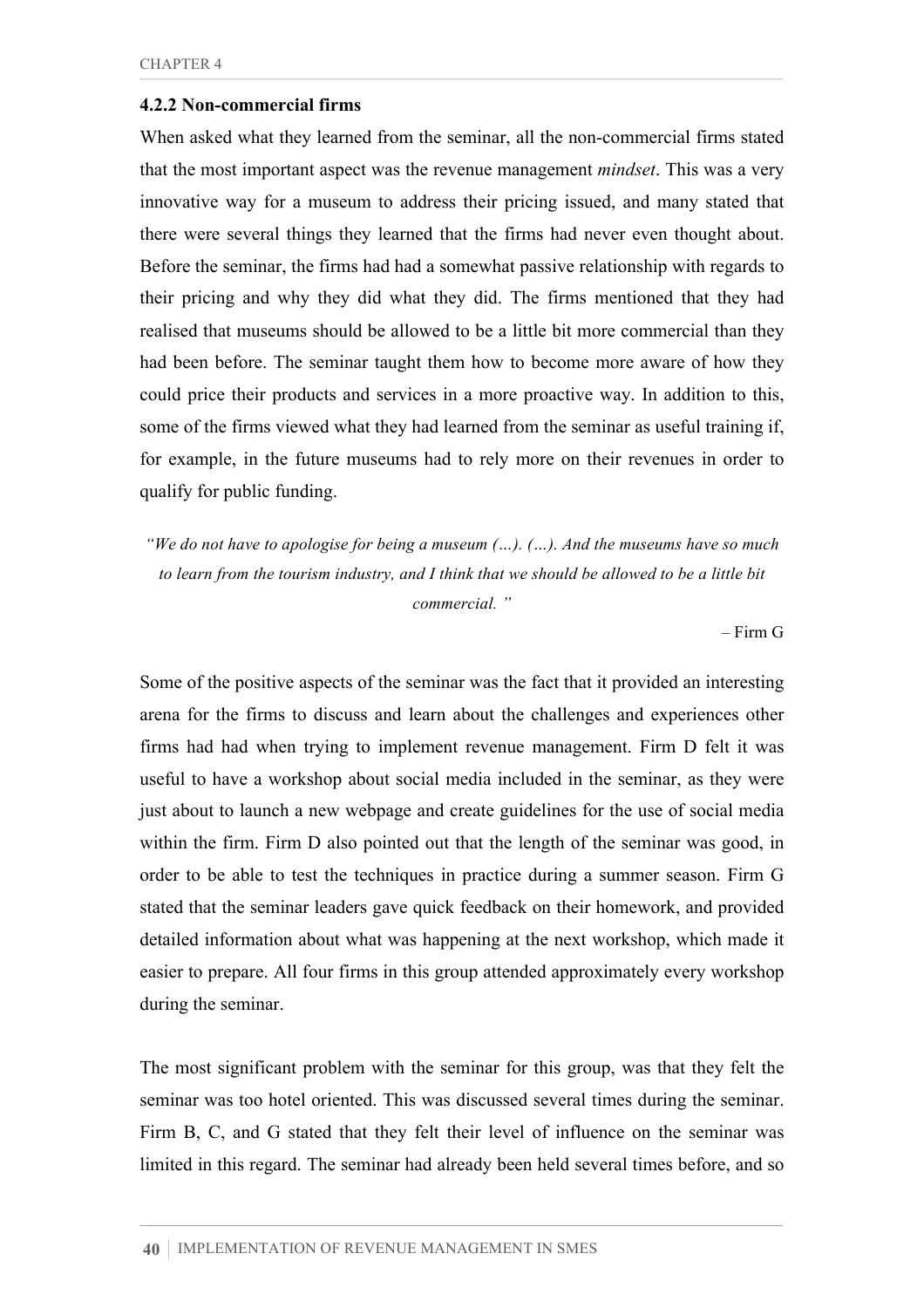the structure of the workshops and modules that were covered had already been decided, and the firms felt that the seminar leaders were not willing to change much of it. During the seminar, in most cases, it was up to the firms themselves to see how they could use the techniques they learned and adapt it to their own firm.

Another problem that was conveyed, was the level of Excel knowledge required to take the course. Firm C and D in particular, felt that this was a hindrance and that the different levels of the participants' IT-knowledge lead to delays. This also obstructed the learning abilities of some firms, to some extent.

*"(…) when I, with my qualifications, were watching what was happening and trying to do it at the same time, I had more than enough with trying to pay attention to what was going on. I didn't really manage to utilise that knowledge so that I would be able to go home and implement it*  $-I$  *was not that good.*"

– Firm C

*"That was something that was consistent throughout the seminar. There were always interruptions because someone was struggling with the system or tools. So I think it could have been more efficient, in some ways."*

– Firm D

Several firms mentioned the fact that the seminar was too comprehensive for their level, and what they felt they needed. Firm C and D stated that the Excel spreadsheet handout were too complex, as it needed to be updated every day. The spreadsheet was also based on the firm's total available capacity, which was difficult for some of the firms with more 'unlimited' or flexible capacity, e.g. museums and firms with outdoor-areas. This meant that they struggled to use the spreadsheet, as they could not calculate their prices or price adjustments based on their level of excess capacity.

The firms in this group also expressed a concern for the seminar forcing them to be *too* commercial in terms of that a museum should be. They mentioned that museums should be available to the general public, and so they cannot charge prices their customers cannot afford. This meant that sometimes they had to lower the price so as to not make the experiences they offered unavailable for certain parts of the public. At the same time, the museums were very aware that their prices, especially the price of the admission ticket, needed to reflect the quality of the exhibition. Firm G, for example, explained that they could not take as low a price as 30 NOK for an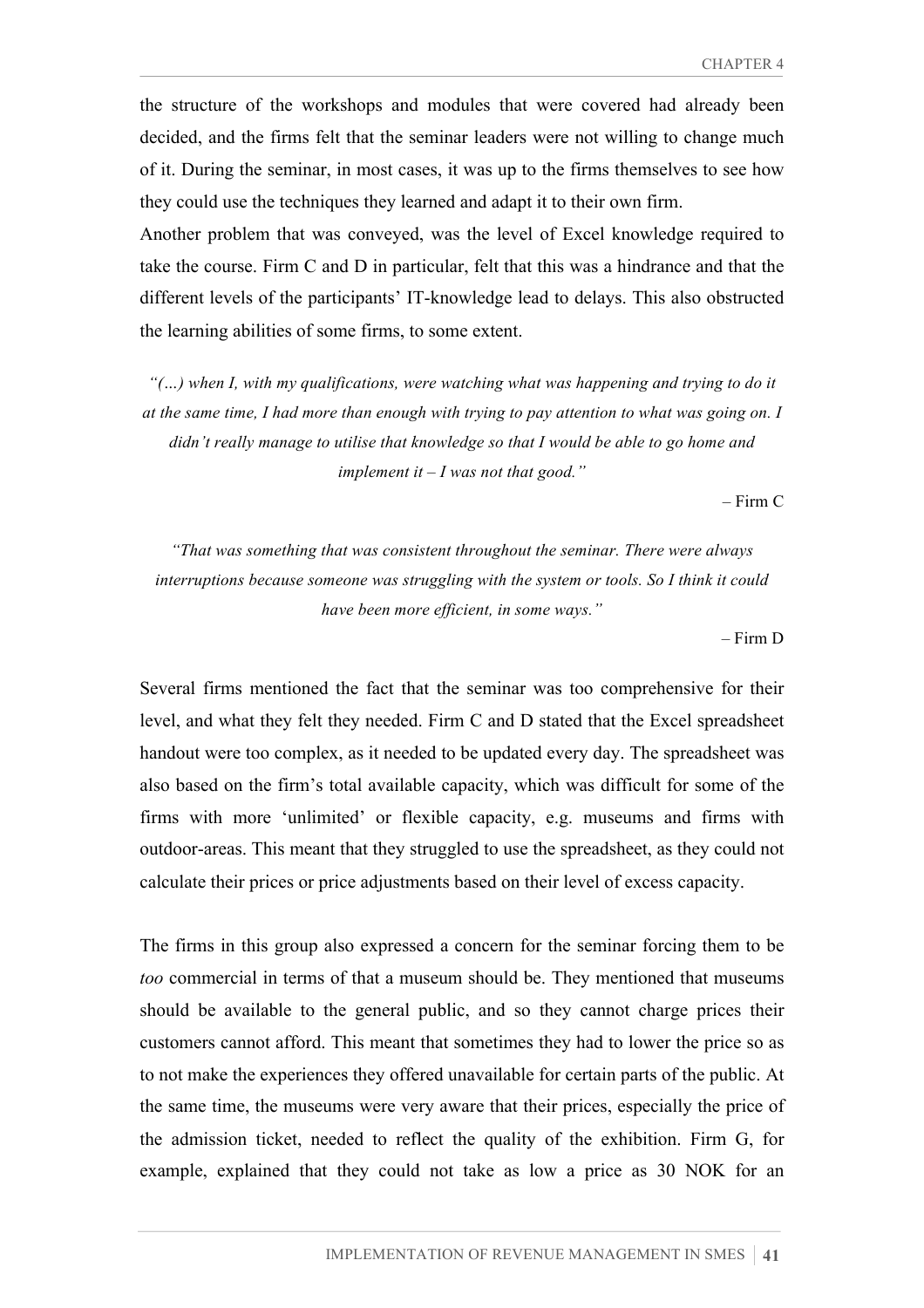admission as this would give the impression that the quality of the museum was poor, and send out the wrong signal. There needed to be a balancing act between being commercial and at the same time being available to the public.

*"(…) putting a price on our products can be a bit tricky sometimes because if you try to calculate it (…), it would become way too expensive due to our long production time. (…) but it cannot be too low because we're not supposed to outdo others either!"*

– Firm G

#### **4.3 Revenue management practices after the seminar**

This section accounts for what the firms actually achieved by attending the seminar – if they have managed to implement revenue management in their organisation, and to what extent the firms managed to use these techniques. The firms' suggestions about what could have been done differently in the seminar, and what challenges they faced in the implementation process will also be addressed.

#### **4.3.1 Commercial firms**

Of the firms in this group, firm I, firm J, and firm H made the most progress with implementing revenue management. Firm I have introduced '*from'*-prices on their admission tickets and hotel rooms. The hotel rooms are also differentiated by a price per day *per person*. This means that all tickets and rooms are now announced at a certain price level, with the best seats or rooms at a higher rate. At certain levels of limited or excess capacity, they will increase or decrease the prices by a fixed rate. Firm I pointed out that, for them, it was important to always be aware of constraints with regards to their total capacity. Firm I also mentioned that they had experienced a significant increase in revenues, especially from the ticket sales as increasing or decreasing prices did not have a significant incremental cost per ticket, which means that most of the increase in revenues went directly to the bottom line, and increased profits.

Firm J entered the Internet booking platform and differentiated their prices based on *per day*, instead of per week, and started regulating their room prices with regards to available capacity. They also started paying more attention to their competitors, and followed them quite closely with regards to how they adjusted their prices, both up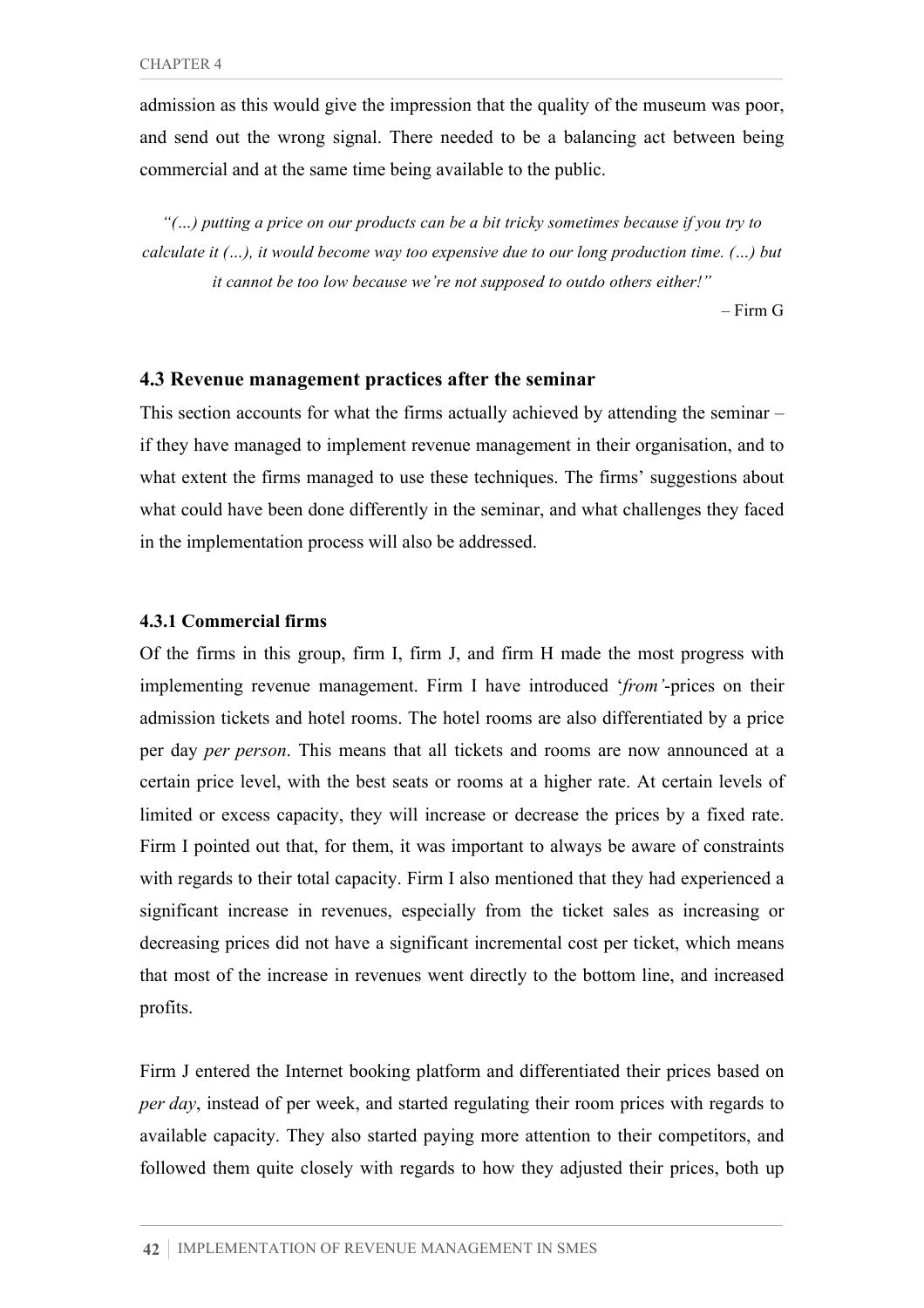and down. Firm J also experienced increased revenues from implementing theses techniques, but did not mention by how much.

Firm H started differentiating their prices based on which point in time the admission tickets were usually bought, and also operate with several different prices for different types of tickets. They have become more aware of ways to always offer add-ons to their tickets, and offer more bundled package prices as well. Firm H did not mention in which regard their revenues had changed after implementing some of the revenue management techniques.

Firm F has, to some extent, adopted the *mindset* of revenue management. They have become a bit 'tougher' with regards to their pricing, and have increased their prices during seasons when they know they get many requests. They did not mention any change in revenues as a consequence. Firm F experiences trouble due to their use of unsophisticated data recording systems at the time, which made gathering the data needed for the spreadsheet very difficult.

Firm A and firm E did not implement any kind of revenue management techniques in their firms. They mentioned that they believed these techniques to be more suitable for larger city hotels. Firm E already have a similar revenue system in place, which was a result of the cooperation group their were joining at the same time. Firm A and E felt that they could not set their prices too high because it would discourage the customer from choosing to stay at their hotels. Firm J had some of the same attitudes towards price versus quality as firm A and F, however they adapted the techniques to fit their needs.

*"(…) I believe that our asking price is 30-35% too low in term of quality and what's included in the price, but if I'd been located in a city I would have been able to increase the price a lot more than what I can do here."*

– Firm E

One problem that was common for every firm in the group was that they felt that *time* was a restricting factor when trying to implement revenue management. Firm A and E were both in the beginning phases of other time consuming projects at the same time as the revenue management seminar was in progress. Firm F, in addition to firm A,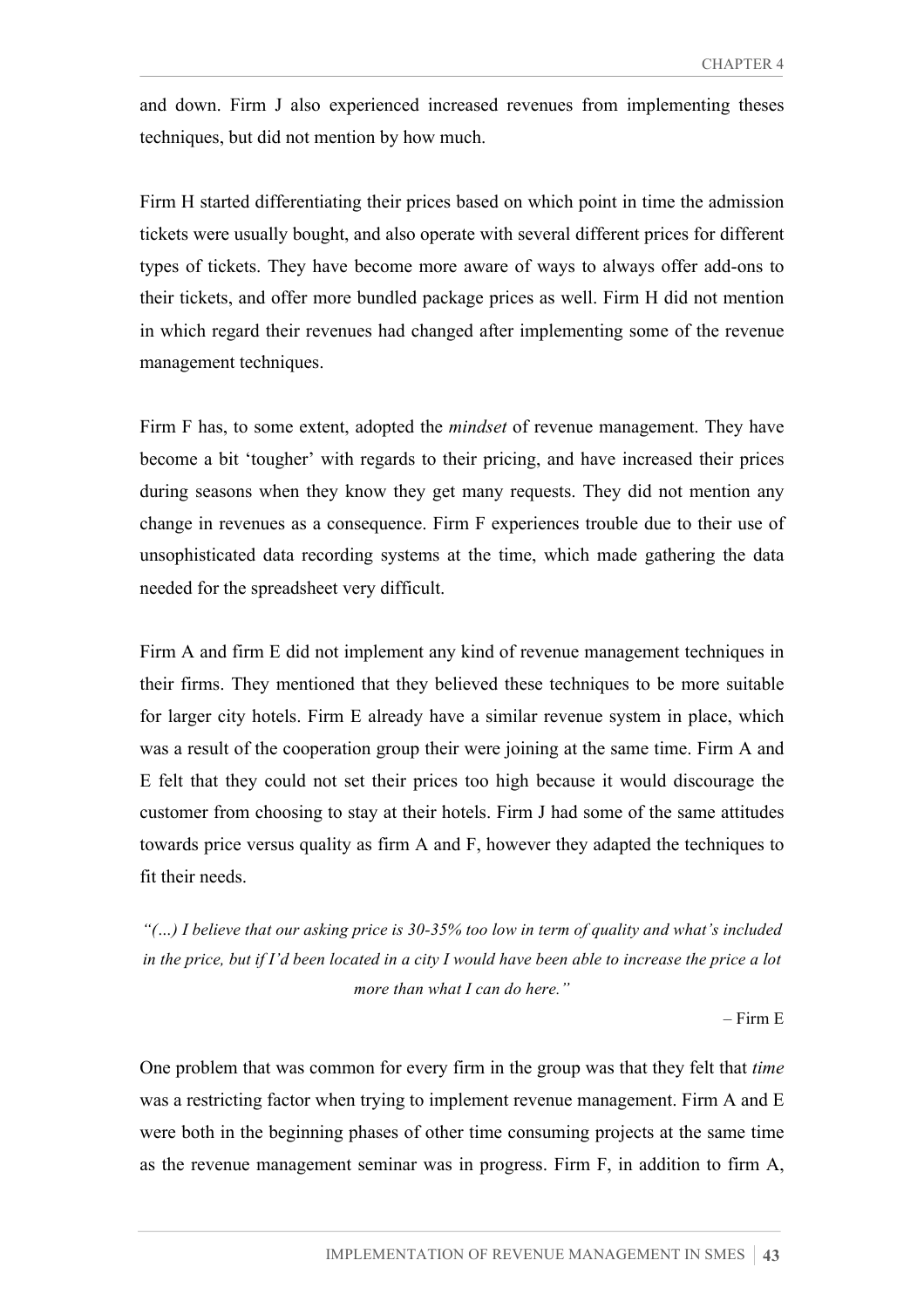claimed that the initial data gathering that was necessary to participate in the seminar, were too time consuming and demanding, and they felt they did not have time to spare for this. Firm H and J stated that their low number of employees was a significant challenge; they did not have time to do everything they wanted during a day. Firm I experienced time constraints, in terms of having many projects that they wanted to work on at the same time.

*"Even though we have few administrative resources allotted to [work with revenue management], it is always something I am very aware of, and think is important."* – Firm H

When asked about what could have been done differently in the seminar, both firm A and E mentioned that there could have been two separate seminars: one seminar just for hotels and one seminar for other types of firms, as they felt there were too few hotels to compare themselves with. Firm E stated that they would have been more interested in a seminar regarding revenue management for *other* aspects of a hotel, such as how it could have been used in the restaurant or in the kitchen, not just for hotel rooms. Firm F suggested that future seminars should use simpler spreadsheets that would not require daily updates. Other firms echoed this as well.

*"Maybe if there was some a kind of simpler spreadsheet, it could have been a seminar that was directed towards smaller firms."*

– Firm F

As previously mentioned, some firms felt that certain aspects of the seminar were too advanced at the time. However, firm H now expressed an interest in a more advanced seminar – adjusted to their current level – to help them get even better at revenue management, and also on how to use CRM as a part of this. Firm I would also be interested in help with the legal aspects concerning collecting customer information and in what way this could be used, as well as technical expertise to help finding and choosing the right IT-system for the firm.

#### **4.3.2 Non-commercial firms**

Many of the firms in this group reported that they have managed to make use of some aspects of revenue management, however not to such a degree as some of the more commercial firms.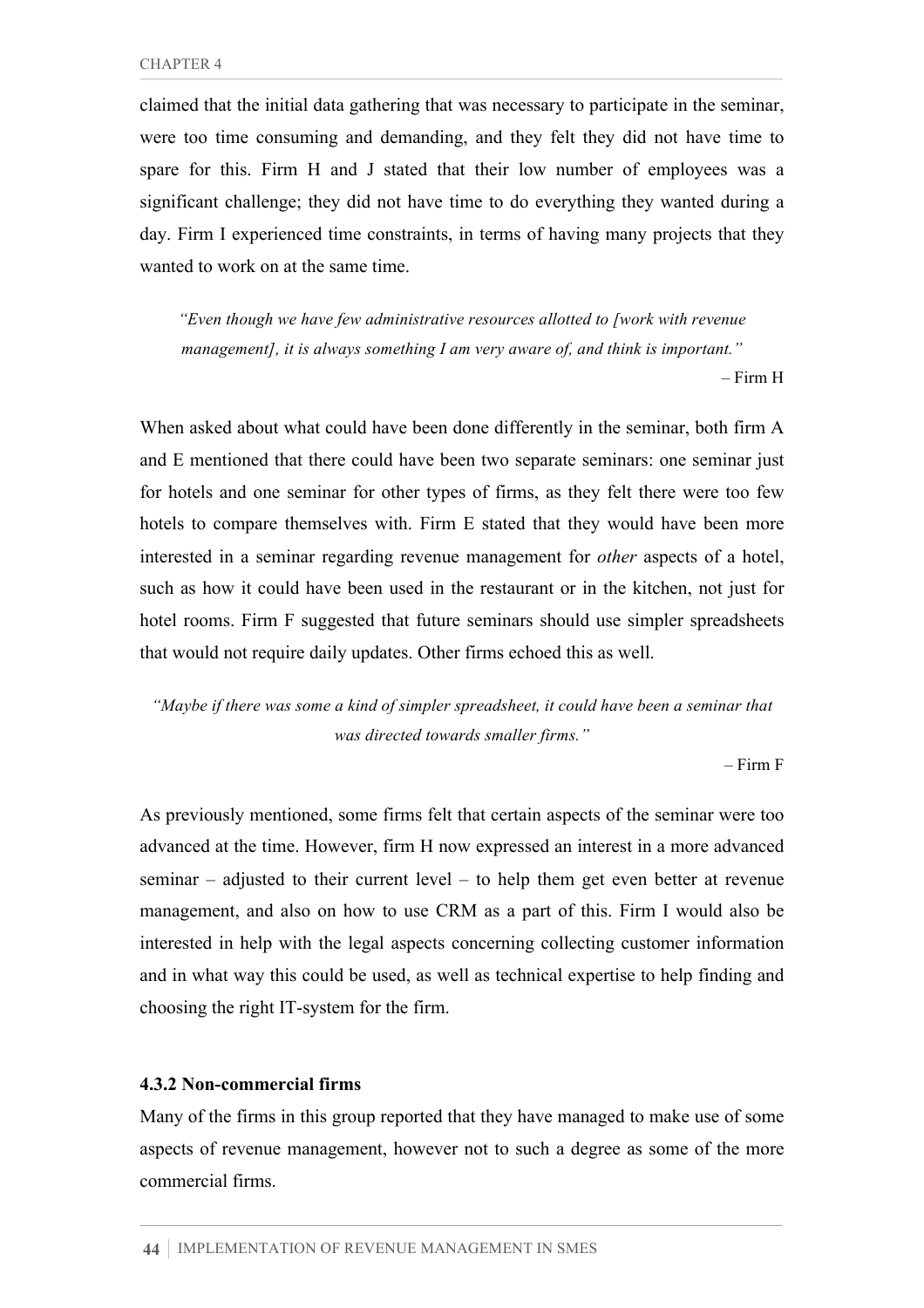Firm C, which in addition to their museum operations have a small overnight lodge, have differentiated their room prices with regards to whether it is a weekend or a weekday and whether it is peak season or off-season. They also increased and added more differentiation to their admission tickets, instead of just differentiating between adults and children. Firm C have experienced increased revenues from implementing revenue management, but was unsure of to what extent the increase was due to the revenue management techniques. Firm B tried to offer cheaper tickets to those that booked admission tickets early, and, to some extent, bundle prices into packages and group discounts, but did not mention if this had had any effect on their overall profits.

Firm D have implemented several different prices per product and per group, as well as always trying to encourage additional sales and offer add-ons to their package prices. They have implemented a new registration system for each drop-in visitor, which gives them quite a lot of information about who their customers are. Firm D experienced an increase in revenues *per person* in terms of their group and packaged prices, however they were unsure it they had experienced an increase in overall profits.

Firm G have began bundling their prices more with regards to groups or events, and they also implemented a new visitor registration form in order to obtain more information about their customers. By implementing revenue management, firm G managed to increase the revenues from their cultural events.

As with the commercial firms, the non-commercial firms mentioned *time* and *limited resources* as the main problems when trying to implement the revenue management. The firms felt they had limited time, even though the participants' managers were very supportive of the implementation process, as they had other responsibilities in addition to the implementation process. The firms also stated that as they were so few employees, it became difficult to accomplish everything they would have liked to during a day. For some firms, this meant that the revenue management implementation was given less priority.

*"It is challenging to have few employees when there is much you would like to accomplish."* – Firm D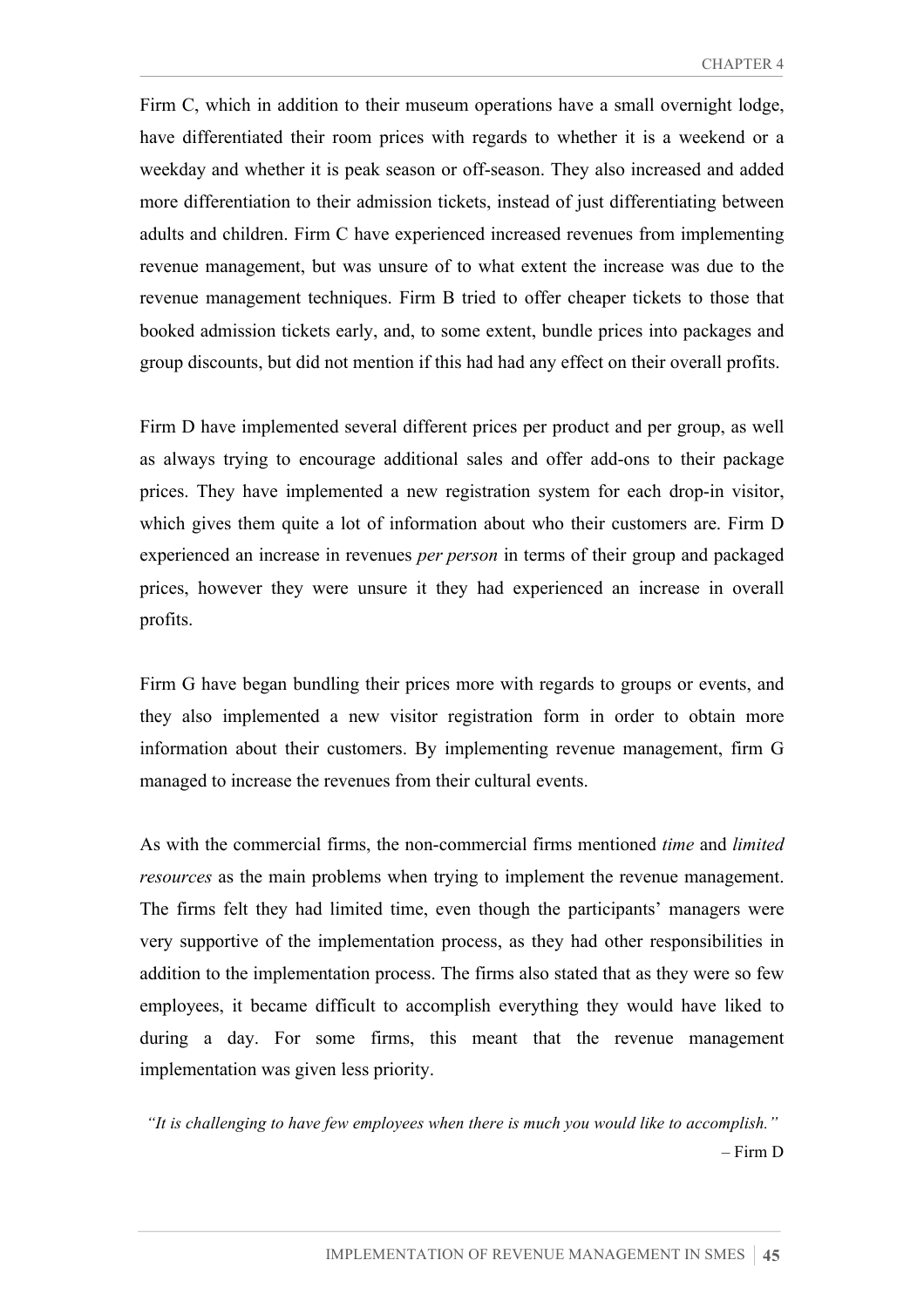When asked about what could have been done differently during the seminar, many suggested that the structure of the seminar should have been different. Firm C and D mentioned that the Excel preparation course could have been split into different levels, or that there could have offered a preliminary course in Excel to make sure everyone was at the same level when the seminar started. The firms also mentioned that the seminar leaders could have paid more attention to the composition of the group and then adjusted the contents so that it was less hotel oriented, and had simpler modules that were manageable for the participants. The complexity and share size of the spreadsheet could have been reduced, from having to be updated every day to, for example, once a week.

Firm D also expressed an interest in an advanced seminar regarding revenue management to help them get even better, as well as some tools or a seminar to help them start analysing the customer information they had gathered from their new registration forms in order to make use of it.

*"(…) [the seminar] was so long ago that it is almost too late now to go back and pick up were you left off and think of other tools to use [to implement further change], I've almost forgotten it now."*

– Firm D

Most of the firms were struggling to find IT-systems that could give them what they wanted in terms of customer information, and how to use revenue management at the scale they needed.

*"(…) we're searching for a way to simplify this process. But there are very few museums that are using CRM so it is very difficult to find the right IT-system."*

– Firm D

Firm C mentioned that they found the legal aspect of obtaining customer information difficult. Firm C, and firm G, also pointed out that it could be difficult to motivate the other employees in the firm when they got home from the workshops, and to make them see what they could gain from implementing some of the techniques presented in the seminar.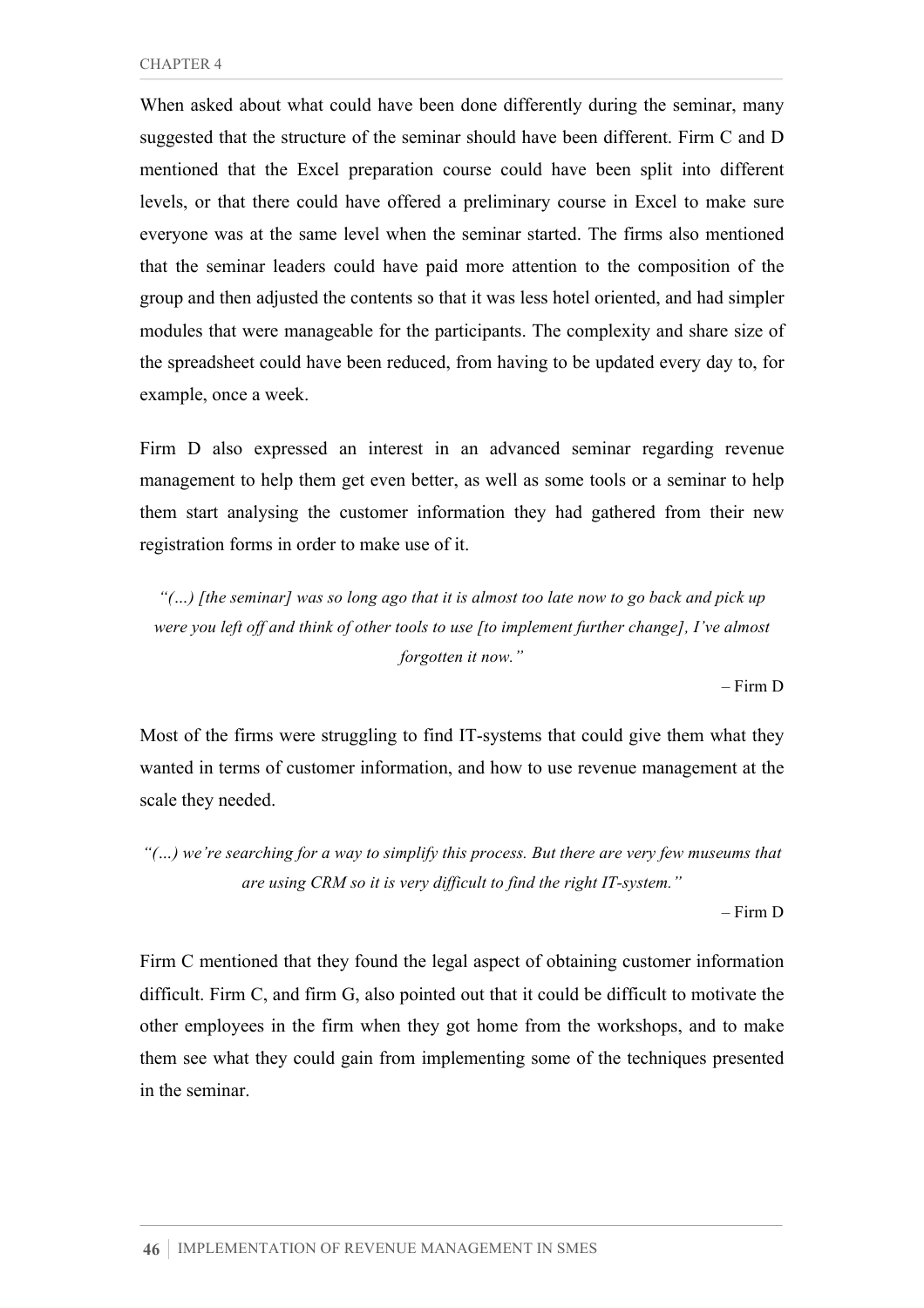*"(…) it is one thing for me to become excited, and thinking that this is something we can use [in the firm] – it is also about making it happen internally."*

– Firm C

## **4.4 Summary**

In the tables below, the results for each group of firms are summarised. The percentages used for the number of workshops attended are approximates, and 'differentiated' is abbreviated 'diff.' in the tables. Revenue management is abbreviated 'RM'. Table 2 summarises the results for the commercial firms, and Table 3 summarises the results for the non-commercial firms.

|                     | Firm A              | Firm E         | Firm F         | Firm H        | Firm I       | Firm J        |
|---------------------|---------------------|----------------|----------------|---------------|--------------|---------------|
| No. of              | 50%                 | 50-75%         | 75%            | 100%          | 100%         | 100%          |
| workshops           |                     |                |                |               |              |               |
| attended            |                     |                |                |               |              |               |
| <b>Situation</b> in | Start phase         | Start phase    | $\blacksquare$ | Needed        | More sales   | Entering      |
| firm at the         | of other            | of             |                | more focus    | oriented,    | new online    |
| time?               | project             | cooperation    |                | on finances   | instead of   | booking       |
|                     |                     |                |                | and sales     | market       | platform      |
|                     |                     |                |                |               | oriented     |               |
| Implemented         | N <sub>o</sub>      | N <sub>o</sub> | Some           | Yes           | Yes          | Yes           |
| RM?                 |                     |                |                |               |              |               |
| What                | $\overline{a}$      | L,             | Increased      | Diff. prices, | Highly diff. | Diff. prices, |
| aspects?            |                     |                | prices,        | early         | prices,      | adjusted      |
|                     |                     |                | 'tougher'      | booking       | adjusted     | regularly     |
|                     |                     |                | pricing        | discounts,    | based on     |               |
|                     |                     |                |                | add-ons       | availability |               |
| <b>Learned</b> from | $\bar{\phantom{a}}$ | $\overline{a}$ | Mindset,       | Mindset,      | Mindset      | Mindset       |
| the seminar?        |                     |                | experiences    | experiences   |              |               |
|                     |                     |                | from other     | from other    |              |               |
|                     |                     |                | firms          | firms         |              |               |
| <b>Challenges?</b>  | Time, other         | Time, not      | Time, too      | Time, some    | Time         | Time, some    |
|                     | project, not        | suitable,      | demanding      | modules too   |              | modules too   |
|                     | suitable, too       | have similar   | to gather      | advanced,     |              | advanced      |
|                     | demanding,          | system in      | data, too      | too focused   |              |               |
|                     | too few             | place, too     | focused on     | on hotels     |              |               |
|                     | hotels              | few hotels     | hotels, too    |               |              |               |
|                     |                     |                | complex        |               |              |               |
|                     |                     |                | spreadsheets   |               |              |               |
| <b>Measured</b>     | $\overline{a}$      | $\overline{a}$ | Not            | Not           | Yes,         | Yes,          |
| effect?             |                     |                | mentioned      | mentioned     | increased    | increased     |
|                     |                     |                |                |               | revenues     | revenues      |
| <b>Previous</b>     | Yes                 | L,             | $\blacksquare$ | Yes           | Yes          |               |
| participation       |                     |                |                |               |              |               |
| in research         |                     |                |                |               |              |               |
| projects?           |                     |                |                |               |              |               |

**Table 2: Summarised results for commercial firms**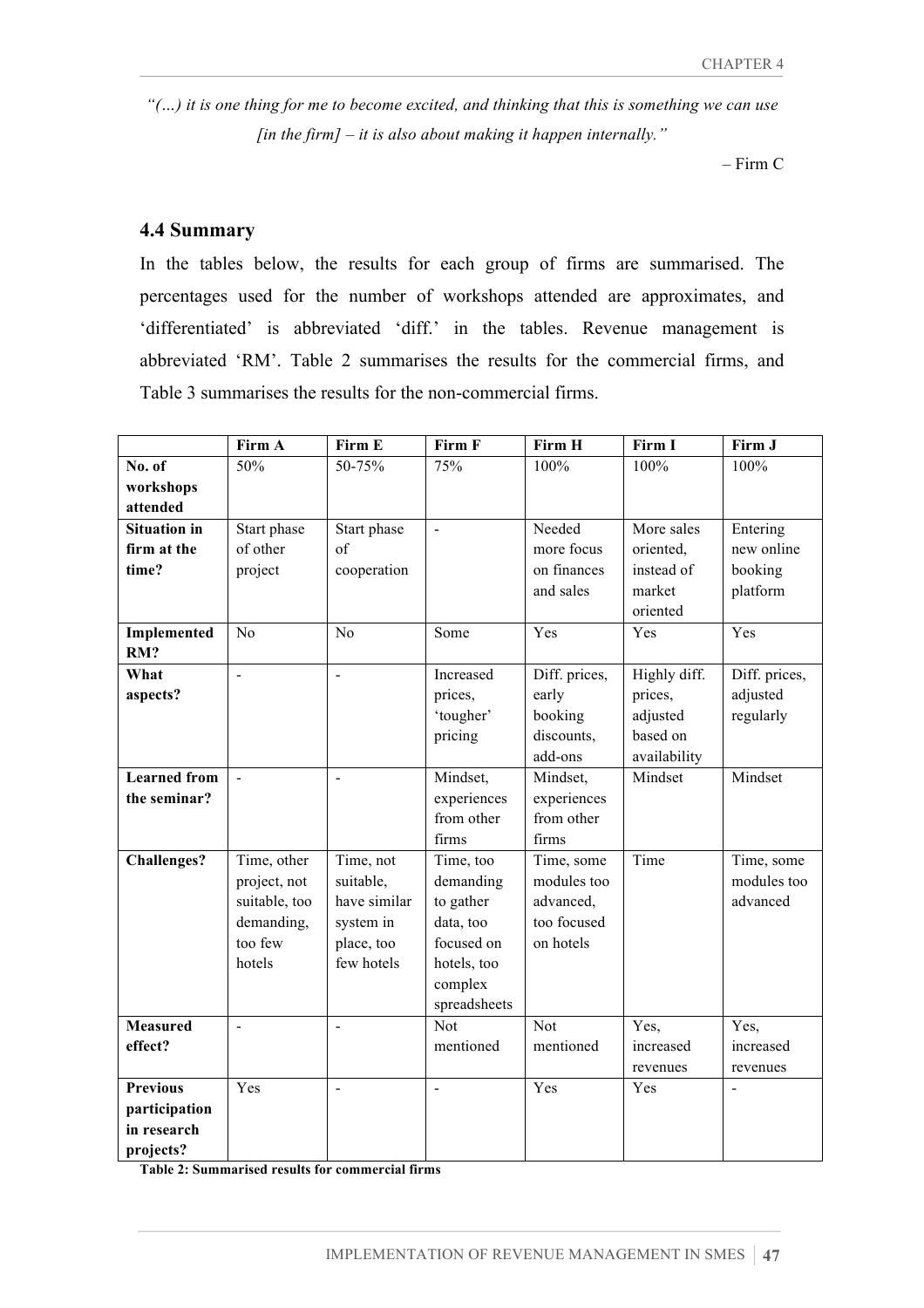|                                                              | Firm B                                                                                                                      | Firm C                                                                                              | Firm D                                                                                      | Firm G                                                                    |
|--------------------------------------------------------------|-----------------------------------------------------------------------------------------------------------------------------|-----------------------------------------------------------------------------------------------------|---------------------------------------------------------------------------------------------|---------------------------------------------------------------------------|
| No. of                                                       | 75-100%                                                                                                                     | 100%                                                                                                | 100%                                                                                        | 100%                                                                      |
| workshops<br>attended                                        |                                                                                                                             |                                                                                                     |                                                                                             |                                                                           |
| <b>Situation in</b><br>firm at the<br>time?                  |                                                                                                                             | $\blacksquare$                                                                                      | New<br>organisational<br>structure                                                          |                                                                           |
| Implemented<br>RM?                                           | Some                                                                                                                        | Yes                                                                                                 | Yes                                                                                         | Yes                                                                       |
| What<br>aspects?                                             | Group discounts,<br>early booking<br>discounts                                                                              | Differentiated<br>prices for lodging<br>and ticket prices,<br>bundled prices                        | Differentiated<br>prices,<br>registration form,<br>bundled prices,<br>add-ons               | Differentiated<br>prices, visitor<br>registration form,<br>bundled prices |
| <b>Learned</b> from<br>the seminar?                          | Mindset, share<br>experiences                                                                                               | Mindset, share<br>experiences                                                                       | Mindset, share<br>experiences                                                               | Mindset, share<br>experiences                                             |
| <b>Challenges?</b>                                           | Time, tickets are<br>not sold directly by<br>the firm, too<br>advanced, too hotel<br>oriented, difficult<br>to collect data | Time, too hotel<br>oriented, limited<br>IT-knowledge,<br>time consuming<br>to motivate<br>employees | Time                                                                                        | Time, time<br>consuming to<br>motivate<br>employees                       |
| <b>Measured</b><br>effect?                                   | Not mentioned                                                                                                               | Yes, increased<br>revenues                                                                          | Yes, increased<br>revenues per<br>person for<br>packaged prices,<br>not overall<br>revenues | Yes, increased<br>revenues on<br>cultural events                          |
| <b>Previous</b><br>participation<br>in research<br>projects? |                                                                                                                             | Yes                                                                                                 | Yes                                                                                         | Yes                                                                       |

**Table 3: Summarised results for non-commercial firms**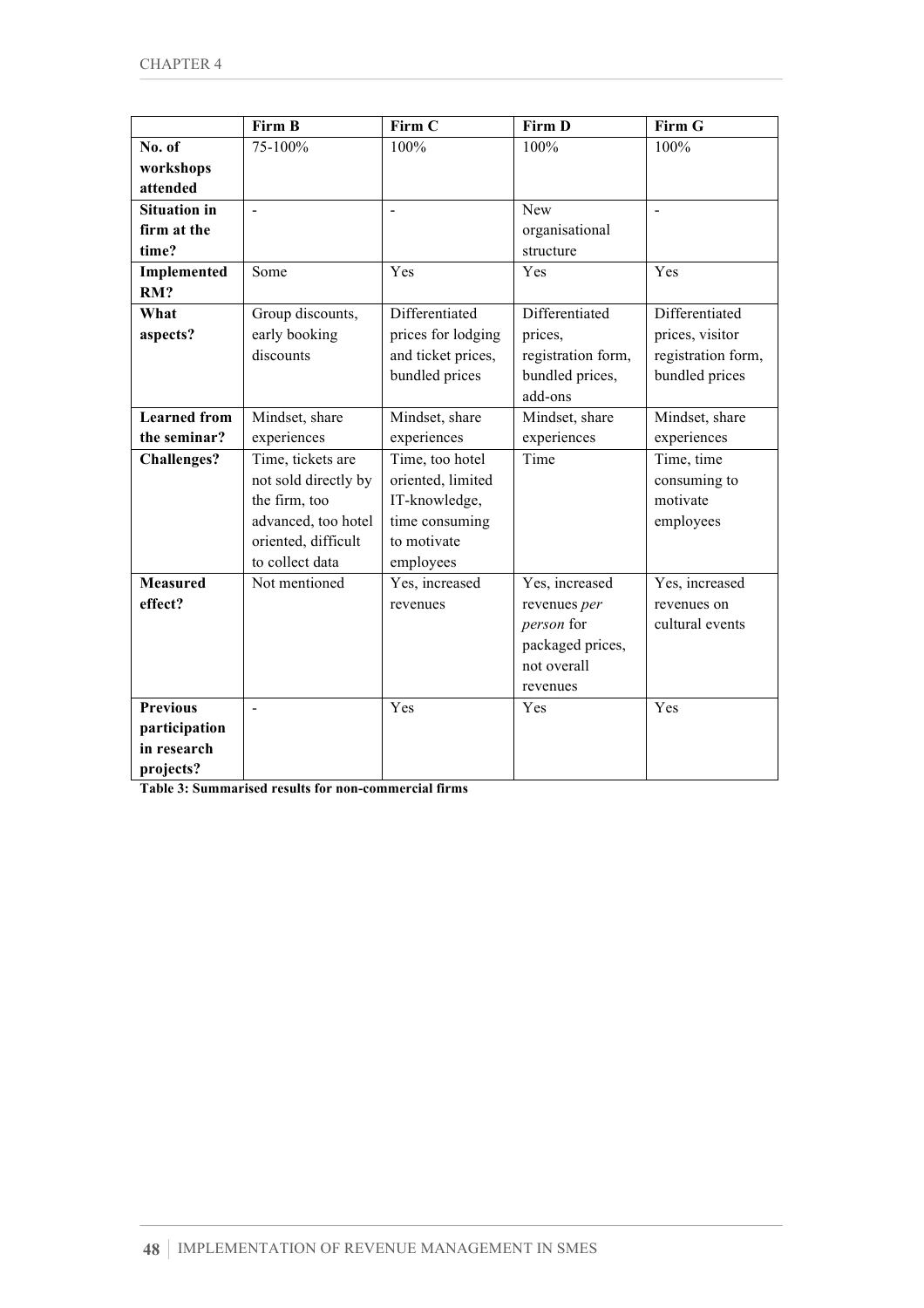# **Chapter 5** Discussion and Conclusion

This chapter will present the discussion and conclusion for this study. The discussion will be structured around the framework for analysis presented in chapter 2, which suggests that in order for an SME to successfully implement revenue management, the firm may need some level of absorptive capacity, a change agent, and follow a structured implementation process. These are some general capabilities that have been shown to be important for organisations *in general* when implementing a change, and, as such, these factors may be applicable for SMEs as well when implementing revenue management. At the end of the chapter, implications for SMEs in the tourism and culture industry will be presented, as well as limitations and further studies.

#### **5.1 Level of implementation of revenue management**

The different level of implementation of revenue management in the firms in this study can be categorised into three groups, as shown in Table 4 below.

| Large degree of          | Little degree of         | No degree of implementation |
|--------------------------|--------------------------|-----------------------------|
| implementation (Group 1) | implementation (Group 2) | (Group 3)                   |
| Firm C                   | Firm B                   | Firm A                      |
| Firm D                   | Firm F                   | Firm E                      |
| Firm G                   |                          |                             |
| Firm H                   |                          |                             |
| Firm I                   |                          |                             |
| Firm J                   |                          |                             |

**Table 4: Level of implementation of revenue management**

The firms that have had a large degree of implementation of revenue management, have considered in what way these techniques would be useful for their particular firm, and managed to implement several features of the revenue management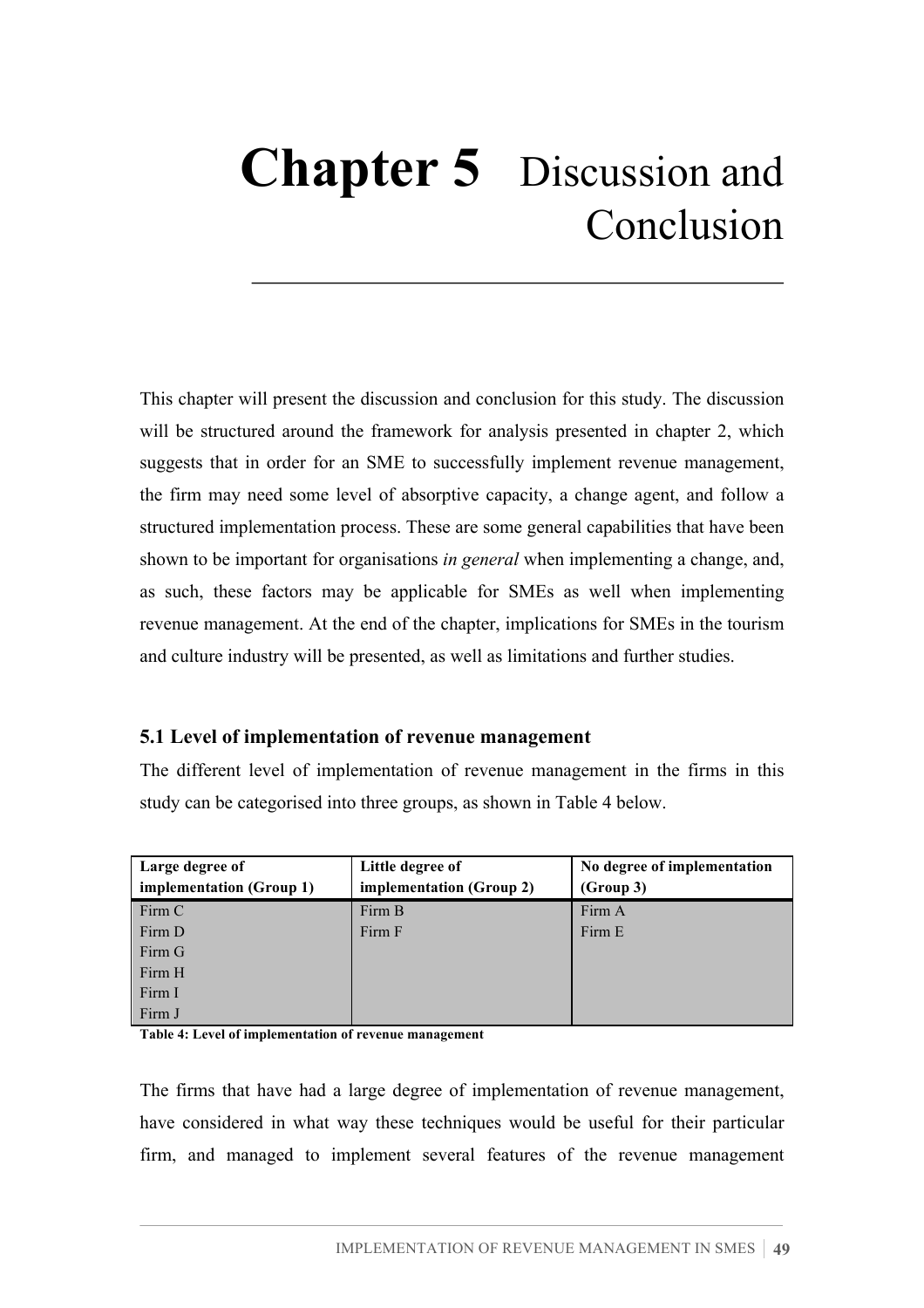techniques they deemed suitable for their firm. They have managed to adopt the *mindset* of revenue management to a larger extent than the other firms in this study. Firms with little degree of implementation have not been able to properly integrate these techniques into the firms. However, these firms have managed to see what possibilities the revenue management mindset could offer them, and have adopted this way of thinking, to *some* extent. In both of these groups, 50% of the firms have a commercial focus, and 50% of the firms have a non-commercial focus. This seems to suggest that the results does not differ based on the firms' commercial or noncommercial focus.

The third group contains the firms that did not implement any of the revenue management techniques. This group of firms seems to have struggled with understanding in what way these techniques could be suitable for their firm. This is a quite surprising result as Group 3 consists of two of the hotels in this study, and it would be natural to assume that the hotels would make the most use of the techniques learned during the seminar regarding revenue management.

#### **5.2 Framework for analysis**

#### **5.2.1 Absorptive capacity**

A firm possesses some level of absorptive capacity when they are able to *realise the value* of the new information they have received, and exploit it commercially for the firm's own gain (Cohen & Levinthal, 1990; Zarah & George, 2002). It is clear from the results that the firms that attended close to all of the workshops during the seminar have the largest degree of implementation of revenue management of the firms in this study. These are the firms that belong in Group 1. They seem to have seen the value in the seminar, have absorbed the knowledge, and been able to successfully exploit it commercially to a greater extent than the rest of the firms. The firms in Group 2 attended approximately 75% of the seminar and were only able to absorb the *mindset* of revenue management. Group 3 attended approximately 50% of the workshops in the seminar and were not able to exploit any aspects of revenue management, and did not view the seminar as useful.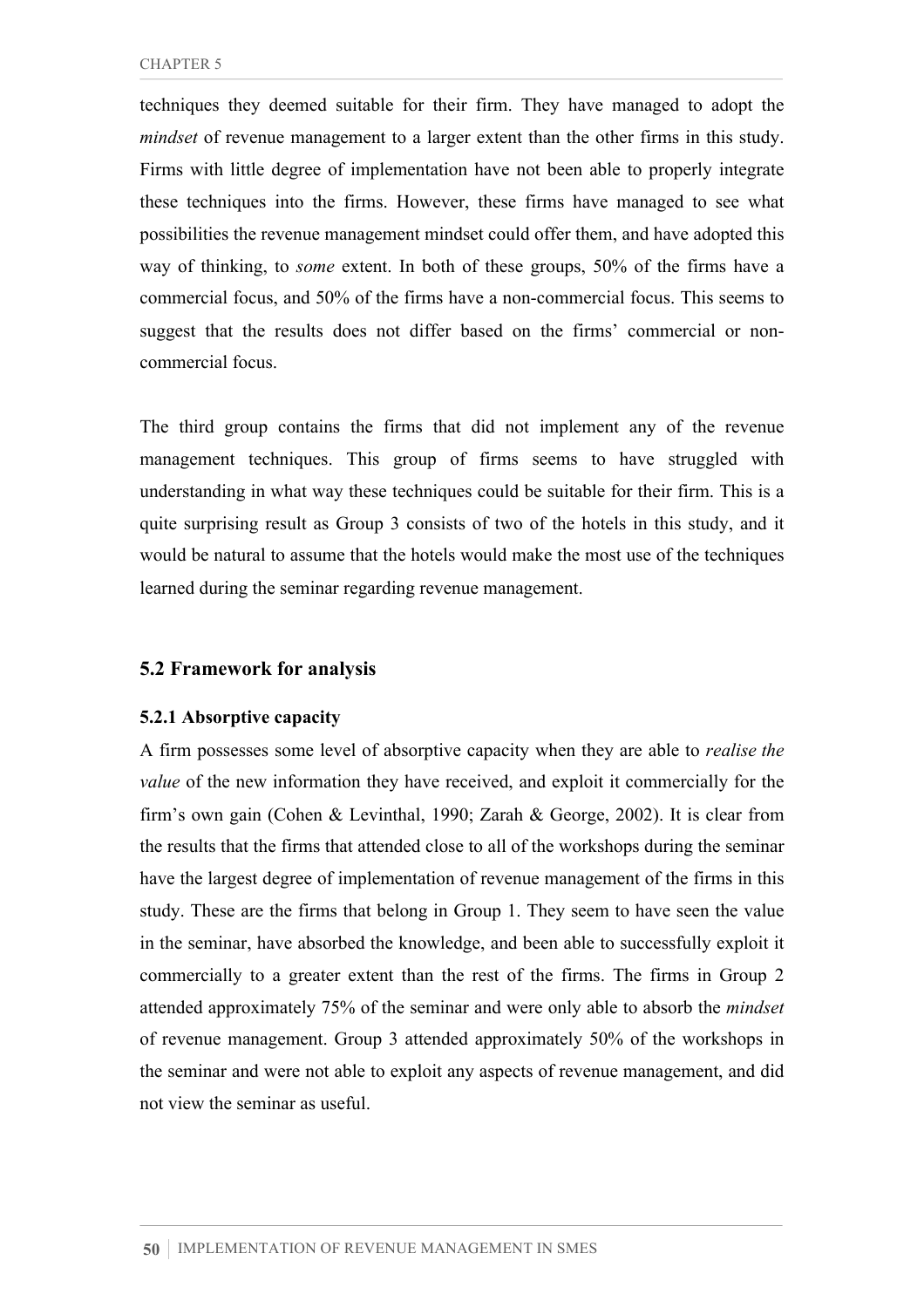Based on the firms' level of attendance during the seminar, it can be assumed that attending a seminar concerning revenue management can be a good way for SMEs to accumulate knowledge concerning revenue management. This mindset, and the techniques used, can be quite demanding and complex to implement in a firm with no prior training or knowledge, which means that an SME attending a seminar regarding revenue management may be better equipped to implement revenue management successfully if they have accumulated some basic level of absorptive capacity during a seminar. At the seminar, the firms gained *prior knowledge* about revenue management, and used this to increase their absorptive capacity.

The firms that dropped out of the seminar early were not able to implement revenue management to such an extent as the firms that attended the entire seminar. Based on this, it may be assumed that SMEs gain both *potential* and *realised* absorptive capacity when attending a seminar. The results suggests that the firms in Group 2 only acquired *potential* absorptive capacity, as they were able to see the uses of which revenue management had (Zarah & George, 2002), but struggled with how to exploit these techniques commercially.

The firms in Group 3 were not able to see the use of revenue management for their firm and attended about 50% of the seminar, this suggests that they were not able to obtain neither *potential* nor *realised* absorptive capacity. This may be explained by the fact that absorptive capacity is a path-dependent capability (Cohen  $&$  Levinthal, 1990). The more workshops the firms attended, the more absorptive capacity they accumulated, which increased their ability to exploit the knowledge they had accumulated to a greater extant than the other firms in this study.

*Prior knowledge* about a subject is argued by Cohen and Levinthal (1990) as an important building block in a firm's absorptive capacity. The prior knowledge will make it easier to absorb more advanced knowledge as the firm already has some basis of understanding about the subject before obtaining new, more advanced, information. None of the firms in this study had much knowledge about what revenue management entailed prior to the seminar. However, this did not seem to be an obstacle for the firms in Group 1. This suggests that prior knowledge about revenue management before attending a seminar will not have any significant effect on the level of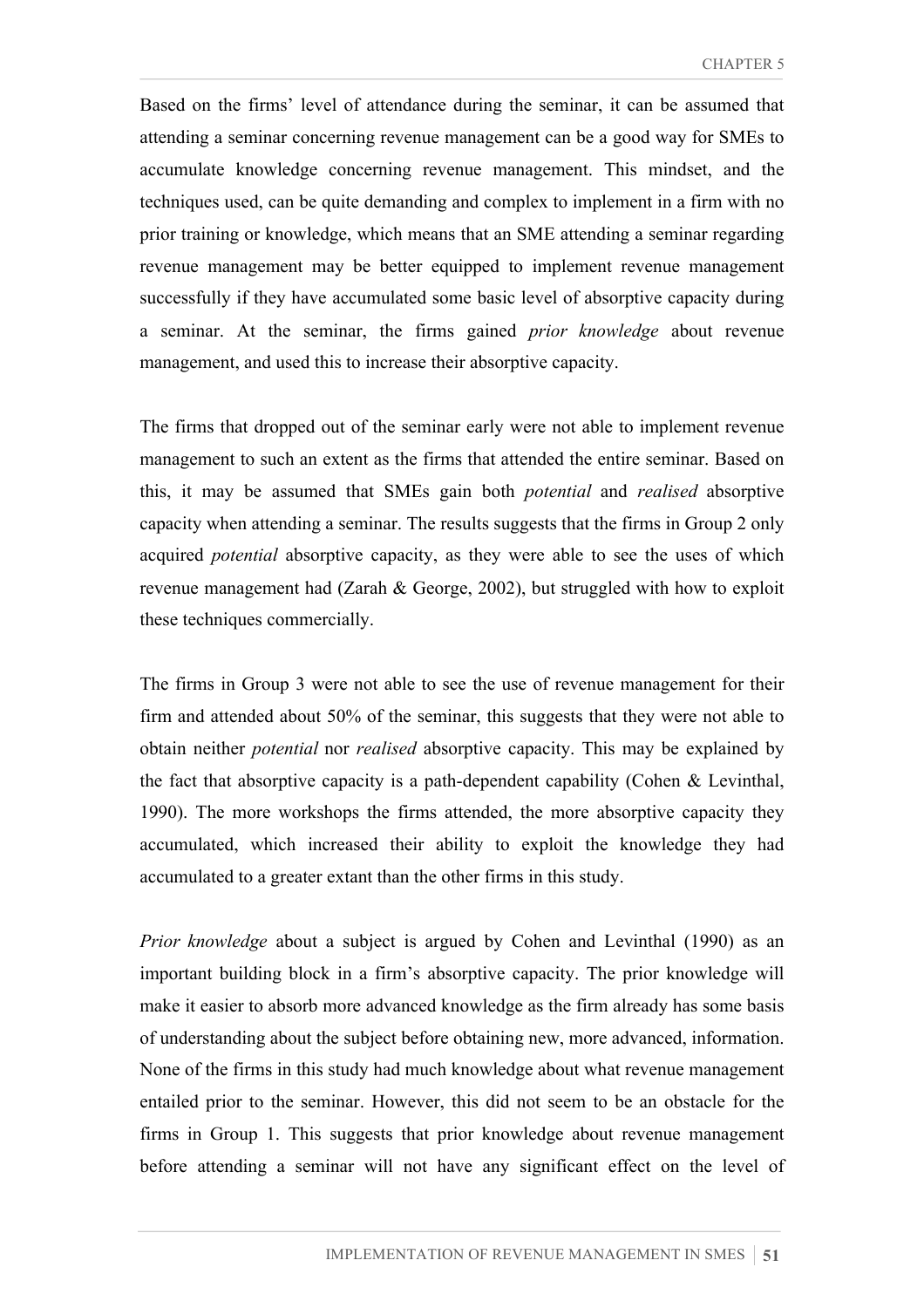implementation. It seems to be more important for an SME to actually attend the entire seminar. All of the participants had some *past experience* with regards to pricing the firm's products or services, which may have lead to an increased absorptive capacity with regards to pricing techniques. However, the results are not conclusive in this regard, and, as such, the participants past experience with pricing will not be discussed further.

Based on the results, there might be an indication that the level of university/college education of the participant can impact the level of implementation of revenue management in an SME. It does not seem to be a significant factor that the education is relevant in terms of business or accounting. However, there may be a slight indication that a higher degree of university education may provide the participant with *general* absorptive capacity in terms of absorbing and exploiting new knowledge. A participant with a high university degree will have previous experience with absorbing new knowledge, and, as such, may give this participant an increased general level of absorptive capacity than a participant with a lower level of education.

The results suggest that firms that have previous experience with participating in research projects may have accumulated absorptive capacity in terms of being able to absorb new knowledge *in general*. Firms that have experience with other types of research projects may have obtained a higher level of absorptive capacity, as this type of experience have provided the firms with the ability to adapt to new information. This may have contributed to the high level of revenue management implementation in some firms in this study.

#### **5.2.2 Change agents**

An internal 'activation trigger' can push a firm towards a change (Zarah & George, 2002). In Group 1, which had the highest degree of implementation of revenue management, four out of six firms stated that they experienced some kind of internal trigger at the time of the start-up of the revenue management seminar. This seem to suggest that SMEs that experience an active internal trigger will be more motivated with regards to the implementation process. Trying to implement revenue management can be challenging and demanding for the firm, as well as time consuming. An internal 'trigger' or 'crisis' may influence the firm in terms of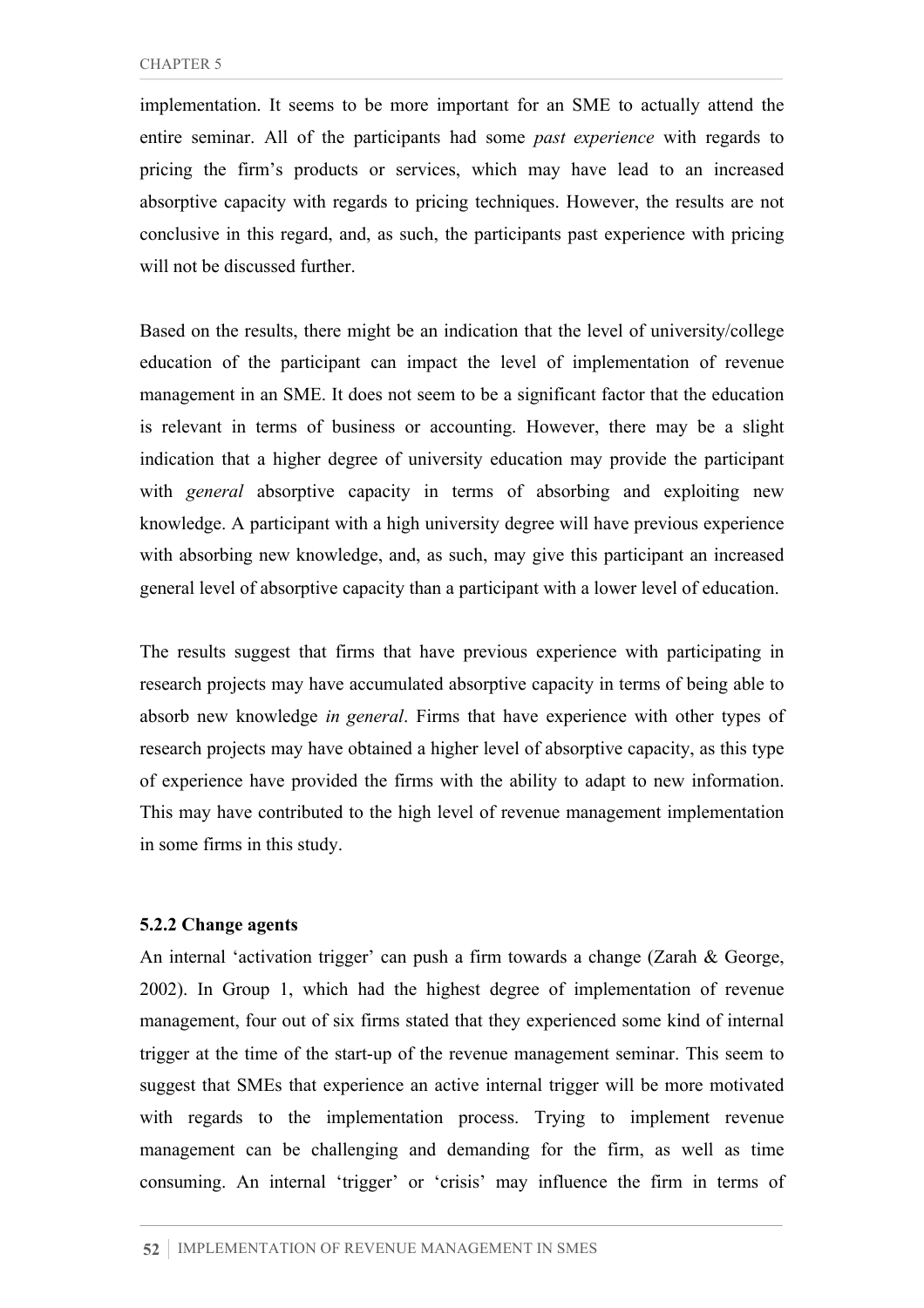committing to the implementation process, and allocating the required time and resources needed to complete the process. As such, it can assume that internal triggers may be significant in terms of a high level of revenue management implementation.

The firms in Group 3 were both highly involved in other projects at the time the revenue management seminar started. These firms did not manage to implement revenue management. Based on this, one can assume that implementing revenue management is a time consuming process for an SME, and undertaking other demanding projects at the of implementation may impede the process. This suggests that allocating enough time to complete the implementation process may be significant in terms of successfully implementing revenue management. This also adds strength to the previous argument, that internal activation triggers may be important for the implementation process.

Another factor that seems to be significant is the role of the participant from the SME in a seminar. When attending a seminar regarding revenue management, the participant seems likely to become the 'change agent' for the SME, as this will be the person that will naturally share the new knowledge with the rest of the firm and, to some extent, decide if revenue management *should* be implemented and if these techniques are suitable for the firm. This indicates that a change agent may play a highly significant role in an SME in terms of attaining a successful implementation process.

As the change agent seems to be significant for an SME, the choice of participant may need to be carefully considered. The firms from Group 1 and 2 that have adopted some of the revenue management mindset and techniques, sent the person within the firm whose job description includes product development, financial responsibilities, marketing, etc.  $-$  i.e. the participant already had relevant responsibilities within the firm in terms of revenue management. The firm that have done this, seems to have a higher level of implementation of revenue management than the firm that did not.

The firms in Group 3 sent their general managers to attend the seminar. Hotel managers in SMEs may have a closer relationship to the sales department than in large hotels and knows more about what price should be charged for each room;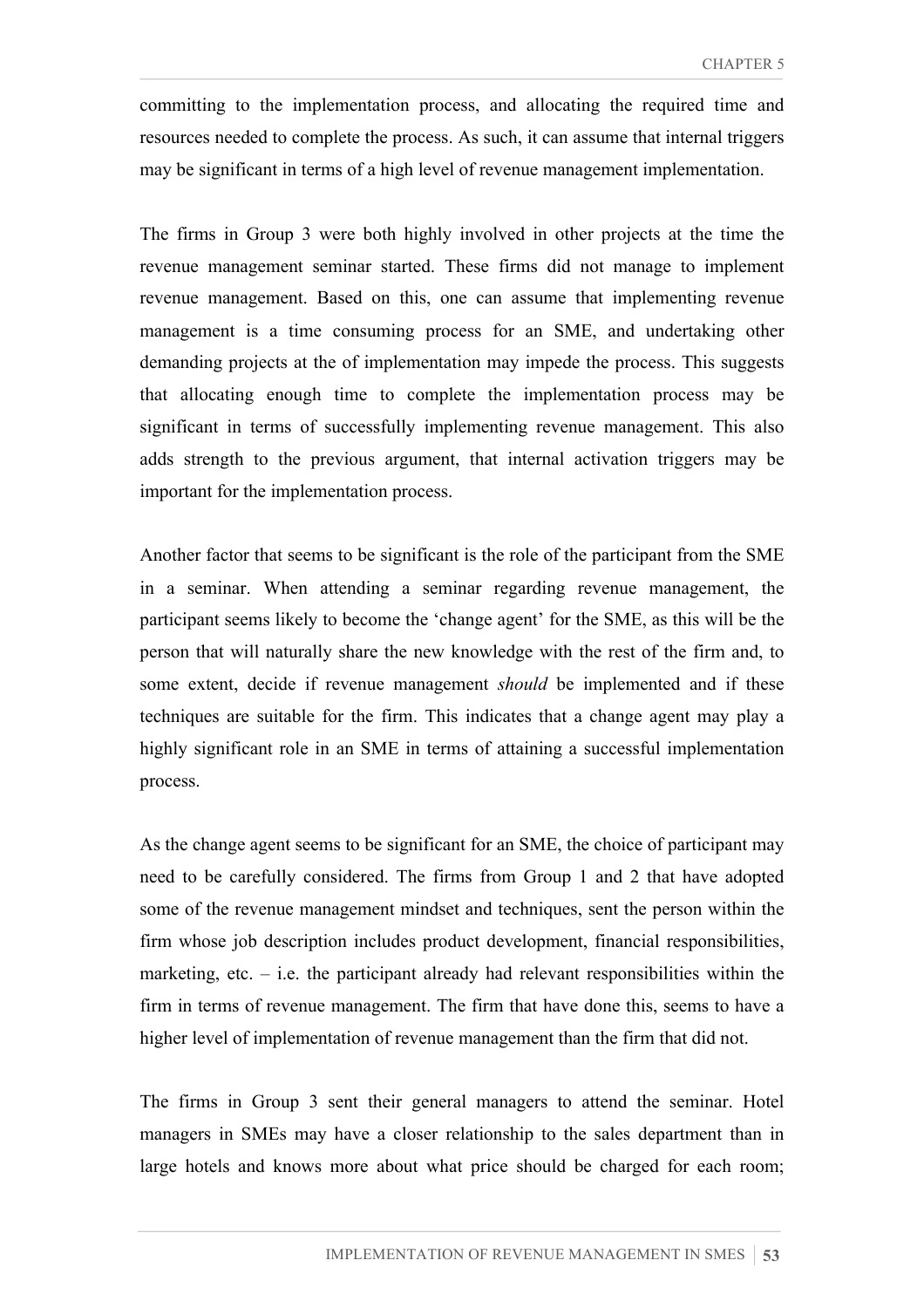whereas this would mostly be handled by the reception manager in large hotels. In terms of the firms in this group, which have a front staff department, it may have been prudent to include reception managers in the seminar, perhaps in addition to the general manager. Implementing and using the revenue management techniques will be a large part of the job description for both the reception manager and the other receptionists as well. This gives strength to the argument that suggests that the participant from the SME should have pricing and product development as a relevant part of their current job description.

#### **5.2.3 Change process**

Most of the firms in the study seemed to follow a change process that was more simplified than Kotter's (2012) eight-stage process of implementing major change. Based on the results, it may be assumed that the SMEs did not have a particularly conscious relationship regarding the different stages of an implementation process. Much of the process seems to be more implicit as the barriers to communication in the SMEs seem to be lower, and much of the decision-making process is suggested to be conducted more informally than in large firms. However, there are some stages in the change process that seems to be more significant than others.

Based on Kotter (2012) and Rogers (2003), a sense of 'crisis' or an activation trigger will increase the sense of urgency within the firms and increase the likelihood of the change process being implemented successfully. As previously mentioned, four out of the ten firms in the study already possessed some kind of internal activation trigger ahead of the seminar, which seems to have been significant in terms of the implementation process. This seems to suggest that creating a sense of urgency in the firm (stage 1) may give a higher degree of revenue management implementation in SMEs, as it may show the rest of the firm in what revenue management can be useful for their firm. A strong change agent may perhaps be able to achieve this as well. The firms in Group 2 and Group 3 seem to have struggled with creating a sense of urgency within the firm, which may been a contributing reason for their lack of successful implementation of revenue management.

As previously mentioned, the participant from the SME seems to become the change agent in the firm. The change agent will be lead the change, motivate the other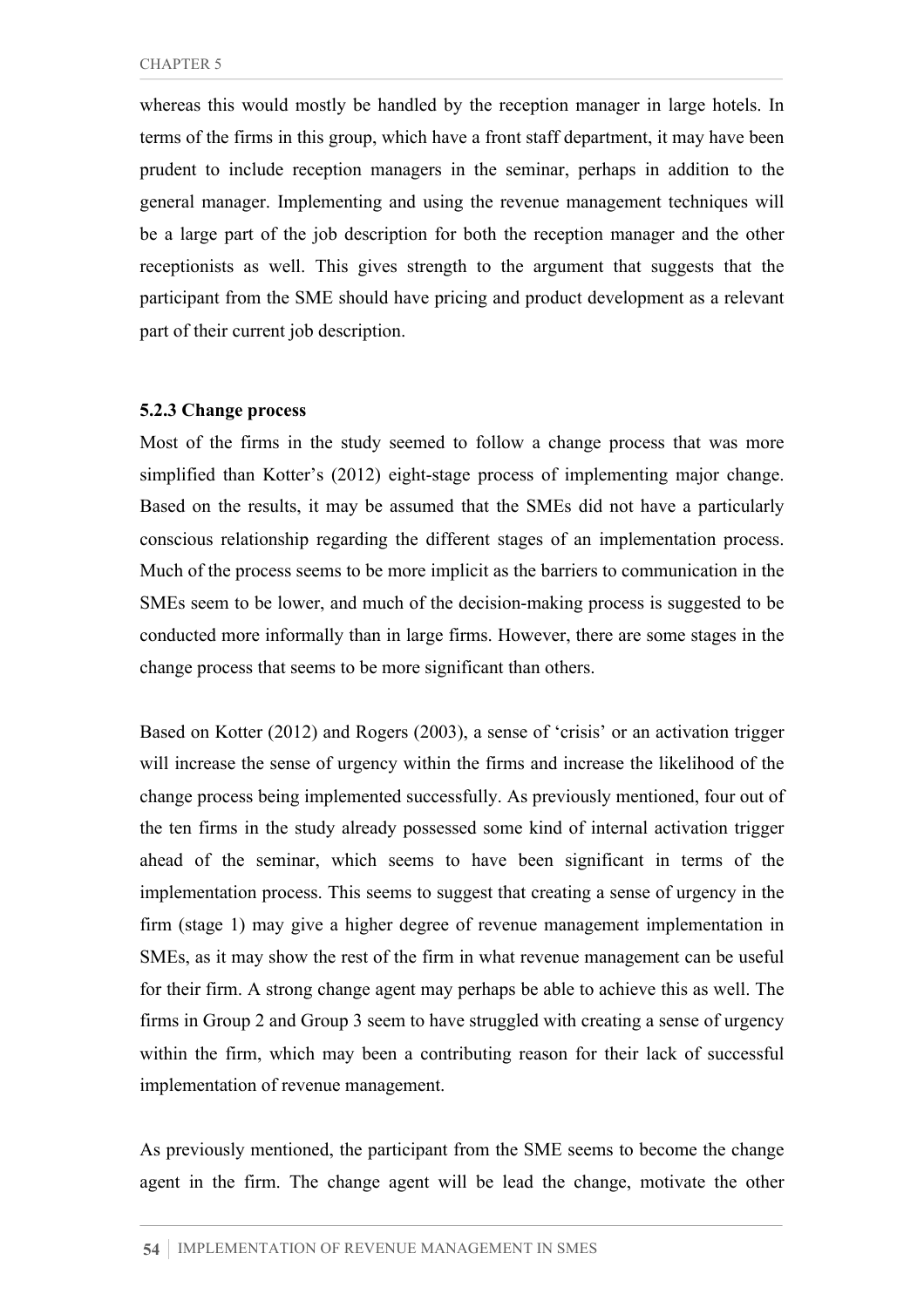employees, and make them aware of why the change process is necessary (Rogers, 2003). These are also the responsibilities of the guiding coalition (stage 2) (Kotter, 2012). In the case of SMEs, choosing the right participant seems to be highly significant, and, as such, this stage of the change process may also be significant for the SME. By creating a strong guiding coalition in the SME, a higher degree of implementation of revenue management may be achieved.

Many of the firms in Group 1 and 2 that managed to implement some aspects of revenue management mentioned that this was a new way of thinking about pricing different products and services for them. This seems to suggest that stage 8 in Kotter's framework may be significant for SMEs in terms of integrating the new mindset in the firm culture. It can also be assumed that this might be done relatively early in the change process, as the firms in Group 2, which had a low level of implementation, had still managed to adopt the *mindset* of revenue management.

#### **5.3 Summary**

Based on the framework for analysis, the antecedents suggest having an impact on achieving a high level of revenue management implementation may be presented. This is shown in Figure 3.





Many of the firms in this study were faced with some of the same challenges as previous literature points to concerning revenue management implementation in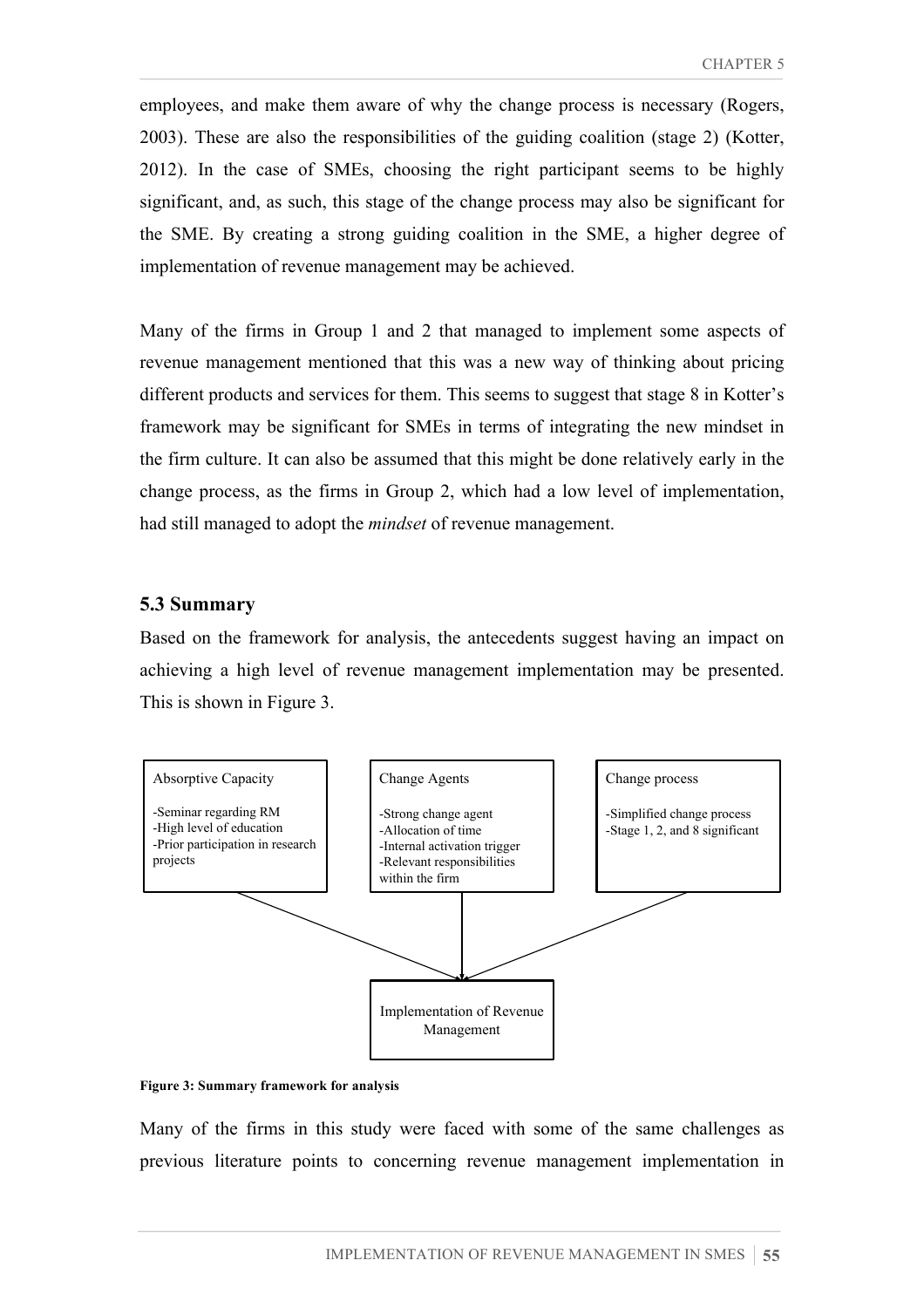SMEs in the tourism industry (Lee-Ross & Johns, 1997; Luciani, 1999). Most of the participants did not know what revenue management was and did not have a relevant business degree. This, however, did not seem to be a problem for the participants and it might be assumed that the attendance of the seminar helped the participants overcome these challenges by accumulating knowledge and absorptive capacity regarding revenue management. Some of the firms did mention that it could be challenging to motivate the employees, as they could be somewhat resistant to the implementation. However, most firms in the study claimed that the employees and management in the firm had been supportive, and that this had not been an issue.

A significant challenge for the firms in Group 2 were the fact that their IT-systems were not sophisticated enough to provide them with the necessary data they needed to start the implementation process. This seemed to be one of the reasons, especially for firm F, for their low level of implementation of revenue management, as their present IT-system at that time gave them very little information about where the revenues in terms of which type of customer and what type of product it came from. This is somewhat conclusive with previous literature, where the firms struggled to find revenue management systems which fit their criteria and level of expertise (Lee-Ross & Johns, 1997; Luciani, 1999).

The firms in Group 1 were able to collect the data they needed from their present ITsystems at that time. This suggests that the degree of implementation may depend on the level of sophistication of IT-systems in the firm and to what extent the firm will manage to use the data. This was not initially considered as one of the antecedents of successful implementation of revenue management, but the results seems to suggests that this may have a significant effect, specially for the firms that are able to realise what they could do with revenue management but are impeded by the firm's ITsystem. This suggests that a certain level of technology sophistication need to be present in the firm in order to obtain successful implementation of revenue management.

The firms also struggled with *time* as a significant constraint for implementation, which was also mentioned as a challenge to implementation from firms in previous literature (Lee-Ross & Johns, 1997; Luciani, 1999). None of the firms mentioned that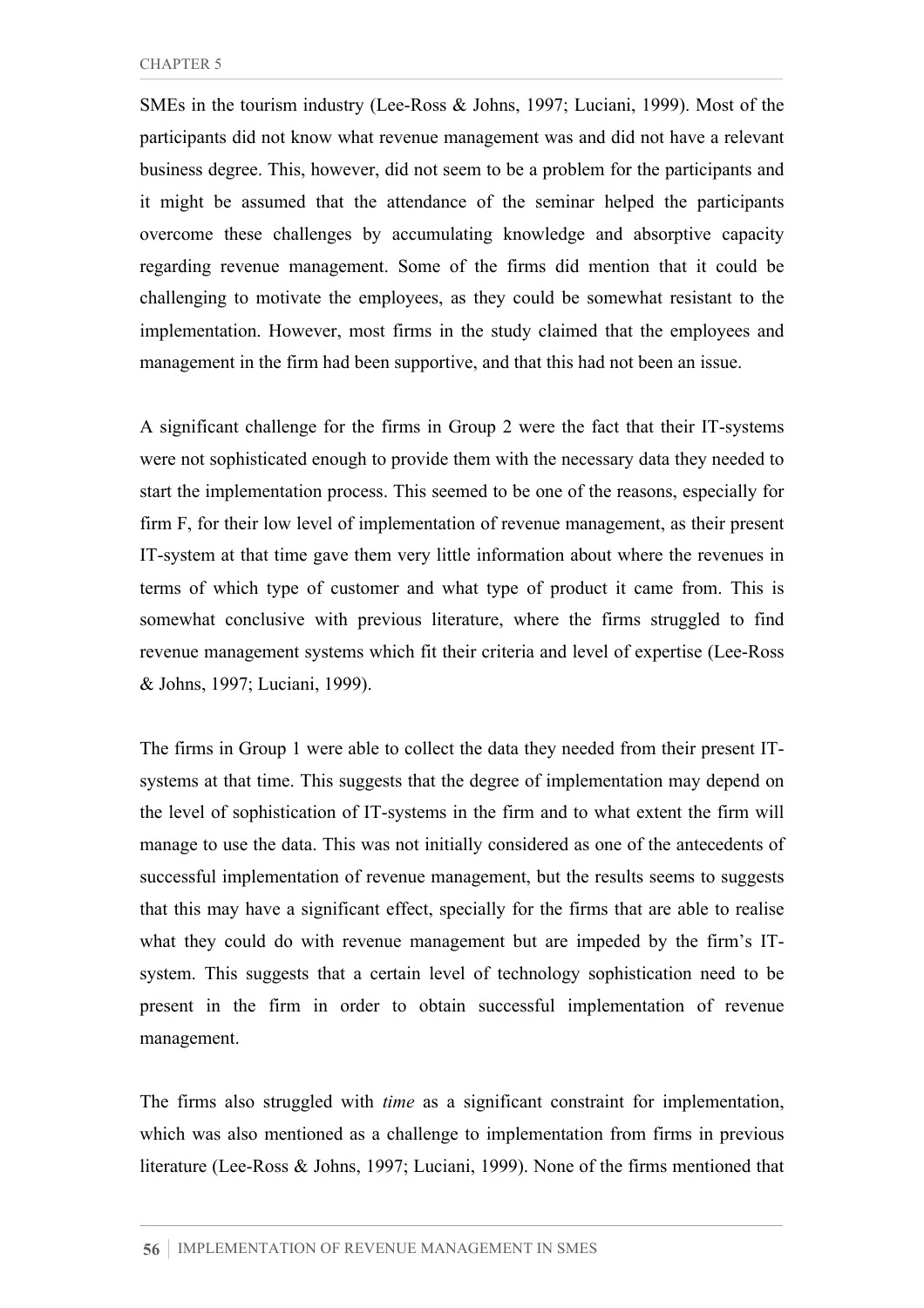they had trouble integrating revenue management with CRM, as some literature mentioned (Cross et al., 2011; Noone et al., 2003; Wang, 2012). A reason for this may be that the SMEs did not have a complex and well-functioning CRM system, as many large hotel chains have for example, as, as such, the goals of revenue management and CRM did not end up conflicting internally in the firms.

## **5.4 Implications**

This study has shown that SMEs in the tourism and culture industry may find some use in adopting revenue management techniques. Even though it may be 'easier' to implement revenue management in hotels with fixed capacity, non-commercial firms, such as museums, may find some of these techniques beneficial as well.

SMEs looking to implement revenue management should attend a seminar about revenue management to accumulate the required knowledge to start the implementation process. In terms of participants at the seminar, at least one of them should be the person within the firm that will be working with this in the daily operations of the firm, and already have the relevant responsibilities in his or her job description.

If the firm is going through a restructuring process and is looking for new ways of pricing their products, implementing revenue management during this process may give the firm a higher degree of implementation. An internal activation trigger may help push the firm through a change process, and as the firm is undergoing a restructuring process it might be easier to implement revenue management techniques as part of the corporate culture. Though, it is important for the firms to realise that implementing revenue management is a time consuming and demanding process, which may require a new mindset for many firms, which means that this process should not be attempted at the same time as other large projects as this may lead to one or all of the projects may loose momentum.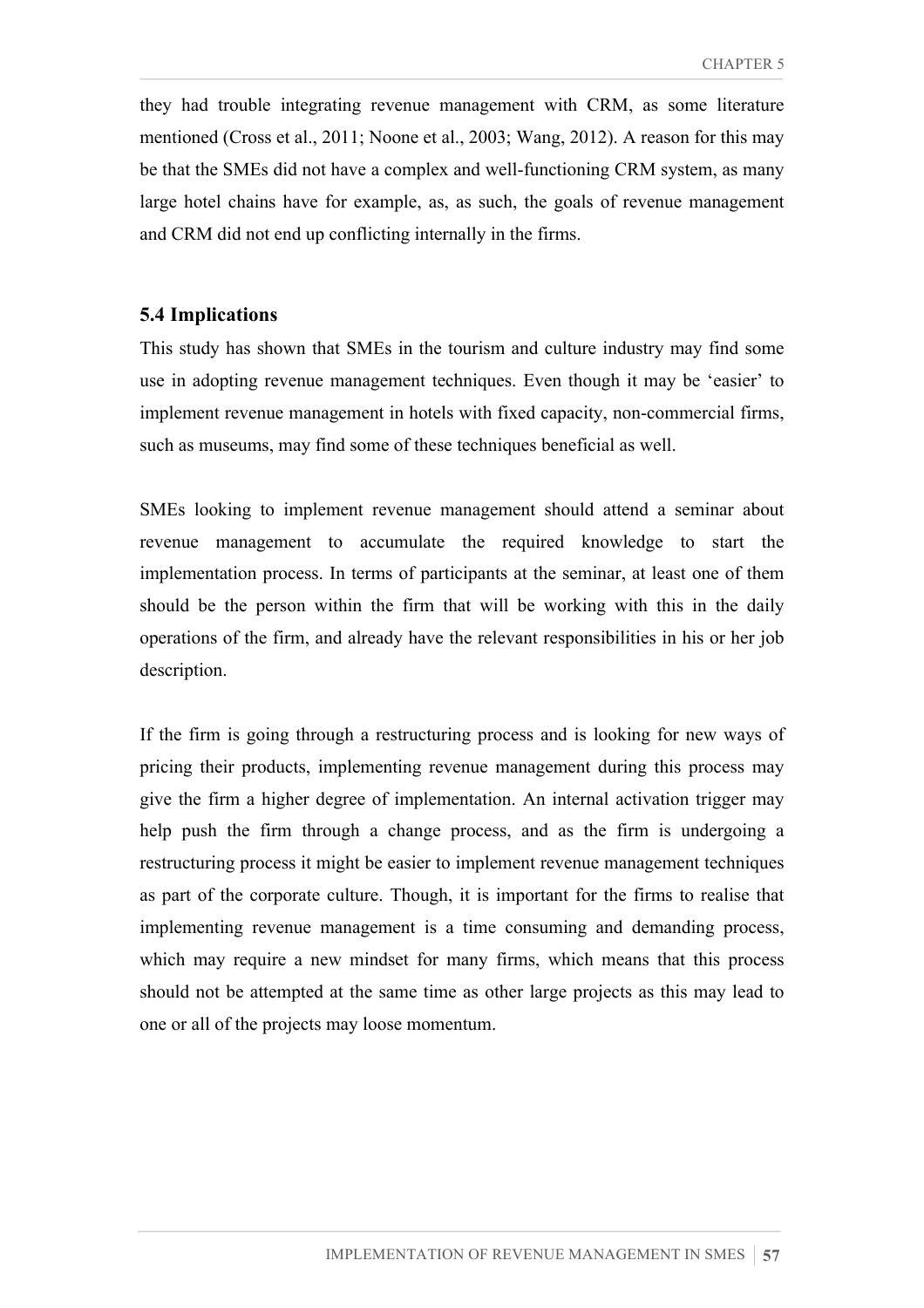## **5.5 Limitations and further studies**

There are some limitations present in this study. A common limitation with face-toface interviews, is that the respondent answers what he or she thinks the interviewer would like to hear (Zikmund et al., 2013). In this case, the participants may have presented a skewed view of the seminar and their own participation in order to set themselves in a better light. In addition to this, the interviewer might ask leading questions that set the respondent up to answer what the interviewer would like to hear (Zikmund et al., 2013). During the time this paper is written it will be almost two years since the revenue management seminar finished, and the seminar itself lasted for a year and a half. This means that a lot of time has passed since the seminar occurred, when all the positive and negative aspects were fresh in the minds of the participants. There might be a chance that the respondents cannot recall some features of the seminar, and that they tend to downsize negative or escalation positive aspects of the seminar, which means that some of the antecedents may have been overlooked or misinterpreted.

Another limitation may be the framework for analysis. By constructing the framework, other important factors that may have lead to a high degree of revenue management implementation for SMEs may have been overlooked, as the interviewer may have focused on finding results that back up the framework. In addition to this, this study may have been able to produce more in-depth information regarding the antecedents to implementation if the firms had been studied and observed over time, during the workshops at the seminar, and between the workshops, to gain a more comprehensive view of what the SMEs were doing. The results of this study may have been more conclusive with the presence of a control group that had not attended a seminar, but attempted to implement revenue management on their own. This could have given an even clearer picture of the antecedents of successful implementation of revenue management.

This study offers many areas for further studies. Generally, implementation of revenue management in SMEs is still an under-researched area in the tourism industry. This has been a neglected area of study for some time. An interesting area of study could be to do an even more in-depth study over time of the implementation process of an SME, which could follow the firm, before, during, and after the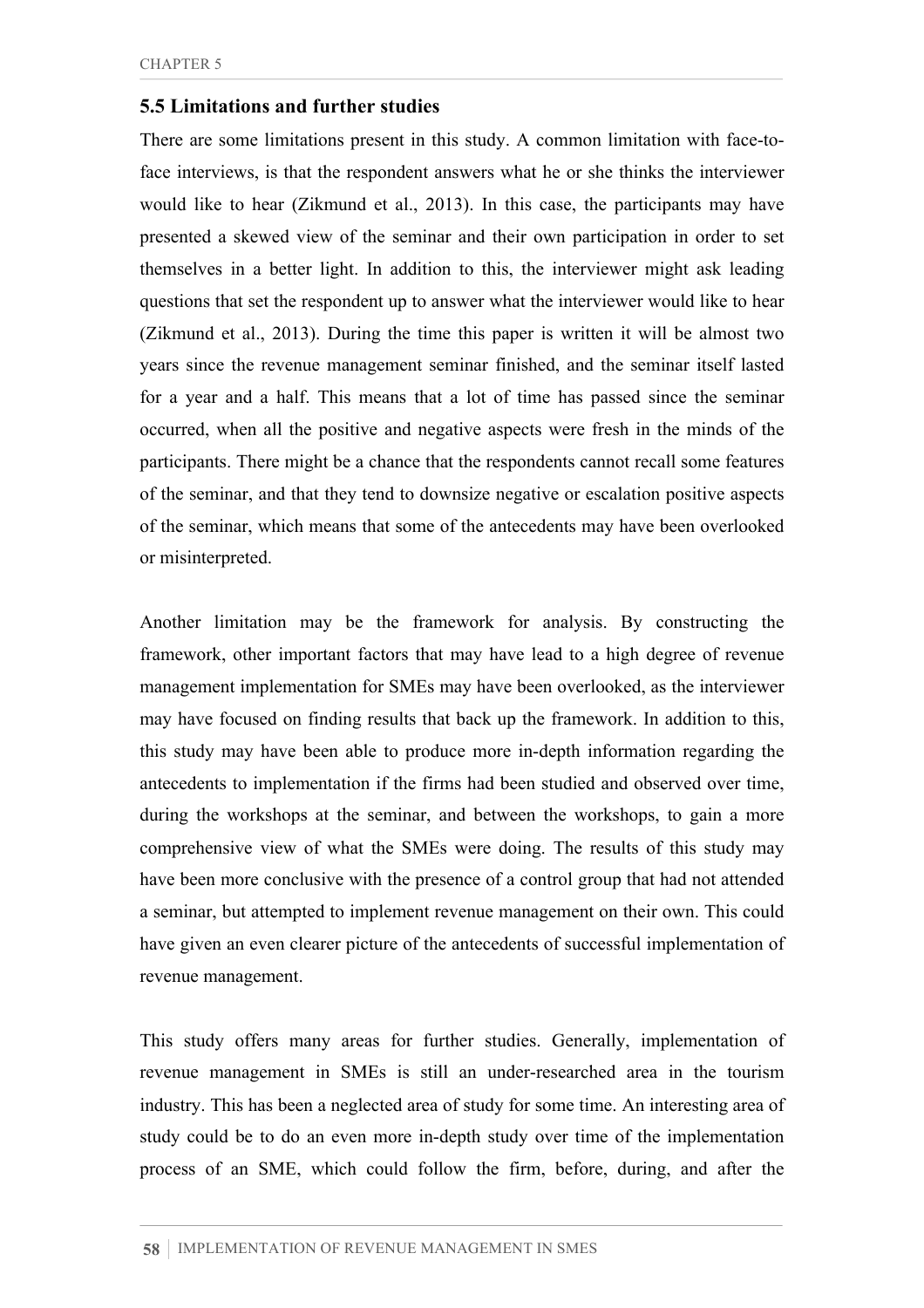seminar. Another study could look at the effect of revenue management in noncommercial firms, and what they can do to extract maximum benefits from these techniques. There is also a need for research regarding how to implement revenue management with so-called 'unlimited' total capacity, which is the case in some museums and in theme parks. Quantitative studies regarding the fiscal effect of implementing revenue management in SMEs could be interesting as well. Another multiple-case study, with the addition of a control group, may give more concise results with regards to antecedents to implementation of revenue management.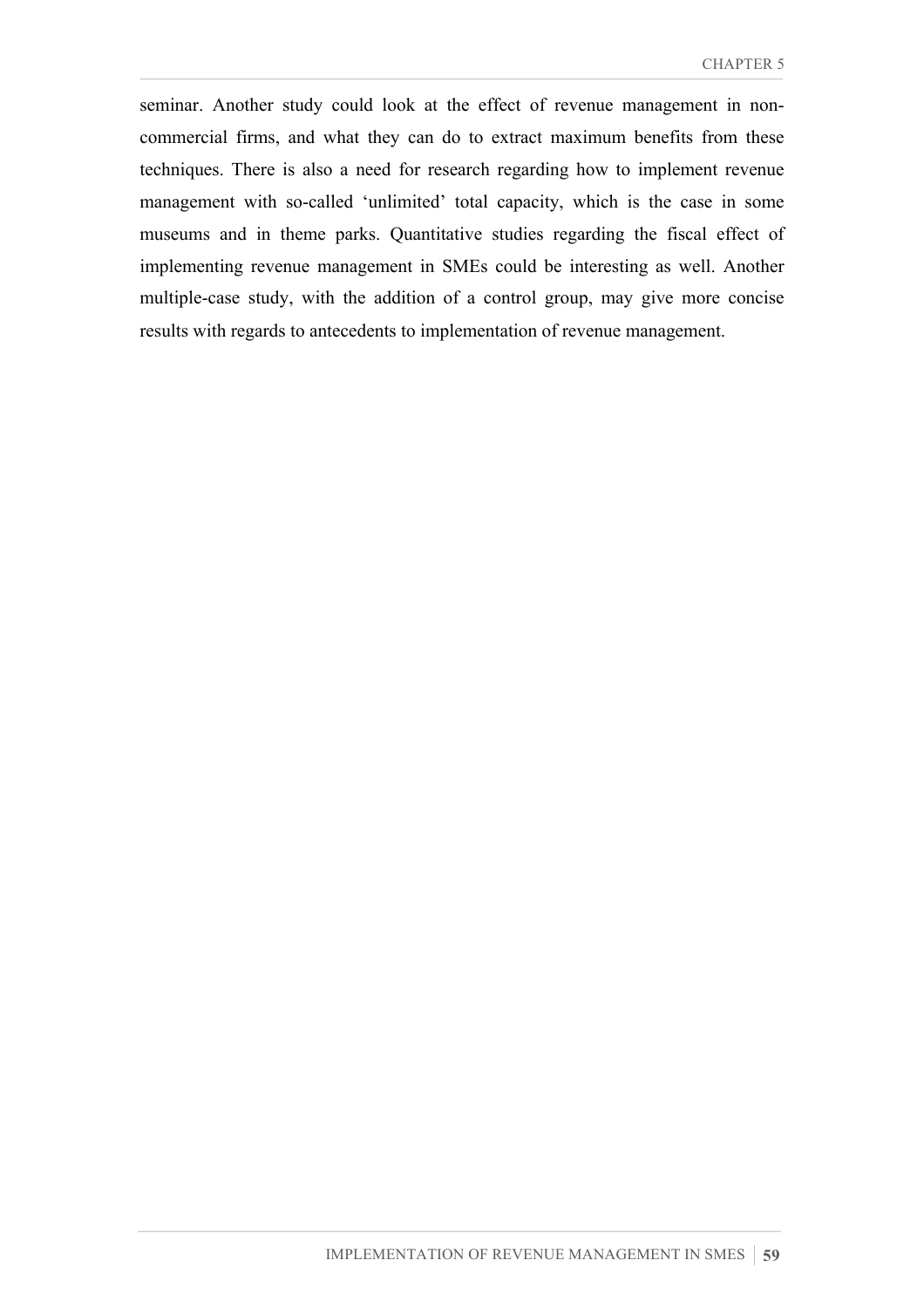# **Bibliography**

Arena USUS. (2014). Forskning. from http://arenausus.no/forskning-reiseliv/

- By, R. T., & Dale, C. (2008). The Successful Management of Organisational Change in Tourism SMEs: Initial Findings in UK Visitor Attractions. *International Journal of Tourism Research, 10*(4), 305-313.
- Cohen, W. M., & Levinthal, D. A. (1990). Absorptive Capacity: A New Perspective on Learning and Innovation. *Administrative Science Quarterly, 35*(1), 128- 152.
- Cooper, C. (2006). Knowledge management and tourism. *Annals of Tourism Research, 33*(1), 47-64.
- Cross, R. G., Higbie, J. A., & Cross, Z. N. (2011). Milestones in the application of analytical pricing and revenue management. *Journal of Revenue and Pricing Management, 10*(1), 8-18.
- Escribano, A., Fosfuri, A., & Tribó, J. A. (2009). Managing external knowledge flows: The moderating role of absorptive capacity. *Research Policy, 38*(1), 96- 105.
- European Commission. (2005). The new SME definition: User guide and model declaration: European Commission.
- European Commission. (2014). Tourism industry sub-sectors Country Report: Norway. : European Commission.
- Fabrizio, K. R. (2009). Absorptive capacity and the search for innovation. *Research Policy, 38*(2), 255-267.
- Fosfuri, A., & Tribó, J. A. (2008). Exploring the antecedents of potential absorptive capacity and its impact on innovation performance. *Omega, 36*(2), 173-187.
- Gomez, J., & Vargas, P. (2009). The effect of financial constraints, absorptive capacity and complementarities on the adoption of multiple process technology. *Research Policy, 38*(1), 106-119.
- Gupta, S., & Lehmann, D. R. (2005). *Managing Customers as Investments: The Strategic Value of Customers in the Long Run*. Upper Saddle River, NJ, USA: Wharton Shool Publishing.
- Heo, C. Y., & Lee, S. (2009). Application of revenue management practices to the theme park industry. *International Journal of Hospitality Management, 28*(3), 446-453.
- Huefner, R. J. (2011). *Revenue Management: A Path to Increased Profits*. New York, USA: Business Expert Press, LLC.
- Innovasjon Norge. (2014). Key figures for Norwegian travel and tourism 2013. : Innovasjon Norge.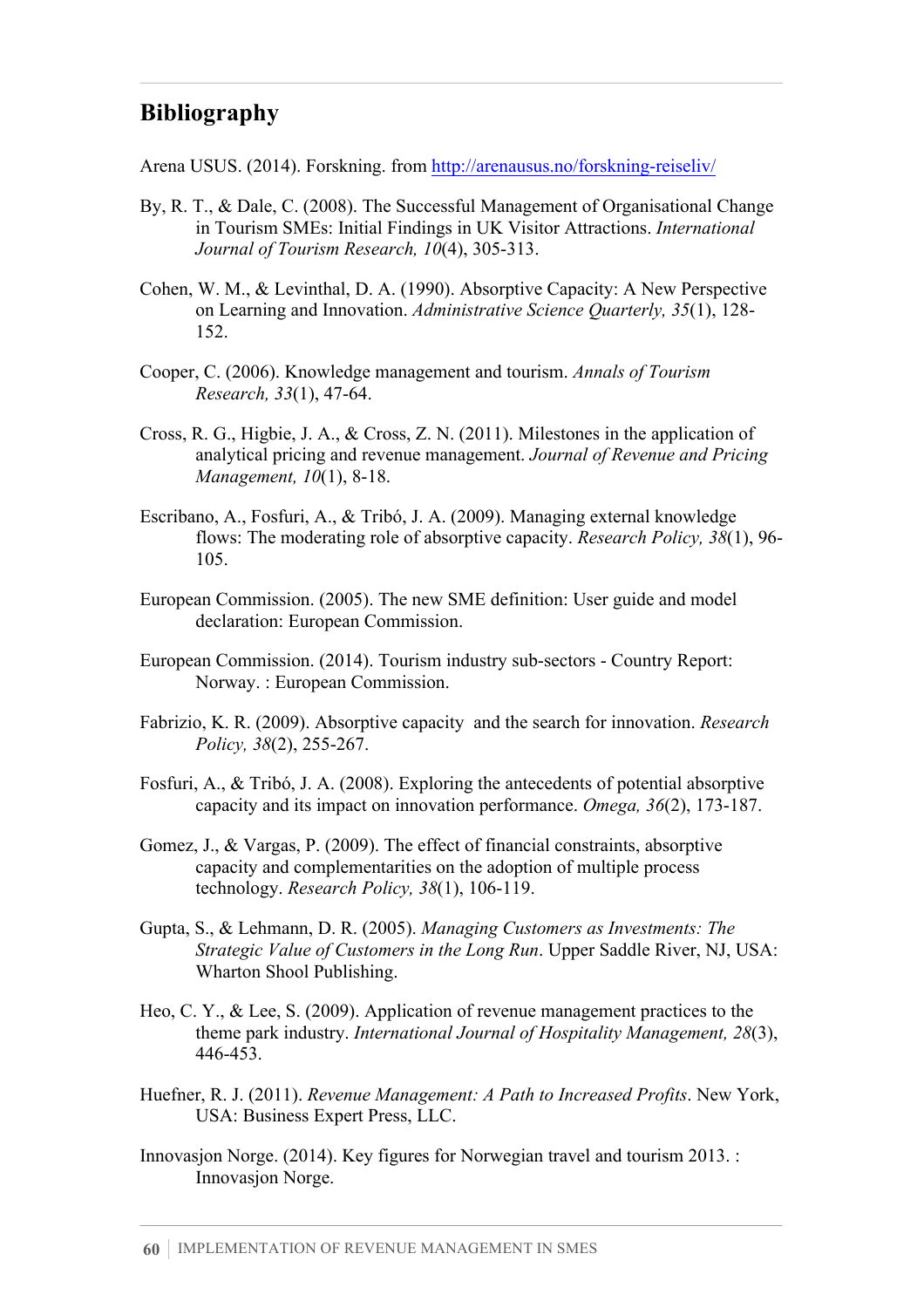- Kotler, P., Keller, K. L., Brady, M., Goodman, M., & Hansen, T. (2012). *Marketing Management* (2nd. ed.). Essex, England: Pearson Education Ltd.
- Kotter, J. P. (2012). *Leading Change*. Boston, Massachusetts, USA: Harvard Business Review Press.
- Lee-Ross, D., & Johns, N. (1997). Yield management in hospitality SMEs. *International Journal of Contemporary Hospitality Management, 9*(2), 66-69.
- Luciani, S. (1999). Implementing yield management in small and medium sized hotels: an investigation of obstacles and success factors in Florence hotels. *International Journal of Hospitality Management, 18*(2), 129-142.
- Ministry of Trade and Industry. (2012). Destination Norway. National strategy for the tourism industry.: Norwegian Government.
- Myers, M. D. (2009). *Qualitative Research in Business & Management*. London: SAGE Publications Ltd.
- Noone, B., & Griffin, P. (1999). Managing the long-term profit yield from market segments in a hotel environment: a case study on the implementation of customer profitability analysis. *Hospitality Managment, 18*(2), 111-128.
- Noone, B., Kimes, S. E., & Renaghan, L. M. (2003). Integrating customer relationship management and revenue management: A hotel perspective. *Journal of Revenue and Pricing Management, 2*(1), 7-21.
- Nærings- og Handelsdepartementet. (2012). Små bedrifter store verdier: Regjeringens strategi for små og mellomstore bedrifter: Regjerningen.
- Phillips, R. L. (2005). *Pricing and Revenue Optimization*. Stanford, California: Stanford University Press.
- Rogers, E. M. (2003). *Diffusion of Innovations* (5th ed.). New York: Free Press.
- Rouse, P., Maguire, W., & Harrison, J. (2010). *Revenue Management in Service Organizations*. New York, USA: Business Expert Press, LLC.
- Schwartz, Z., Stewart, W., & Backlund, E. A. (2012). Visitation at capacityconstrained tourism destinations: Exploring revenue management at a national park. *Tourism Management, 33*(3), 500-508.
- Shaw, G., & Williams, A. (2009). Knowledge transfer and management in tourism organisations: An emerging research agenda. *Tourism Management, 30*(3), 325-335.
- Talluri, K. T., & van Ryzin, G. J. (2005). *The Theory and Practice of Revenue Management*. New York, USA: Springer Science+Business Media, Inc.
- Trompenaars, F., & Prud´homme, P. (2004). *Managing Change Across Corporate Cultures*. West Sussex, England: Capstone Publishing Ltd.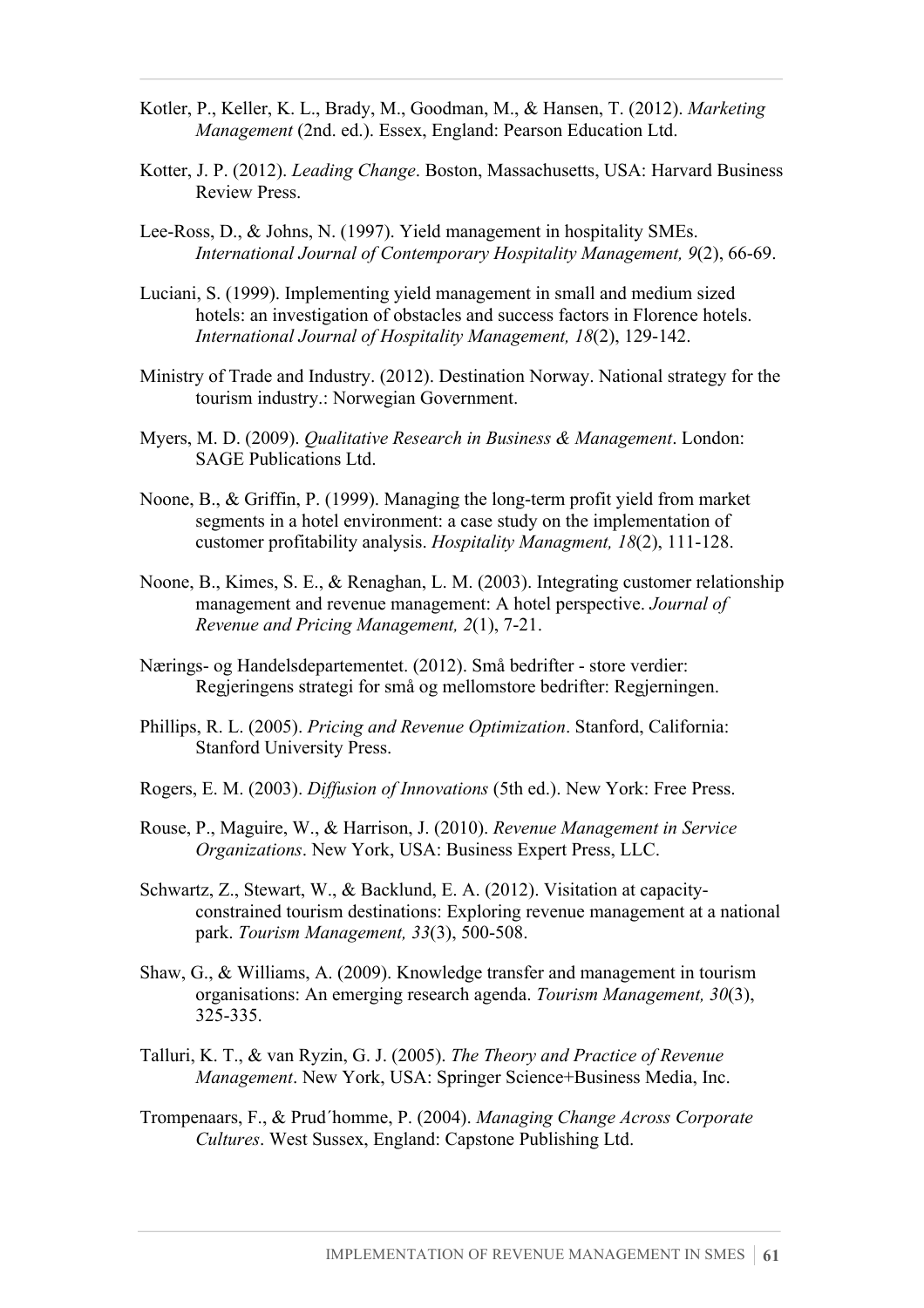- UNWTO. (2014). UNWTO Tourism Highlights, 2014 Edition.: United Nations World Tourism Organization (UNWTO).
- Wang, X. L. (2012). Relationship or revenue: Potential management conflicts between customer relationship management and hotel revenue management. *International Journal of Hospitality Management, 31*(3), 864-874.
- Yin, R. K. (2014). *Case Study Research: Design and Methods* (5th ed.). USA: SAGE Publications, Inc.
- Zarah, S. A., & George, G. (2002). Absorptive Capacity: A Review, Reconceptualization, and Extention. *The Academy of Management Review, 27*(2), 185-203.
- Zikmund, W. G., Babin, B. J., Carr, J. C., & Griffin, M. (2013). *Business Research Methods* (9th ed.). South-Western: Cengage Learning.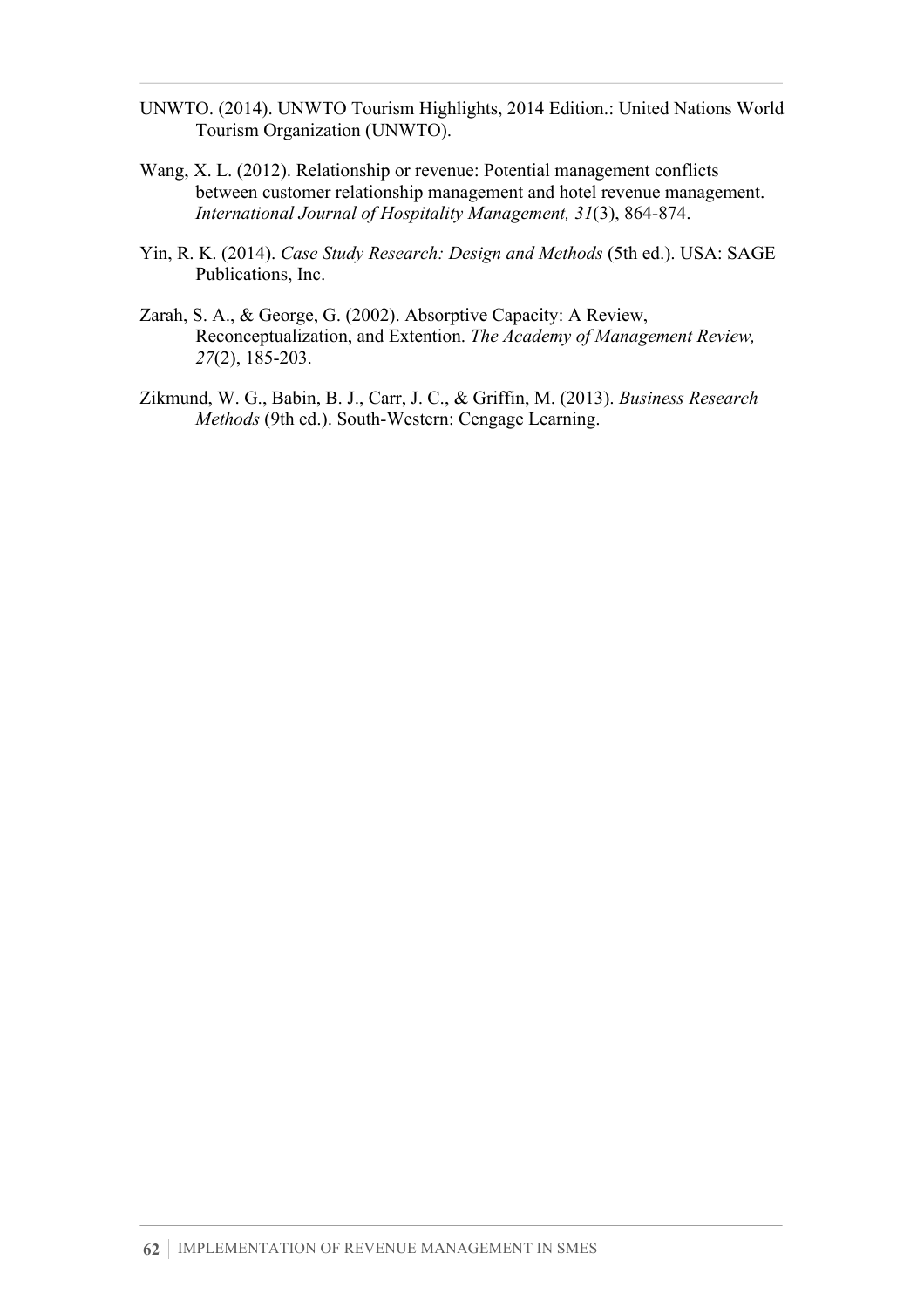# **Appendix 1: Interview guide**

(Translated from Norwegian to English)

Tell me about your firm.

- What products and services do you offer?
- What is your most important focus area?
- How are your finances?
- How many employees do you have?
- Is there anything in particular you focus on in terms of profitability?
- What are the biggest challenges your firm will face in the future?

What is your main responsibility within the firm?

- What education do you have with regards to business administration?
- Formal education or experience (learning-by-doing)?

## **Before the revenue management seminar:**

Why did the firm decide to join the Arena USUS cluster?

- What did you want to achieve and what attracted you to this cluster?
- Who was pushing to join the cluster someone internal in the firm, or an external party?
- Had you heard about CRM or revenue management before?

Do you have a system in place to capture your different customer segments?

- What customer segments do you have?
- When did they visit you? Any particular seasons, e.g. summer, Christmas?
- Have you done any kind of customer surveys? If yes, in which way? If no, why not?
- Do you have an IT-system that records this information and categorises it?
- Do you have a CRM system?

How did you price your products or services?

- How did you arrive at those particular prices?
- How did you calculate them? E.g. cost-based pricing, mark-up pricing, etc.
- Did you differentiate your prices between your different customer segments?
- Have you used marked analysis? In which way?
- Do you know where most of your revenues are accumulated? Where?
- Do you use any kind of IT-system to manage/control your prices?
- Do you do any forecasting? In which way? Why not?

(If present:) Are there any kind of connection between your CRM-system and revenue-system?

- How do you use these together in any way?
- If yes, in what way? If no, why not?

Do you spend time reading business literature? Journals, magazines, etc.

- No, why no? Reason?
- Yes, which ones? Why?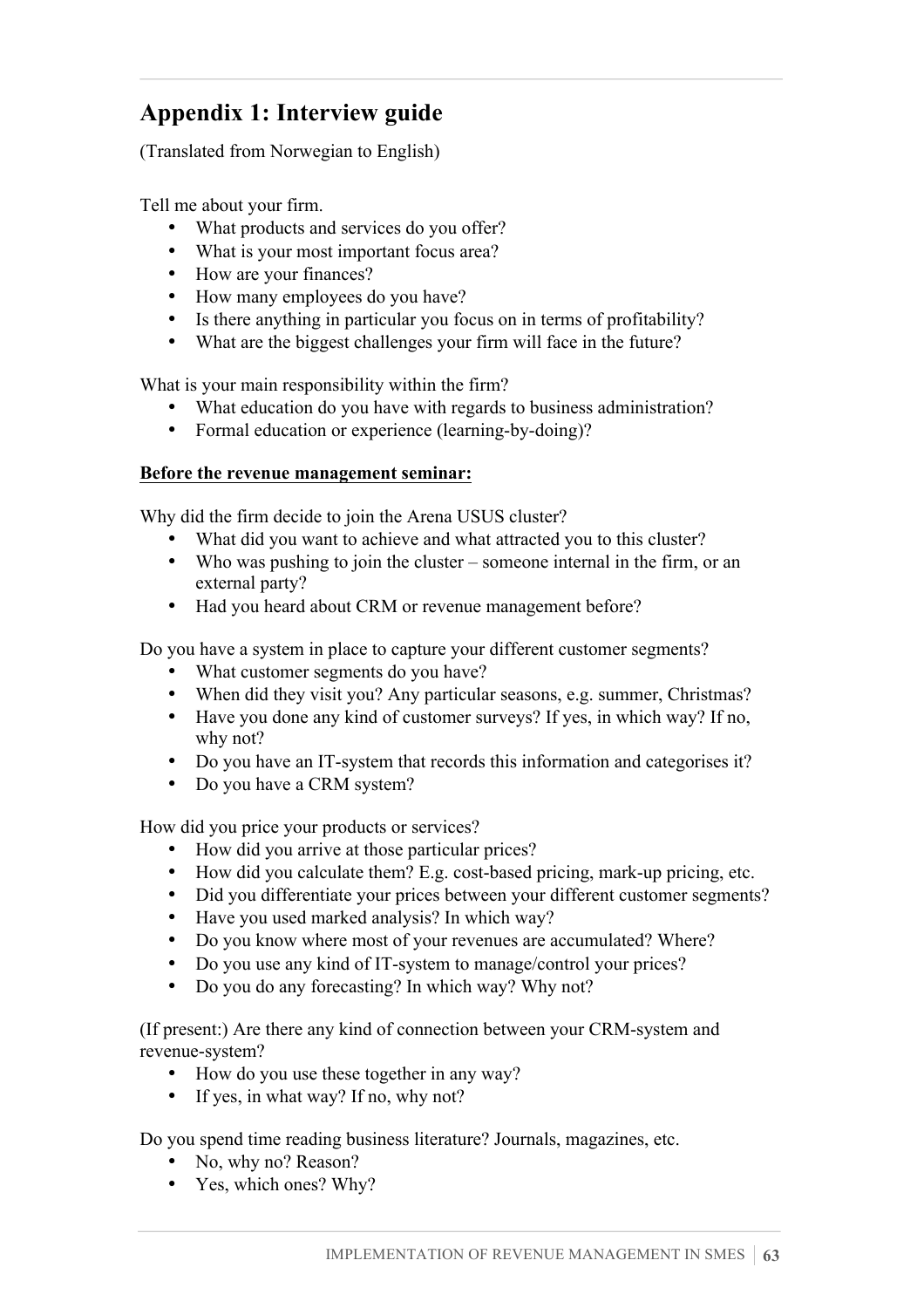# How do you share new knowledge internally in the firm?

• Scheduled meetings or informal gatherings?

# *(Stage 1: A sense of urgency)*

Why did the firm register for the revenue management seminar?

- Was it a specific event that led to this?
- Who was the driver to participate in the seminar? External or internal to the firm?
- Did you inform the other employees why you were participating? Did everyone agree?
- What information did you receive from the seminar leaders before the start of the seminar? Was it sufficient? Why/why not?
- What level of influence over the seminar did you feel you had? In which way/why not?

# *(Stage 2: Guiding coalition)*

Why were you chosen to attend the seminar?

- Was there a special reason behind this?
- Who decided this? Was it a discussion?

# *(Stage 3: Vision & strategy)*

Did you spend any time discussing what you wanted to achieve from the seminar?

- Yes: What? Why? Did you have a strategy for how you wanted to achieve this? How was this communicated to the employees?
- No: Why not?
- Did you have any expectations to the seminar?

## **During the seminar:**

What did you learn/gain from the seminar?

- Yes: What? In which way? Was there a particular reason?
- No: Why not? Was there a reason for this?

Did the seminar meet your expectations?

- Yes: In which way? Was there a particular reason?
- No: Why not? Was there a particular reason?

How many workshops did you attend?

• Dropped out early: What was the reason for this?

Was there anything that could have been done differently during the seminar?

• Yes: What? In which way?